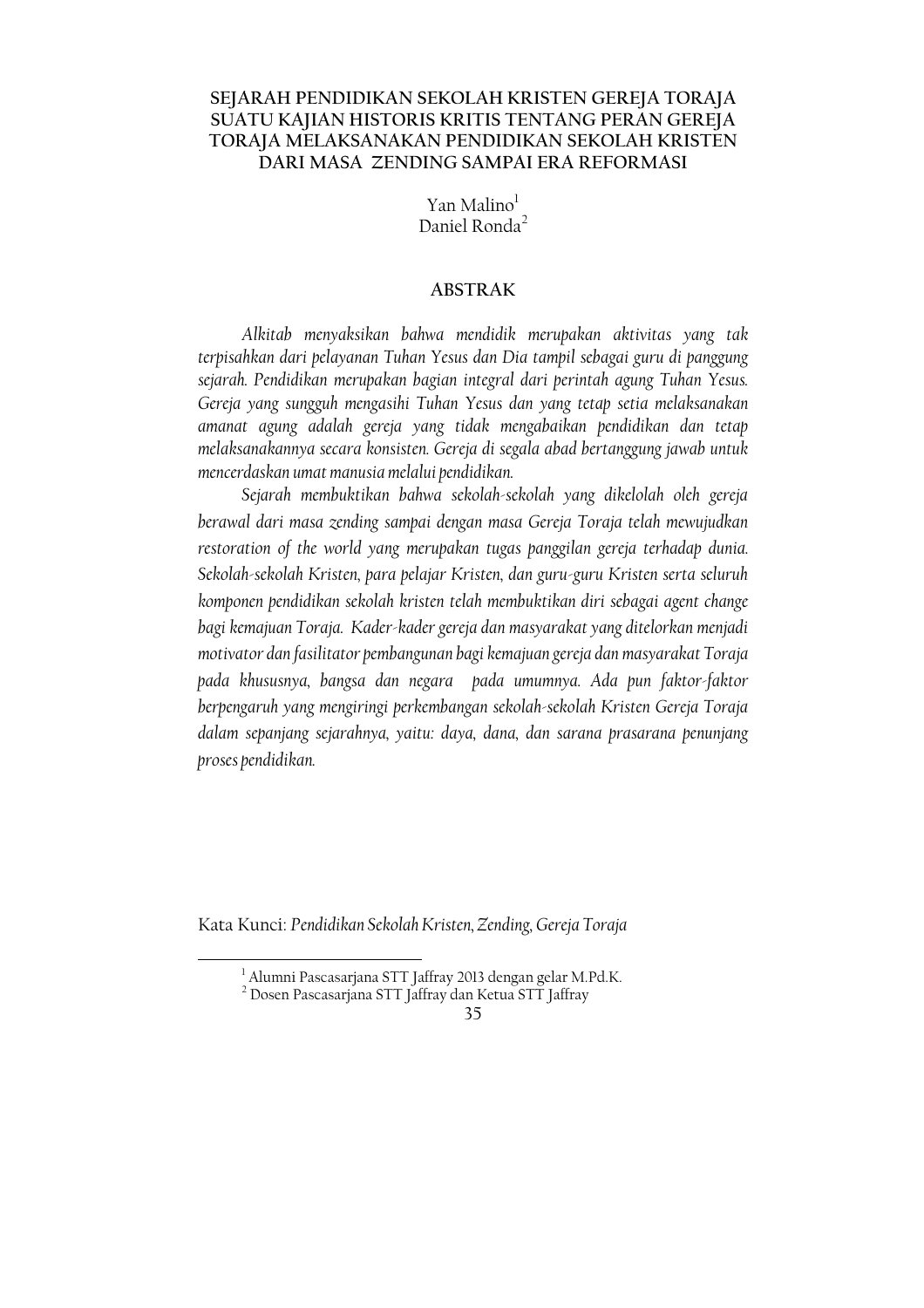### **PENDAHULUAN**

# Latar Belakang Masalah

Tahun 2013 merupakan tahun peringatan bagi seluruh masyarakat Toraja, baik yang ada di daerah Toraja maupun di luar Toraja. Dikatakan sebagai tahun peringatan, sebab sudah seabad Injil Masuk Toraja (IMT). Segenap masyarakat dan orang Toraja bersyukur kepada Tuhan karena sudah 100 tahun Tuhan memberkati Toraja, masyarakat dan orang Toraja melalui pemberitaan Injil oleh orang-orang yang diutus Tuhan dari luar daerah Toraja pada tahun 1913.

Tahun 2013 menjadi momentum peringatan bersejarah untuk merenungkan, mensyukuri dan merayakan perbuatan perbuatan besar Allah kepada Toraja, masyarakat dan orang Toraja dalam kurun waktu 100 tahun. Kebenaran keyakinan Rasul Paulus menjadi nyata bahwa; "...Injil adalah kekuatan Allah yang menyelamatkan orang yang percaya..." (Roma 1:16). Tak boleh dipungkiri bahwa Injil telah menyelamatkan Toraja dan orang Toraja. Injil telah membawa perubahan-perubahan mendasar dan besar dalam berbagai bidang kehidupan yang telah dinikmati masyarakat dan orang Toraja.

Secara khusus kemajuan di bidang pendidikan formal dapat dinikmati oleh orang Toraja karena masuknya Injil. Pendidikan melalui sekolah menjadi pilar penopang penyebaran Injil di Toraja. Pendidikan yang dikembangkan oleh para zending dengan mendirikan sekolah di berbagai wilayah Toraja telah mengubahkan manusia Toraja.

Mendidik merupakan aktivitas yang tak terpisahkan dari pelayanan Tuhan Yesus. Kitab Injil sangat jelas menampilkan bahwa Tuhan Yesus adalah pemerhati sekaligus pelaku yang sangat serius menangani pendidikan. Puncak keseriusan Tuhan Yesus dalam bidang pendidikan tercantum dalam amanat agung-Nya (Matius 28: 19-20). Jadi pendidikan merupakan bagian integral dari perintah agung Tuhan Yesus.

Memerhatikan teladan dan amanat agung Tuhan Yesus, maka sesungguhnya pendidikan merupakan bagian integral dari pelayanan gereja. Gereja yang sungguh mengasihi Tuhan Yesus dan yang tetap setia melaksanakan amanat agung adalah gereja yang tidak mengabaikan pendidikan dan tetap melaksanakannya secara konsisten. Gereja di segala abad bertanggung jawab untuk mencerdaskan umat manusia melalui pendidikan.

Bidang pendidikan merupakan bagian dari misi gereja dalam upaya lebih memanusiakan manusia. Keterlibatan gereja-gereja di Indonesia melaksanakan pendidikan formal melalui pendirian sekolah-sekolah Kristen merupakan wujud dari keikutsertaan gereja di bidang pendidikan formal dalam upaya mencerdaskan bangsa. Keterlibatan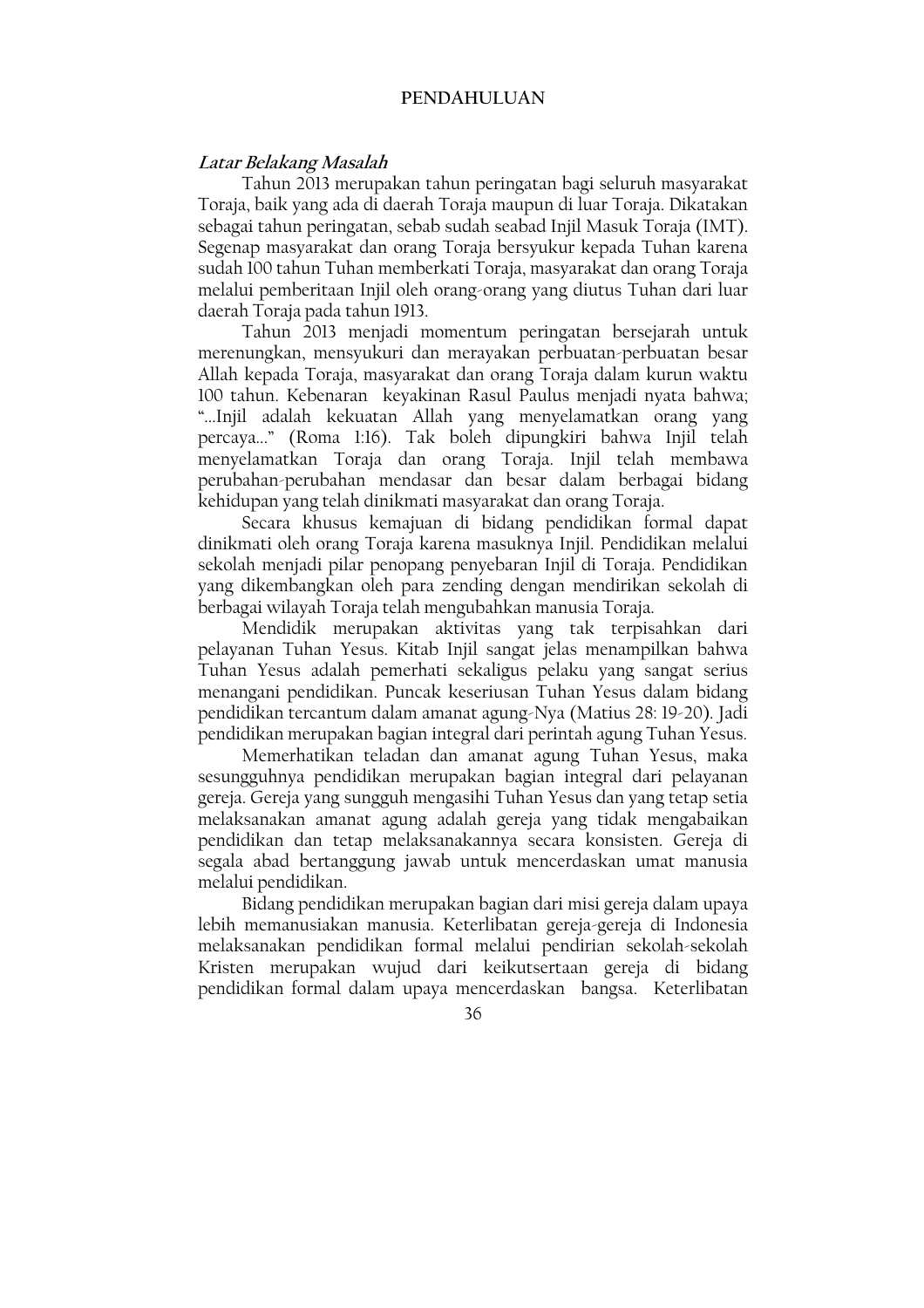gereja-gereja dalam melaksanakan pendidikan melalui sekolah-sekolah Kristen telah memberi kontribusi positif dalam upaya mencerdaskan anak-anak ibu pertiwi. Sudah banyak lulusan dari lembaga pendidikan Kristen yang telah mengharumkan nama bangsa Indonesia di pentas dunia melalui prestasi yang diukir dalam berbagai bidang kehidupan.

Dalam rangka mewujudkan misinya di bidang pendidikan, maka Gereja Toraja (GT) pun mendirikan sekolah-sekolah Kristen mulai dari Pendidikan Anak Usia Dini (PAUD) sampai Perguruan Tinggi (PT). Patut disyukuri bahwa Tuhan sudah memberkati bangsa Indonesia pada umumnya dan Toraja pada khususnya melalui institusi pendidikan GT.

Dalam era kompetitif di mana mutu menjadi andalan, maka masyarakat tidak akan terlalu mempersoalkan lembaga mana yang menjadi penyelenggara pendidikan. Pandangan semacam ini memberi peluang bagi lembaga pendidikan Kristen dalam persaingan melaksanakan pendidikan yang berkualitas. Gereja seharusnya berupaya menjadi pilar dalam pengembangan pendidikan yang berkualitas.

Dalam waktu yang cukup lama sekolah-sekolah Gereja Toraja menjadi sekolah yang baik, bermutu dan menghasilkan alumni yang berkualitas pada zamannya. Sumber Daya Manusia (SDM) Toraja membahana secara nasional sebagai SDM berkualitas di Indonesia Timur. Hal itu ditandai dengan hadirnya putra-putri Toraja yang memegang peranan dalam berbagai instansi pemerintah maupun swasta dan di berbagai perusahaan terkemuka di berbagai pelosok nusantara.

Namun sekolah-sekolah Kristen milik Gereja Toraja (GT) pun tak luput menuai kritik tajam dari berbagai pihak. Ada indikator; walaupun belum dapat dijadikan indikator mutlak bahwa mutu pendidikan di Toraja sedang mengalami keadaan yang memprihatinkan. Produktivitas dan prestasi akademik lembaga pendidikan Kristen menurun, daya saing tamatan sekolah-sekolah di Toraja melemah, dan etos kerja pun melemah. Majelis Pertimbangan Gereja Toraja (MPGT) dalam laporan pertanggungjawabannya pada sidang SMS XXIII GT di Tallunglipu tanggal 2-9 Juli 2012 menilai bahwa mutu pendidikan menyangkut aspek Emotional Quotion (EQ) maupun Spiritual Quotion (SQ) di sekolah-sekolah milik GT terkesan kurang mendapat perhatian serius.<sup>3</sup> Model dan metode Pendidikan Agama Kristen hanya sekadar pengajaran agama Kristen; belum benar-benar menjadi kesempatan untuk mendidik nara didik tentang kasih kepada Allah dan kepada manusia.

MPGT juga mencatat bahwa peran serta warga gereja/jemaat GT dalam upaya memajukan pendidikan sangat minim.<sup>4</sup> Pertanyaannya

<sup>&</sup>lt;sup>3</sup> Dokumen, Laporan Majelis Pertimbangan Gereja Toraja pada SSA XXIII Gereja Toraja di Tallung Lipu, 2-9 Juli 2012.

 $4$  Ibid.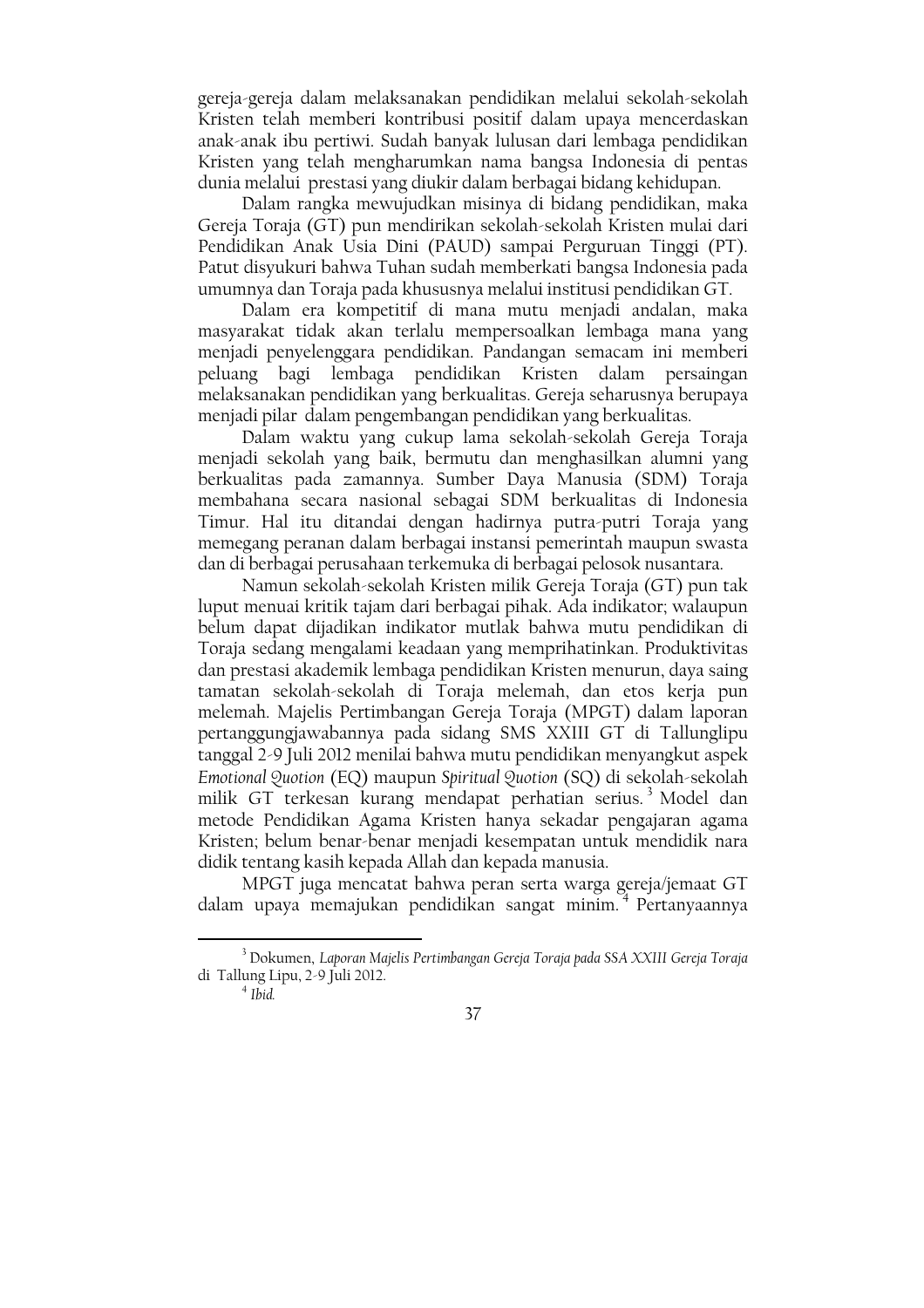adalah apa faktor penyebab rendahnya animo warga gereja mendukung upaya pengembangan pendidikan di sekolah-sekolah yang bernaung di bawa Yayasan Pendidikan Kristen milik GT? Apakah sense of belonging warga GT terhadap sekolah-sekolah rendah? Jawaban terhadap pertanyaan ini tentu membutuhkan penelitian khusus; salah satunya adalah melalui penelusuran sejarah keterlibatan GT mendirikan sekolahsekolah Kristen.

Berdasarkan uraian di atas, maka sejarah peran Gereja Toraja melaksanakan pendidikan sekolah Kristen memiliki arti penting bagi perkembangan pendidikan sekolah Kristen Gereja Toraja masa kini dan masa akan datang. Artinya segala bentuk kritik terhadap berbagai kekurangan pendidikan sekolah Kristen yang dikelola Gereja Toraja sekarang ini, tidak menutup kemungkinan penyebabnya adalah karena kurang tangggap mengambil hikma dari pengalaman sejarahnya. Tidak menutup kemungkinan juga permasalahan yang di hadapi sekarang ini, jalan penyelesaiannya dengan belajar pada masa lampau. Namun sampai genap 100 Tahun Injil Masuk Toraja yang adalah juga 100 tahun Pendidikan Sekolah Kristen di Toraja (PSKT); kajian sejarah tentang pendidikan sekolah Kristen Gereja Toraja secara ilmiah masih sangat minim.

Memerhatikan peran strategis Gereja Toraja dalam mencerdaskan kehidupan bangsa dan sumbangsih yang telah dinyatakan dalam sistem pendidikan nasional Indonesia, kemudian menyikapi tantangan serta persoalan yang dihadapi oleh lembaga pendidikan Kristen, serta secara khusus dalam rangka memaknai penghayatan mensyukuri 100 tahun Injil masuk Toraja; maka penulis selaku orang Toraja tertarik untuk mengkaji secara historis kritis Peran Gereja Toraja Melaksanakan Pendidikan Sekolah Kristen dari Masa Zending sampai Era Reformasi. Sebab salah satu panggilan hidup orang Kristen menurut kesaksian Alkitab adalah menceritakan perbuatan-perbuatan Allah yang besar (Latin: Magnalia  $Dei)$ <sup>5</sup>

"Semarak kemuliaan-Mu yang agung dan perbuatan-perbuatan-Mu yang ajaib akan kunyanyikan. Kekuatan perbuatan-perbuatan-Mu yang dahsyat akan diumumkan mereka, dan kebesaran-Mu hendak kuceritakan. Peringatan kepada besarnya kebajikan-Mu akan dimasyhurkan mereka, dan tentang keadilan-Mu mereka akan bersorak-sorai" (Maz. 145:5-7).

Pada satu sisi, menulis sejarah adalah bagian dari pengakuan iman untuk menceritakan perbuatan-perbuatan Allah yang besar. Meneliti

<sup>&</sup>lt;sup>5</sup> Panitia 100 Tahun Injil Masuk Toraja, Panduan Umum Ibadah Syukur dan Perayaan 100 Tahun Injil Masuk Toraja (Rantepao: Sekretariat Panitia, 2013), 3.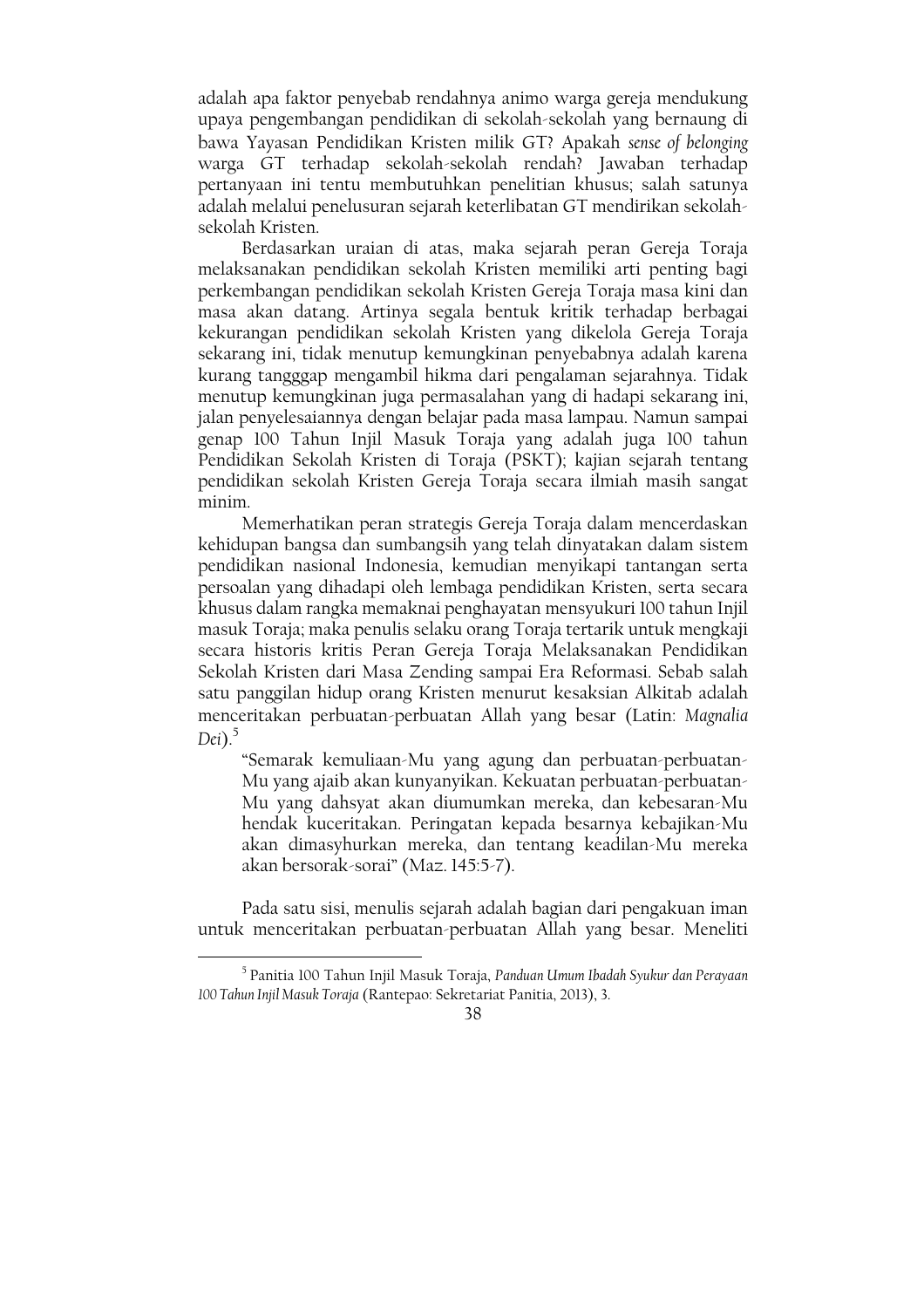dan menulis sejarah pendidikan sekolah Kristen di Toraja merupakan refleksi nyata atas kasih Allah yang mengubahkan Toraja dan orang Toraja melalui pendidikan sekolah. Pada sisi yang lain, sejarah menuntun untuk melakukan instrospeksi dan evaluasi. Sebab melalui sejarah dapat diketahui dan diakui berbagai kelemahan dan kekurangan yang ada, sehingga lebih bijaksana dan berhikmat dalam melakukan pelayanan selanjutnya. "Ajarlah kami menghitung hari-hari kami sedemikian, hingga kami beroleh hati yang bijaksana" (Mazmur 90:12). Artinya sejarah tidak dapat diabaikan dalam memproyeksi masa depan, memprediksi peluang dan tantangan. Paling tidak, demikianlah pentingnya sejarah untuk diteliti dan dicatatkan.

# Pengertian Pendidikan Sekolah Kristen

Kata Inggris yang diterjemahkan dengan kata pendidikan adalah "education". Education berasal dari kata Latin, "ducere" yang artinya membimbing (to lead). Ducere mendapat awalan "e" yang artinya keluar (out).<sup>6</sup> Educere berarti membimbing keluar. Kata Yunani yang memiliki makna yang sama dengan pendidikan adalah "paedagogike" yang merupakan gabungan dari kata "paes" artinya anak, dan "ago" artinya aku membimbing.<sup>7</sup> Paedagogik berarti aku membimbing anak. Jadi secara etimologis inti kata pendidikan adalah tindakan membimbing.

Robert W. Pazimo dalam bukunya Foundantional Issues in Christian Education, merumuskan tentang pendidikan Kristen sebagai mana dikutip Sidjabat sebagai berikut:

Pendidikan Kristen merupakan upaya ilahi dan manusiawi yang dilakukan secara bersahaja dan berkesinambungan, untuk memberikan pengetahuan, nilai-nilai, sikap-sikap, keterampilan, sensitivitas, tingka laku yang konsisten dengan iman Kristen. Pendidikan mengupayakan perubahan, pembaruan, dan reformasi pribadi-pribadi, kelompok, dan struktur oleh kuasa Roh Kudus, sehingga bersesuaian dengan kehendak Allah, sebagaimana dinyatakan dalam kitab suci, terutama dalam Kristus Yesus, serta diwujudkan oleh upaya itu.<sup>8</sup>

<sup>&</sup>lt;sup>8</sup> B. Samuel Sidjabat, Strategi Pendidikan Kristen: Suatu Tinjauan Teologis-Filosofis (Yogyakarta: ANDI Offset, 1999), 106.



<sup>&</sup>lt;sup>6</sup> Daniel Nuhamara, Materi Pokok Pembimbing Pendidikan Agama Kristen; Modul 1-9 (Jakarta: Dirjen Bimas Kristen Protestan-Departemen Agama Republik Indonesia,  $1995$ ), 2

<sup>7</sup> Abu Ahmadi dan Nur Uhbiyati, Ilmu Pendidikan (Jakarta: PT Rineka Cipta, 1991), 69.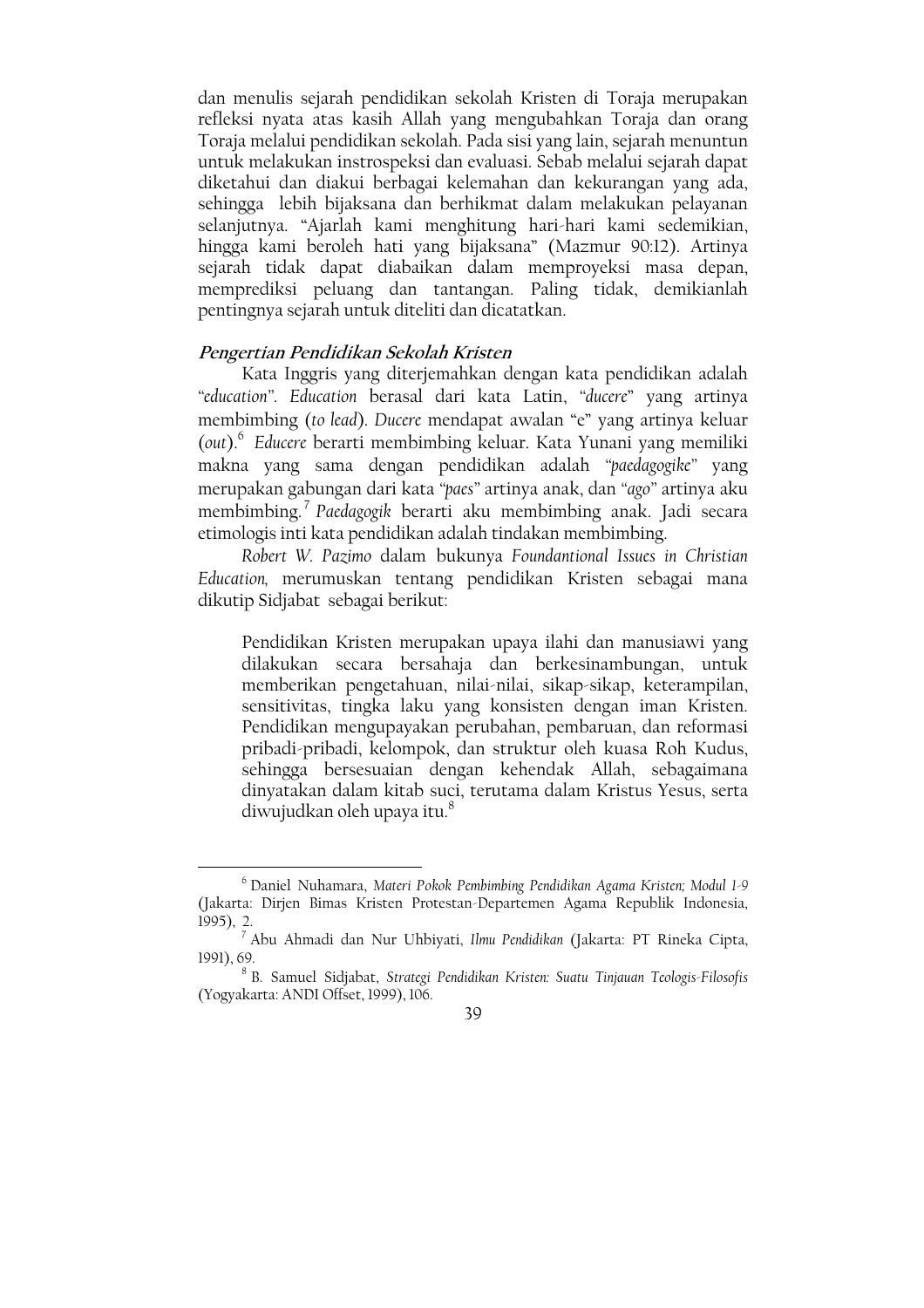# SEJARAH PERAN GEREJA TORAJA MELAKSANAKAN PENDIDIKAN SEKOLAH KRISTEN

### Pekabaran Injil di Toraja dan Berdirinya Gereja Toraja

Belanda tiba di daerah Toraja pada tahun 1905 dan berhasil menaklukkannya secara tuntas pada tahun 1906. Kekristenan mulai diperkenalkan di Toraja, tidak lama setelah pemerintah kolonial menumpas perlawanan rakyat Toraja yang dipimpin oleh Pong Tiku. Pada tahun 1908 pemerintah kolonial Belanda membuka Landschapschool (sekolah swapraja) di Makale dan Rantepao yang dipimpin oleh guruguru Kristen. Sekalipun sekolah pemerintah ini berstatus "netral", namun guru-guru di Landschap mengajarkan agama Kristen kepada para murid Landschap. Maksud pemerintah kolonial membuka sekolah adalah selain untuk mendapatkan tenaga administrasi kolonial, juga sebagai upaya untuk mengkristenkan penduduk di daerah-daerah pegunungan Sulawesi.

Mulai tahun 1912, kegiatan guru-guru Kristen untuk memberitakan Injil Yesus Kristus di sekolah didukung oleh pendeta Gereja Protestan (Indische Kerk) di Makassar, yaitu R.W.F Kijtenbelt, yang didampingi oleh pendeta bantu; Jonathan Kelling. Atas pimpinan Roh Kudus, S. Sipasulta seorang guru asal Ambon sebagai kepala sekolah Lanschap di Makale dapat membawa 20 muridnya pada penerimaan Yesus Kristus sebagai juru selamatnya yang di baptis pada tanggal 16 Maret 1913.<sup>10</sup> Pembaptisan murid sekolah Landschap itulah yang diterima sebagai buah bungaran hasil PI dalam Gereja Toraja, walau tentang jumlah orang yang dibaptis ada beberapa pendapat berbeda.

Pada tahun 1915 pelayanan Indische Kerk di Makale diambil alih oleh Gereformeerde Zendingsbond (GZB). GZB adalah lembaga PI Belanda yang didirikan pada tanggal 6 Pebruari 1901 di Ultrecht oleh orang-orang Gereformeerde yang masih tetap tinggal dalam Hervormde Kerk (De Gereformeerde Bond inde Hevormde Kerk) yang merupakan gereja negara waktu itu. Tujuan berdirinya adalah mengutus para zendeling untuk memberitakan Firman Allah kepada bangsa-bangsa yang belum mengenal Yesus Kristus, khususnya bangsa jajahan Belanda. Tujuannya didasarkan pada Yohanes 10:16.

<sup>&</sup>lt;sup>9</sup> Theodorus Kobong, Injil dan Tongkonan: Inkarnasi, Kontekstualisasi, Transformasi (Jakarta: BPK Gunung Mulia, 2008), 125.

<sup>&</sup>lt;sup>10</sup> Surat Konsul Zending C. W. Th. Van Boetzelaar Kepada Direktor Zending J.W. Gunning Weltevreden, 21 Nopember 1913. ArvdZ, 8-3; dalam Th. Van den End: Sumber-Sumber Zending Tentang Gereja Toraja 1901-1961, dokumen 8 (22), (Jakarta: BPK Gunung Mulia, 1994), 62-63.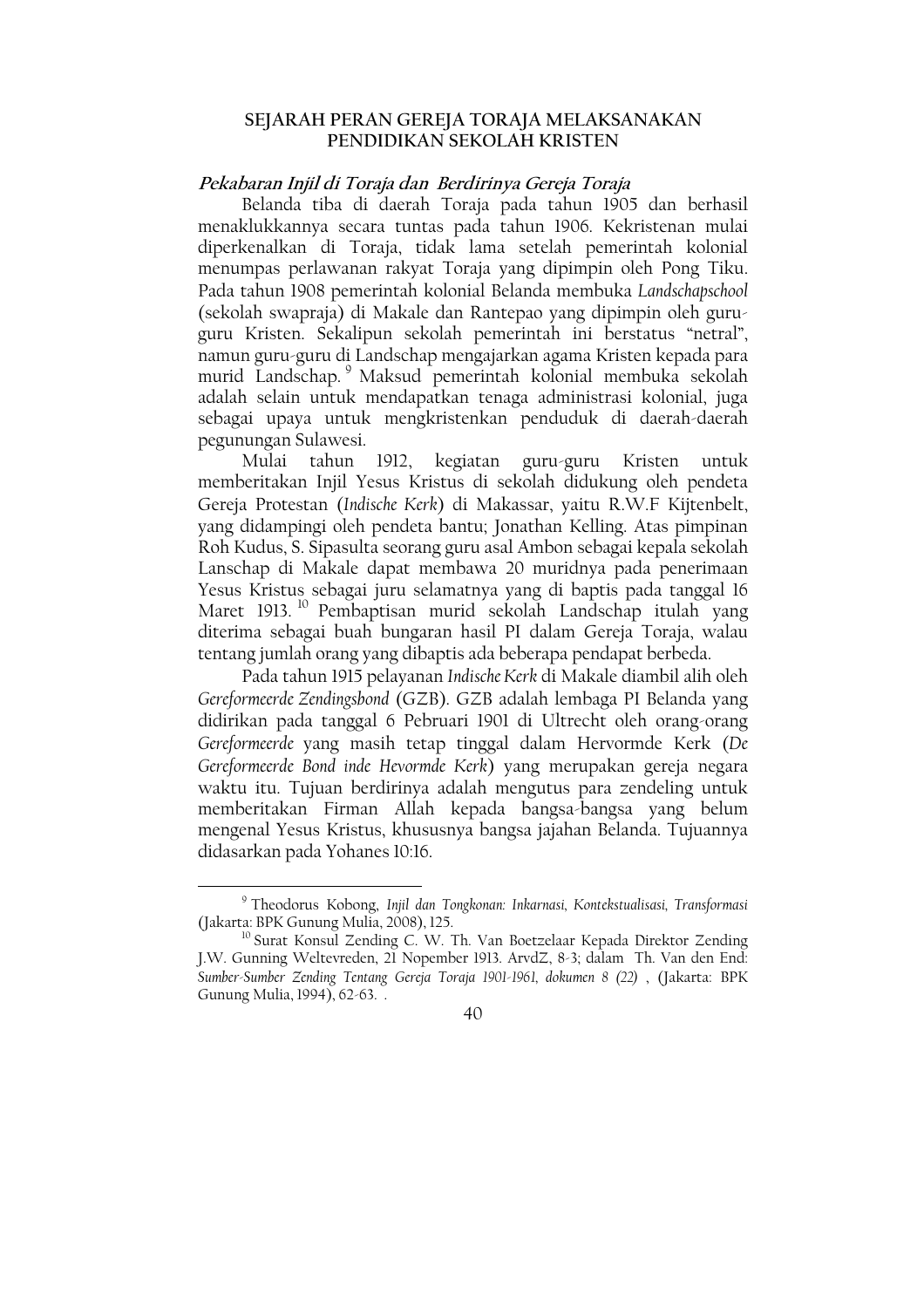GZB merupakan badan pekabar Injil yang mendapat izin resmi pemerintah untuk melakukan penginjilan di Toraja, Luwu, dan Enrekang. Sang pionir yang pertama kali diutus oleh GZB sebagai pekabar Injil sejak dari berdiri adalah A.A. van de Loosdrecht. Ia berangkat dari negeri Belanda pada tanggal 5 September 1913. Setelah mendapatkan keterangan tentang Toraja dari konsulat zending dan dari Dr. N. Adriani di Jakarta, ia melanjutkan perjalanan ke Makassar. Di Makassar ia bertemu seorang guru yang bernama Manembu yang bersedia menemaninya ke Toraja. Dari Makassar, A.A. van de Loosdrecht melanjutkan perjalanan ke Palopo dan dari Palopo menuju Toraja yang ditempuh dengan berjalan kaki ± 60 km. Mereka tiba di Rantepao pada tanggal 10 Nopember 1913.

Dalam memulai pekerjaannya, A. A. van de Loosdrecht pertamatama melakukan perundingan dengan pemuka-pemuka masyarakat untuk mendirikan sekolah-sekolah zending. Tawaran tersebut disambut baik dan positif oleh para kepala-kepala distrik setempat. Ia mencurahkan perhatian pikiran dan tenaganya secara serius di bidang pendidikan dengan membuka sekolah diberbagai distrik di Toraja. Di samping sebagai zendeling leraar (utusan PI) yang setia berkeliling memberitakan Injil Yesus Kristus di Toraja dan sekitarnya (Rongkong, Pantilang dan Ranteballa di Luwu'); A. A. van de Loosdrecht juga berperan sebagai schoolbeherder (pengawas sekolah).<sup>11</sup> Dalam menjalankan tugasnya, ia mendapat sokongan dari istri yang setia mendampinginya dalam pelayanan.

Masa PI dari GZB berlangsung dari tahun 1913 sampai terbentuknya Institusi Gereja Toraja pada tahun 1947. J.A. Sarira membagi masa zending GZB menjadi tiga dekade, yaitu : masa penaburan Injil (1913-1925), masa penanaman secara teratur (1926-1941), dan masa ujian (1942-1946); dan masa Gereja Toraja dibagi menjadi tiga dekade sampai tahun 1965, yaitu : masa peralihan (1947-1950), masa berdiri sendiri/masa ujian II (1950-1965), dan masa persiapan untuk pembangunan dan pembaharuan.<sup>12</sup>

Sebenarnya pada akhir tahun 1930-an, GZB merencanakan untuk membentuk gereja di daerah pelayanannya. Namun tertunda karena pendudukan Jepang (1942-1945) dan baru terwujud sesudah pendudukan Jepang. Pada tanggal 25-28 Maret 1947, berkumpul di Rantepao 35 jemaat dari 18 klasis hasil PI GZB untuk membahas realisasi

<sup>&</sup>lt;sup>11</sup> J. R. Pasolon, Garis Besar Sejarah Gereja Toraja (Bagian I, 1913-1967) dalam Sejarah Gereja Toraja 1913-2013 (Draff), (Rantepao: Institut Gereja Toraja, 2013), 12.

<sup>&</sup>lt;sup>12</sup> J. A. Sarira, Seri Benih Yang Tumbuh, Jilid VI, Suatu Studi Mengenai gereja Toraja (Jakarta: LPS-DGI, 1975), 61.

<sup>41</sup>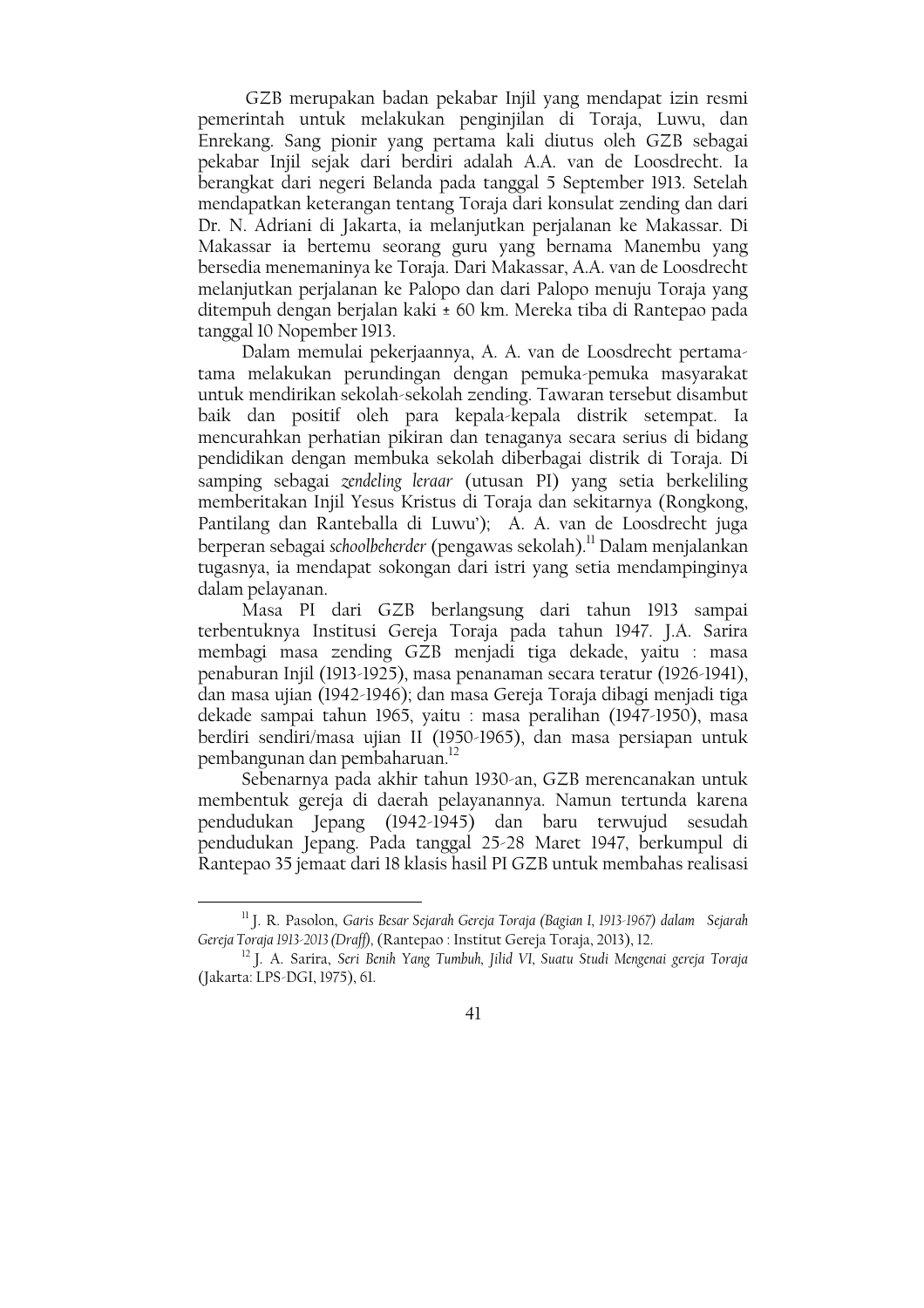rencana GZB untuk membentuk sebuah gereja di daerah Toraja. Dalam persidangan tersebut GZB mendewasakan jemaat-jemaat yang sudah ada dengan nama Gereja Toraja. Sistem pemerintahan gerejawi yang disepakati adalah sistem presbiterial-sinodal. Dalam pertemuan tersebut dipilih tiga pejabat gerejawi sebagai pemimpin Gereja Toraja yang baru berdiri, yaitu Ds. D.J. van Dijk sebagai ketua dan Ds. P.S. Palisungan sebagai sekertaris yang berfungsi sebagai moderamen. Kendatipun Gereja Toraja sudah berdiri, namun secara praktis pekerjaan dan kebijakan gereja masih dibawa kendali GZB sampai terbentuknya kepemimpinan secara defenitif di tangan para pendeta Toraja pada awal tahuan 1950-an. Kebutuhan finansial masih sepenuhnya ditanggung GZB.

Gereja Toraja berdiri dalam suasana di mana Indonesia baru saja memproklamasikan kemerdekaannya dan masih mengalami masa revolusi (perang kemerdekaan). Pembentukan Gereja Toraja tidak dapat dilepaskan dari pengaruh kenyataan bahwa secara de facto Indonesia sebagai wilayah jajahan Belanda sudah berdaulat sebagai bangsa yang merdeka pada tahun 1945.

# Konstruksi Historis

Setelah meneliti berbagai dokumen, seperti buku, laporan, keputusan-keputusan dan catatan-catatan yang memuat data tentang peran Gereja Toraja melaksanakan pendidikan Sekolah Kristen dari zaman zending sampai sekarang, maka penulis membagi bangun historisnya menjadi tiga periode, yaitu Masa zending (1913-1942), Masa Pendudukan Jepang, dan MasaGereja Toraja (1947-2013).

### Masa Zending (1913-1942)

Tentara pasukan perang Belanda yang berangkat dengan berjalan kaki dari daerah Luwu melalui tondok Balusu tiba di Rantepao pada Maret 1906. Tentara Belanda mendapatkan perlawanan dari penguasa lokal Toraja seperti Pong Tiku dan Pong Maramba'. Namun pada akhir tahun 1906 tentara Belanda menguasai Toraja.

Pada tahun 1921 Sekolah Lanschapscool di Rantepao menjadi Sekolah gubernemen yang pada tahun 1922 berubah menjadi Vervolgschool, yaitu kelas 4 dan 5 dan kelas 1 - 3 dijadikan sekolah desa yang diserahkan kepada Zending. Vervolgschool itulah yang sekarang dikenal sebagai SDN 2 Rantepao dan sekolah desa tersebut, sekarang dikenal sebagai SD Kristen Rantepao V. Sebab waktu itu terjadi kompromi antara pemerintah kolonial dengan zending, yaitu tiga tahun pertama ditangani zending dan dua tahun berikutnya ditangani pemerintah kolonial dengan ketentuan zending diwajibkan mendirikan Asrama. Asrama yang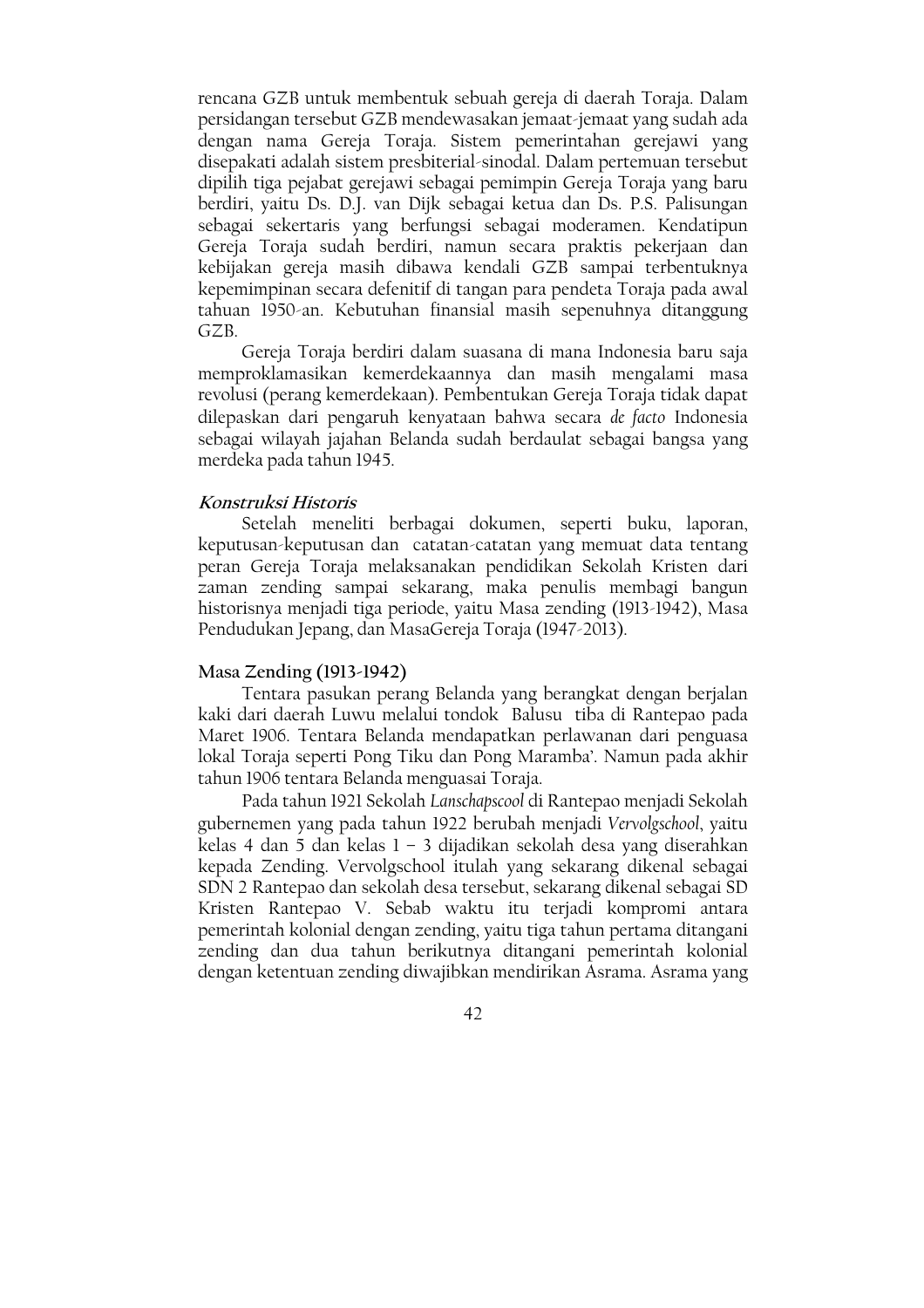dimaksud terwujud di Makale pada tahun 1924 dan di Rantepao pada tahun 1926. Selanjutnya penulis akan menguraikan secara deskriptifnaratif sekolah-sekolah Kristen yang didirikan oleh zending yang ada di wilayah Makale dan wilayah Rantepao menurut masanya.

# Pendidikan Sekolah Kristen Umum di Wilayah Makale

Atas kehendak Tuhan melalui sekolah Lanschap di Makale, maka S. Sipasulta sebagai kepala Sekolah tersebut, dapat menuntun 20 orang murid pada pengenalan akan Injil Kristus bahwa Yesus Kristus adalah Tuhan dan juruselamat dunia. Pada tanggal 16 Maret 1913 oleh pimpinan Roh Kudus, 20 orang murid tersebut dibaptis oleh F. Kelleng seorang hulpprediker dari Bontain. Baptisan atas 20 orang murid Lanschap di Makale merupakan buah bungaran PI di Toraja dan sekaligus cikal bakal lahirnya GT di kemudian hari. Momentum pembabtisan pertama tersebutlah yang diperingati oleh GT sebagai awal masuknya Injil Yesus Kristus di Toraja.

Pemberitaan Injil dan pembukaan sekolah di daerah Makale (sekarang ibu kota kabupaten Tana Toraja) dilakukan oleh Indische Protestanche Kerk (sering disingkat Indiche Kerk). Kala itu sebelum zending dari GZB datang, penginjilan dan pendidikan Kristen di daerah Sulawesi Selatan dipelopori oleh Indiche Kerk. Di tahun 1913 Indiche Kerk telah membuka 4 sekolah, yaitu di Rembon, Batualu, Buakayu, Gandang Batu, dan Rano.<sup>13</sup> Pada tahun 1914 dibuka 5 sekolah, yaitu: Leatung, Randanan, Mebali, Gandang batu dan Rano. Guru-guru yang pertama kali bekerja pada 9 sekolah yang didirikan oleh Indiche Kerk, yaitu: Peluppessy, Tanamal, Supit, Tawaluyan, Gerung, S. Piring, Siehainenia, Soemolang, dan H. Kountoer.<sup>14</sup>

Pada bulan April 1915, sembilan sekolah tersebut di atas diserahkan pengelolaannya oleh Indiche Kerk kepada GZB. Untuk menangani wilayah pelayanan di Makale, A. A. yan de Loosdrecht mengusulkan kepada GZB agar diutus seorang tenaga zending karena wilayah pelayanannya di Rantepao sudah terlalu luas. Usulan tersebut dipenuhi oleh GZB dengan mengutus D. C. Prins dari Utrechtsche Zendings yang bekerja di Halmahera atas panggilan dari GZB.<sup>15</sup> Beliau tiba dari Halmahera pada bulan Oktober 1915 dan menetap di Burake. D.C Prins menjadi evangelis dan Schoolbeheerder untuk wilayah Makale.

<sup>&</sup>lt;sup>13</sup> J. A. Sarira, Sketsa Pendidikan Kristen Gereja Toraja (Toraja: Panitia Panca Dasa Warsa Pendidikan Kristen gereja Toraja, 1967), 17.

<sup>&</sup>lt;sup>14</sup> J. A. Sarira, Benih Yang Tumbuh, Jilid VI (Rantepao: Badan Pekerja Sinode Gereja Toraja, 1974), 24.

<sup>&</sup>lt;sup>15</sup> Sarira, Benih Yang Tumbuh, Jilid VI, 24.

<sup>43</sup>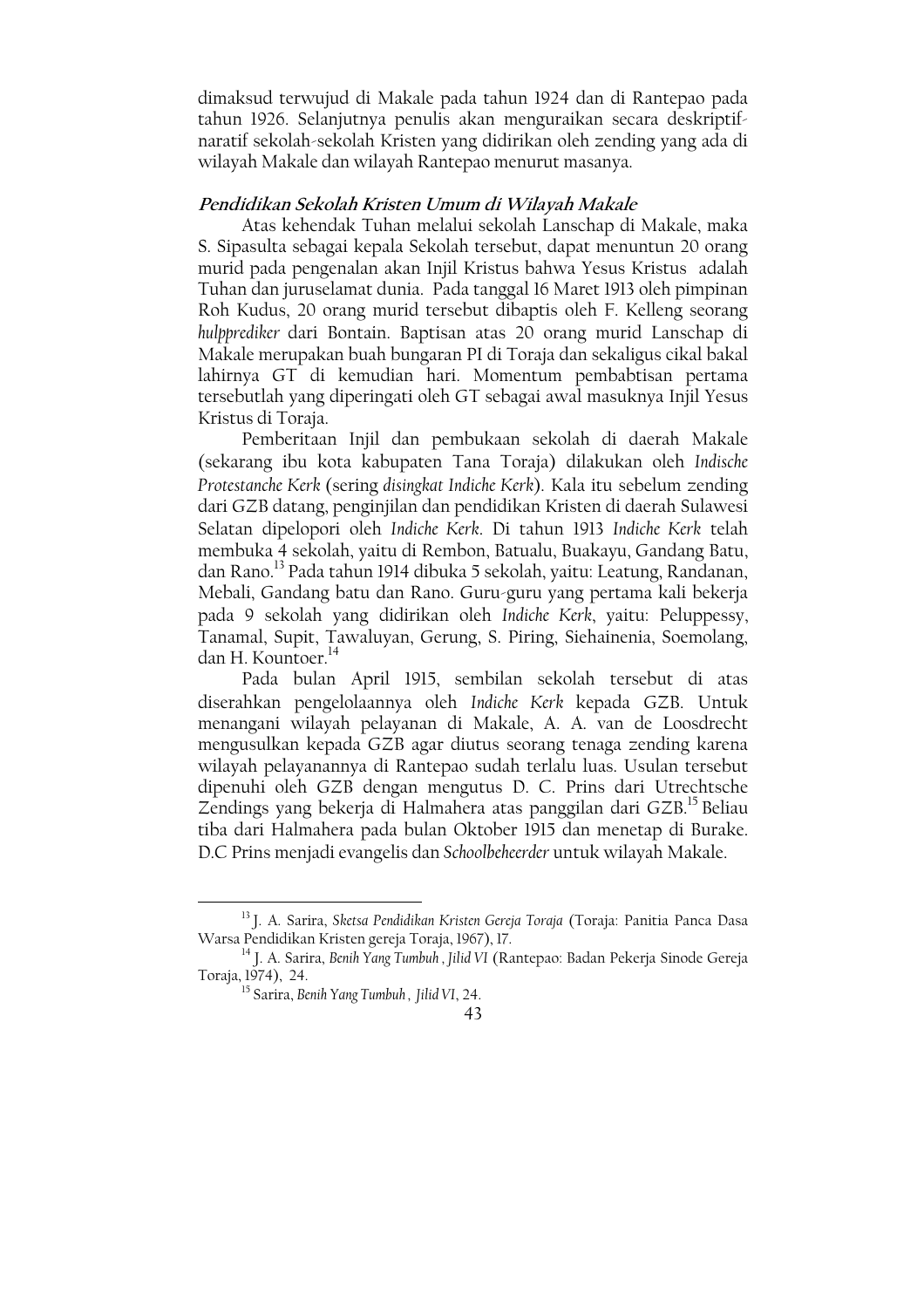D. C. Prins digantikan oleh P. Zijlstra pada bulan Januari 1920 dan menetap di Kondoran. P. Zijlstra bekerja sebagai evangelis dan Schoolbeheerder sampai tahun 1928 yang melayani di resort Sanggala' Makale. Selama pelayanannya, beliau membuka sekolah di Uluwai, Kasimpo, Boto', Palesan, Tapparan dan Tokesan.<sup>16</sup> P. Zijlstra digantikan oleh H. Pol yang melayani dari tahun 1928-1934. Selanjutnya dari tahun 1934-1937, yang bertindak sebagai Schoolbeheerder di Makale adalah A. Belksma.

Selain sekolah-sekolah yang telah diuraikan di atas, juga didirikan beberapa sekolah, yaitu: Vervgelgschool di Makale, Volkschool A dan Volkschool B di Makale, Volkschool di Malimbong, Mendetek, Tampo, Miallo dan Balepe'.<sup>17</sup> Juga didirikan Schakelschool di Makale oleh J. Tanis pada tanggal 30 Juni 1926. Sebelum Schakelschool, sebenarnya yang direncanakan GZB untuk didirikan adalah HIS yang telah disetujui oleh gubernur Sulawesi, yaitu: tn. Vorstman. Tapi gubernur yang baru, yaitu Couvreur memberi nasihat supaya mendirikan Schakelschool karena dinilai akan lebih bermanfaat untuk Toraja.<sup>18</sup> Dalam operasionalnya Schakelschool ini bersubsidi penuh dari pemerintah. Guru-guru yang tercatat pernah mengajar pada Schakelschool Makale, vaitu: Staathof, Nanlohy, Wiriopawiro, Elifas, Seifattiratu, Pardede, Adriaandsz, Sampe Pandin, Nn. Mailangkay, Rompas, dan Dotulong.

Pada tahun 1938, tepatnya pada perayaan 25 tahun Injil masuk Toraja, sekolah Kristen di Makale berjumlah 27 buah sekolah dengan 3178 murid.<sup>19</sup> Termasuk tiga buah sekolah di daerah Duri-Enrekang, yaitu: sekolah di Redak, Baroko, Curio yang diserahkan oleh Indiche Kerk kepada GZB pada tahun 1926. Selain membuka sekolah, strategi PI lain diterapkan oleh Indiche Kerk ialah vang mendekati para bangsawan/pemimpin lokal. Hasinya pada tahun 1913 telah membaptis Puang Rante Allo (Puang Makale) dan Yohanes Lambe' dari Awa'.

# Pendidikan Sekolah Kristen Umum di Wilayah Rantepao

Pada tanggal 5 September 1913 A.A. van de Loosdrecht bersama istrinya yaitu Alida yang baru dinikahinya, berangkat dari Belanda menuju ke Indonesia. Dia tiba di Jakarta dan mendapat gambaran tentang Toraja dari konsulaat zending dan Dr. N. Adriani. Berbekal pengetahuan tersebut, ia melanjutkan perjalanan ke Makassar. Di

<sup>&</sup>lt;sup>16</sup> J. A. Sarira, Sketsa Pendidikan Kristen Gereja Toraja (Toraja: Panitia Panca Dasa Warsa Pendidikan Kristen gereja Toraja, 1967), 17.

<sup>&</sup>lt;sup>17</sup> Sarira, Sketsa Pendidikan Kristen Gereja Toraja, 17.

 $^{18}$  Ibid., 18.

 $19$  Ibid.

<sup>44</sup>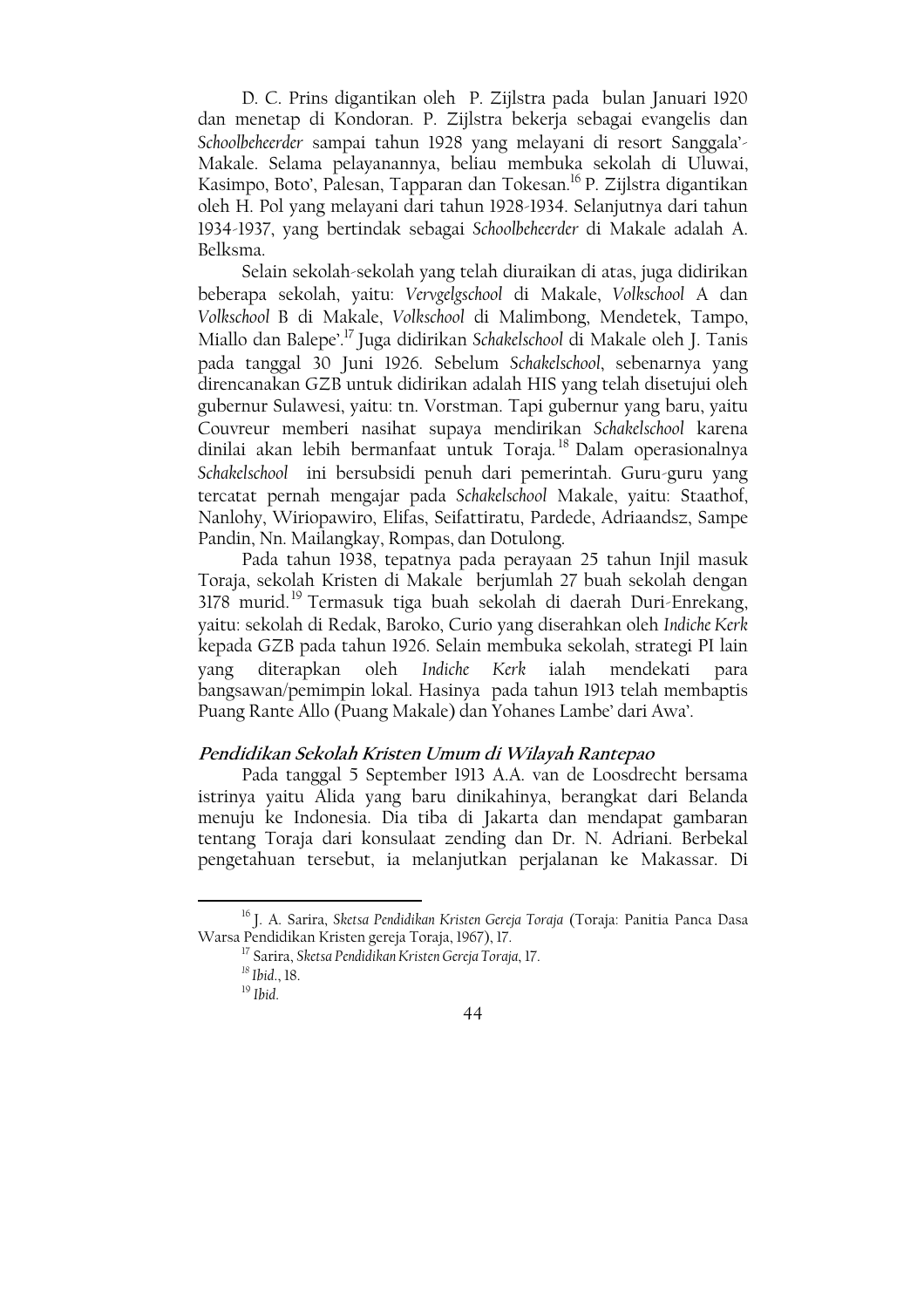Makassar beliau mendapatkan seorang guru yang bernama Manembu yang bersedia menemaninya ke Toraja. Dari Makassar, A. A. van de Loosdrecht bersama Manemboe menuju ke Palopo dan dari Palopo selanjutnya berjalan kaki ke Toraja. Mereka tiba di Rantepao pada tanggal 10 Nopember 1913.

A. A. van de Loosdrecht dalam memulai pekerjaannya segera berunding dengan para kepala distrik dan tokoh masyarakat setempat untuk mendirikan sekolah. Rencana A. A. van de Loosdrecht untuk mendirikan sekolah mendapat sambutanyang baik oleh kepala-kepala distrik dan tokoh-tokoh masyarakat. Hal tersebut ditandai oleh banyaknya permintaan dari para kepala distrik untuk mendirikan sekolah di wilayah kekuasaannya. Pong Maramba', kepala distrik Kesu'-Tikala meminta sekurang-kurangnya 6 sekolah di daerahnya. Pada saat itu juga di bulan Nopember 1913 guru Manemboe ditugaskan membuka sekolah zending yang pertama di Toraja, yaitu di Tonga distrik Kesu'.

Menyambut peluang yang ada dan menyadari tantangan yang menghadang, maka pada Desember 1913 A. A. van de Losdrect bersama dengan 3 orang pemuda Toraja, yaitu Bokko', Kadang, Taroe' berangkat ke Poso untuk belajar bahasa Toraja dan menyusun buku bacaan dalam bahasa Toraja. Mereka dibimbing oleh Dr. N.A. Adriani, seorang utusan Nederlandsch Bijbelgenootschap vang sudah lama menvelidiki bahasa-bahasa Toraja di Poso.

Tanggal 9 Mei 1914 mereka kembali ke Rantepao dengan membawa 2 orang guru, yaitu: Runtuwene dan Abraham, dan membawa pula 2 orang murid, yaitu: Konda dan Barina. Hasil dari perjalanan berguru ke Poso adalah terbitnya buku pelajaran membaca (bahasa) yang berjudul "Soera' Iate Peladaran Basa Soera" pada tahun yang sama dan yang dicetak ulang pada tahun 1917. Ketiga pemuda Toraja yang kembali dari Poso ditambah seorang pemuda lainnya, yaitu Palobo', menjadi murid katekisasi pertama yang dibaptis pada tanggal 23 Mei 1915 dan menjadi anggota jemaat pertama di Rantepao.

Jadi jumlah sekolah yang dibuka oleh A. A. van de Losdrect di onderafdeling Rantepao pada tahun 1914 adalah 11 dengan jumlah murid sekitar 851 - 927 orang.<sup>20</sup> Dalam menangani sekolah-sekolah yang didirikan, beliau dibantu oleh guru-guru yang kebanyakan berasal dari Manado, yaitu: 1) Loing yang membantu untuk sekolah di Nanggala, 2) B. R. Manemboe yang membantu untuk sekolah di Sa'dan, 3) S. Akay yang membantu untuk sekolah di Tondoklitak, 4) Manoempil yang membantu untuk sekolah di Panggala', 5) Manapode yang membantu untuk sekolah di Baruppu', 6) Runtuwene yang membantu untuk

<sup>&</sup>lt;sup>20</sup> J. A. Sarira, Sketsa Pendidikan Kristen Gereja Toraja (Toraja: Panitia Panca Dasa Warsa Pendidikan Kristen gereja Toraja, 1967), 10.

<sup>45</sup>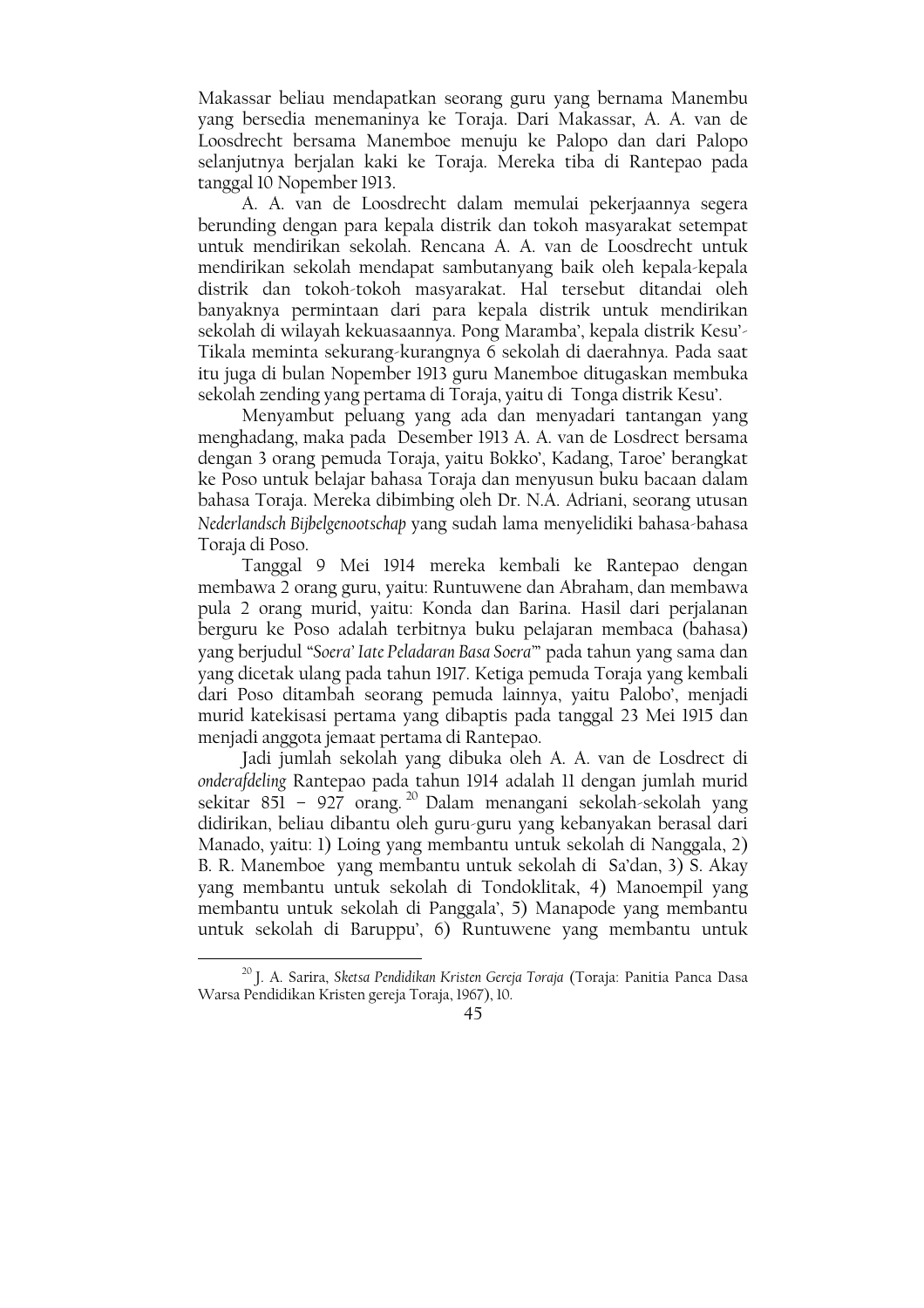sekolah di Pali-Bittuang, 7) Eli Kasenda yang membantu untuk sekolah di Bori' dan kemudian untuk sekolah di Raanteballa, 8) A.G. Lapian yang membantu untuk sekolah di Tondon, 9) Titus yang membantu untuk sekolah di Penanda.

Namun setelah sekolah-sekolah tersebut berdiri dan beroperasi. bukanlah tanpa hambatan. Jumlah murid dari 11 sekolah sebagaimana tersebut di atas, menurun menjadi 509 murid. Penyebab utamanya adalah dari diri murid sendiri dan orang tuanya. Murid-murid kurang bisa menyesuaikan diri dengan tata tertib sekolah. Sebab umumnya mereka sudah terbiasa hidup bebas di padang luas menggembalakan kerbau. Kondisi itu didukung oleh para orang tua murid yang tidak mau jika anaknya ke sekolah karena tenaga anak-anak mereka diperlukan untuk menggembalakan kerbau, untuk bekerja di sawah dan di ladang. Tingkat ketidakhadiran murid di sekolah terlalu tinggi terutama pada musim panen padi dan kopi. Para orang tua juga takut anaknya akan dijadikan tentara Belanda setelah keluar dari sekolah.

Kendatipun para kepala desa, kepala distrik beserta aparatnya telah menggunakan tindak kekerasan kepada para murid yang lari dari sekolah atau tidak masuk sekolah; termasuk bertindak tegas kepada orang tuanya. Guru-guru menjemput ke rumahnya, di sawah, di ladang dan di tempat-tempat persembunyian lainnya. Namun tetap saja tidak membuat jerah para murid yang sering kali tidak hadir atau lari dari sekolah dan menyadarkan orang tua akan pentingnya pendidikan sekolah bagi anaknya. Justru ketika mereka ditemukan oleh gurunya, si murid terus menangis dan dalam keadan itu orang tuanya mulai membela sang anak. Tidak tanggung-tanggung orang tua justru dengan sengaja menyembunyikan keberadaan anaknya.

Kesulitan lain yang dihadapi adalah tenaga guru yang sangat terbatas. Upaya yang dilakukan oleh zending untuk mengatasi kesulitan tersebut adalah dengan memasang iklan (pengumuman) tentang kebutuhan guru di Toraja yang disebarkan ke pulau Jawa dan tempattempat lain. Namun hal ini pun kurang mendapatkan respons. Kesulitan yang dihadapi oleh sekolah-sekolah yang didirikan di wilayah Rantepao semakin memuncak pada tahun 1917, yakni setelah pembunuhan A.A. van de Loosdrecht. Murid-murid sekolah semakin tidak berani ke sekolah. Guru-guru yang berasal dari Manado, Sangir, dan Ambon meminta kepada zending untuk berhenti. Kemudian pada tahun 1918 terjadi wabah Spanyol (ra'ba biang) yang menelan ribuan korban jiwa.

Berbagai kesulitan sebagaimana telah diuraikan di atas, menyebabkan beberapa sekolah untuk sementara di tutup bahkan tertutup sama sekali. Misalnya sekolah di Tondoklitak yang kemudian hari dipindahkan ke To'yasa, Sekolah di Pali-Bittuang yang baru dibuka kembali pada tahun 1920, sekolah di Baruppu' yang baru dibuka kembali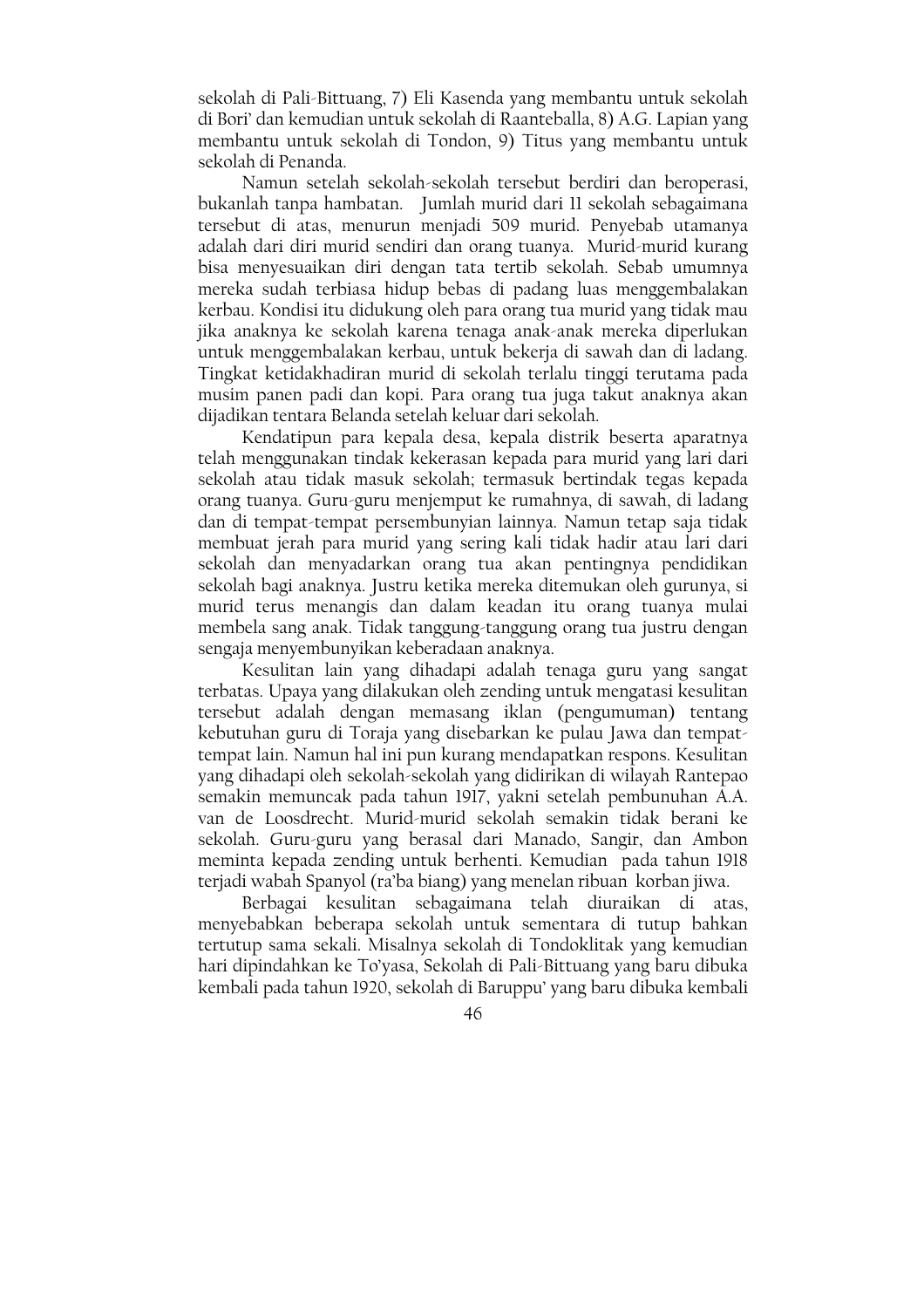pada tahun 1923, dan sekolah di Tonga yang baru dibuka kembali pada tahun 1938. Walaupun demikian, usaha-usaha GZB di Barana' yang dikerjakan oleh J. Belksma di kemudian hari membawa dampak besar bagi perkembangan PI dan pendidikan di Toraja. Sebab Noormaalcursus yang didirikan sebagai sekolah pendidikan guru menjadi pusat pembinaan calon-calon guru sekolah yang sekaligus calon-calon guru jemaat.

Yang tercatat sebagai murid dari tahun 1917-1918 Noormaalcursus Barana', yaitu: Alberth Dendang, T. Manoppo, H. Bela, L.Toban, F. Tangyong, F. Soloran, F. Dadi, W. Ali, J. Tambing, P. Nari, dan 3 orang dari Manado.<sup>21</sup> Dalam perjalananya Noormaalcursus Barana' ini mengalami buka-tutup. Pada tahun 1918-1920 ditutup, kemudian dibuka kembali pada tahun 1920-1924. Namun pada tahun 1924-1927 ditutup lagi.

Pada tahun 1918 Noormaalcursus Barana' sudah menghasilkan angkatan guru yang pertama lalu ditutup. Kursus seharusnya berjalan 2 tahun, tetapi tuntutan kebutuhan akan tenaga guru sangat mendesak sehingga ujian penamatan sering dipercepat.<sup>22</sup> Bahkan pernah proses belajar hanya berlangsung selama enam bulan saja, kemudian murid diikutkan ujian. Namun setelah kebutuhan akan tenaga guru sudah normal; proses belajar justru menjadi 3 tahun. Sebab 1 tahun dikhususkan untuk mendapatkan pengetahuan isi Alkitab.

Kendatipun mengalami buka-tutup, Noormaalcursus Barana' sangat membantu dalam memenuhi kebutuhan akan tenaga guru dan pengembangan pendidikan sekolah serta PI di Toraja. Setelah menjadi guru beberapa alumni Noormaalcursus Barana' mendirikan atau mencabangkan sekolah yang sudah ada. Di antaranya B. Rapa' yang setelah menjadi guru di beberapa tempat membuka sekolah di Nonongan pada tahun 1924 dan pada tahun 1929 membuka lagi sekolah di La'bo'.<sup>23</sup> Beliau meninggal dunia pada tanggal 11 September 1939. Hal yang sama pun dilakukan oleh beberapa guru lainnya, seperti H. Bela.

Sejarah juga mencatat bahwa beberapa alumni Noormaalcursus Barana' yang berpengalaman melayani diangkat menjadi guru Injil dan kemudian dari guru Injil diangkat menjadi pendeta.<sup>24</sup>

<sup>&</sup>lt;sup>21</sup> Sarira, Sketsa Pendidikan Kristen Gereja Toraja, 14-15.

<sup>&</sup>lt;sup>22</sup> Sarira, Sketsa Pendidikan Kristen Gereja Toraja, 14-15.

 $^{23}$  Ibid.

<sup>&</sup>lt;sup>24</sup> I. A. Sarira, Benih Yang Tumbuh, Jilid VI (Rantepao: Badan Pekerja Sinode Gereja Toraja, 1974), 26.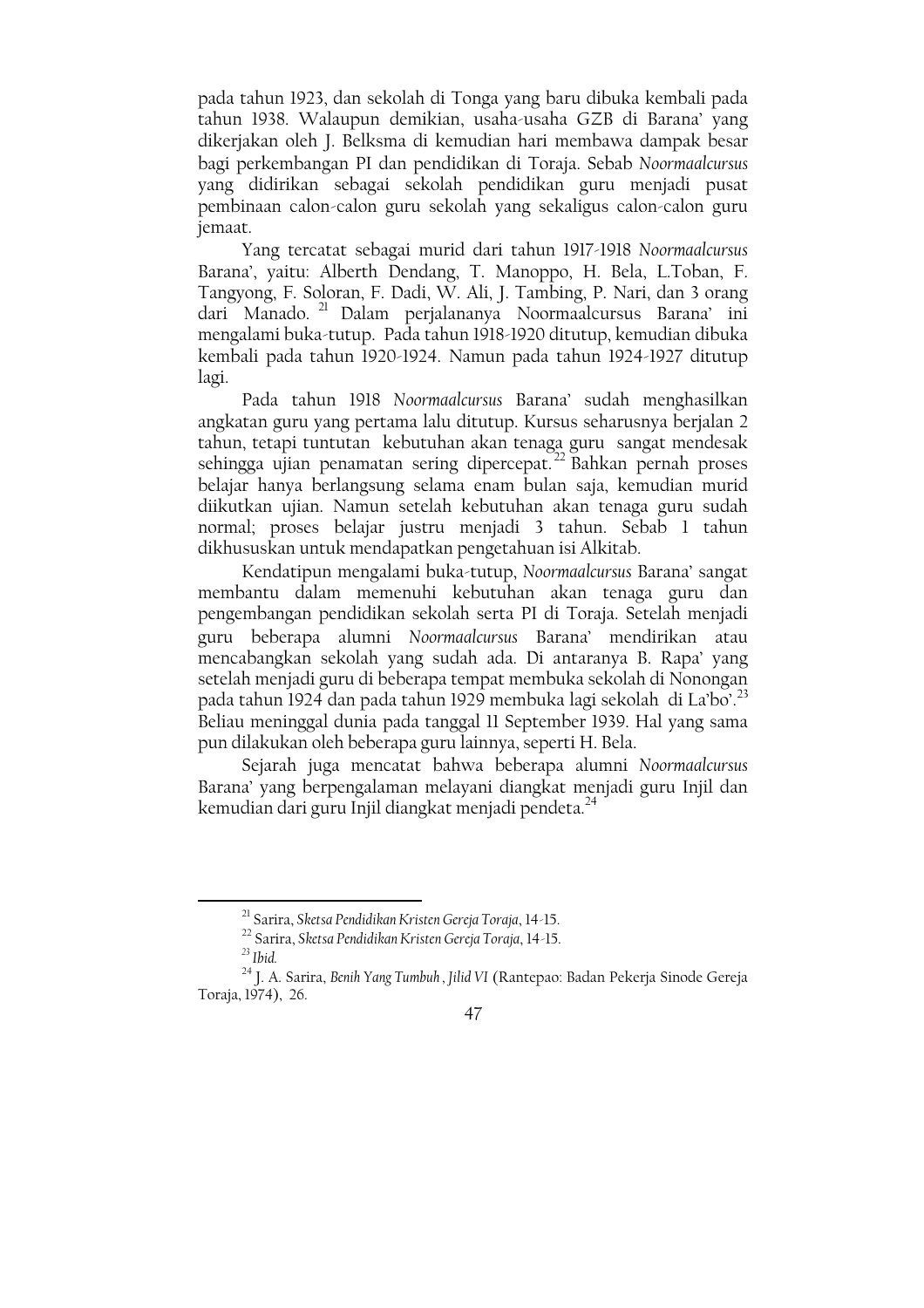# Pendidikan Sekolah Khusus Wanita

GZB menyediakan dana khusus kepada zendeling-zendeling untuk melaksanakan pendidikan bagi wanita yang bekerja di rumah zendeling. <sup>25</sup> Khusus untuk zendeling yang melayani di Toraja pendidikan yang dilaksanakan bagi wanita yang bekerja di rumah zendeling dikenal dengan istilah ma' muri'. Di rumah zendeling mereka diajar menjahit, memasak, memelihara kebersihan, kesehatan, dan keindahan/kecantikan, memelihara anak. Mereka juga mendapatkan pendidikan agama dan pengetahuan umum.

Konferensi pendeta-pendeta pada bulan Juli 1936 memutuskan agar dana GZB yang dialokasikan bagi pendidikan wanita digunakan untuk mendirikan Sekolah Rumah Tangga. Berdasarkan keputusan tersebut, dibentuklah panitia penyelenggara pendirian Sekolah Rumah Tangga dengan susunan panitia sebagai berikut: 1) Ketua Kehormatan : Nj. A. Seinstra-Maas (Nj. Tuang Petoro' Makale-Rantepao), 2) Ketua: Nj. G. Tanis-van Es, 3) Sekretaris merangkap bendahara. Nj. N. Heusdens-Bastiaanse, 4) Pembantu Umum: Nj. L.v.d. Veen-Spieth.<sup>26</sup> Panitia inilah yang menyusun rencana anggaran, rencana pelajaran, mencari guru, pembangunan gedung dan persiapan-persiapan lain.

Pada tanggal 3 Maret 1938 Sekolah Rumah Tangga atau Sekolah Kepandaian Poeteri (Huishoudschool) dibuka di Rantepao dengan jumlah murid 50 orang.<sup>27</sup> Salah seorang gurunya didatangkan khusus dari<br>Yogyakarta yaitu Nn. J. M. Eggink. Selama menempuh proses pendidikan, murid-murid diasramakan. Setahun sebelum berdiri gedung sekolahnya; tempat belajar berlangsung di rumah S. T. Lande' dan asramanya di rumah Laupa'. Teori yang didapatkan di sekolah dimatangkan dalam praktik di asrama. Termasuk pendidikan agama pun diintensifkan di asrama. Sampai pada tahun 1942 sekolah ini telah menamatkan ± 170 calon-calon ibu rumah tangga baik dan cakap atau siap menjadi nyora.

Secara keseluruhan keadaan sekolah Kristen yang diawasi oleh zending di Toraja pada tahun 1938; vaitu pada peravaan 25 Tahun Injil Masuk Toraja yang dapat diartikan pula genapnya 25 tahun Pendidikan Kristen di Toraja, digambarkan dalam tabel di bawah ini:<sup>28</sup>

<sup>&</sup>lt;sup>25</sup> J. A. Sarira, Sketsa Pendidikan Kristen Gereja Toraja (Toraja: Panitia Panca Dasa Warsa Pendidikan Kristen gereja Toraja, 1967), 19-20.

<sup>&</sup>lt;sup>26</sup> Sarira, Sketsa Pendidikan Kristen Gereja Toraja, , 19-20.

<sup>&</sup>lt;sup>27</sup> J. R. Pasolon, Sejarah Gereja Toraja 1913-2013 (Draft), (Rantepao: Tim Penyusun Sejarah Gereja Toraja Intitut Teologi Gereja Toraja, 2011), 15.

<sup>&</sup>lt;sup>28</sup> Sarira, Sketsa Pendidikan Kristen Gereja Toraja, 23.

<sup>48</sup>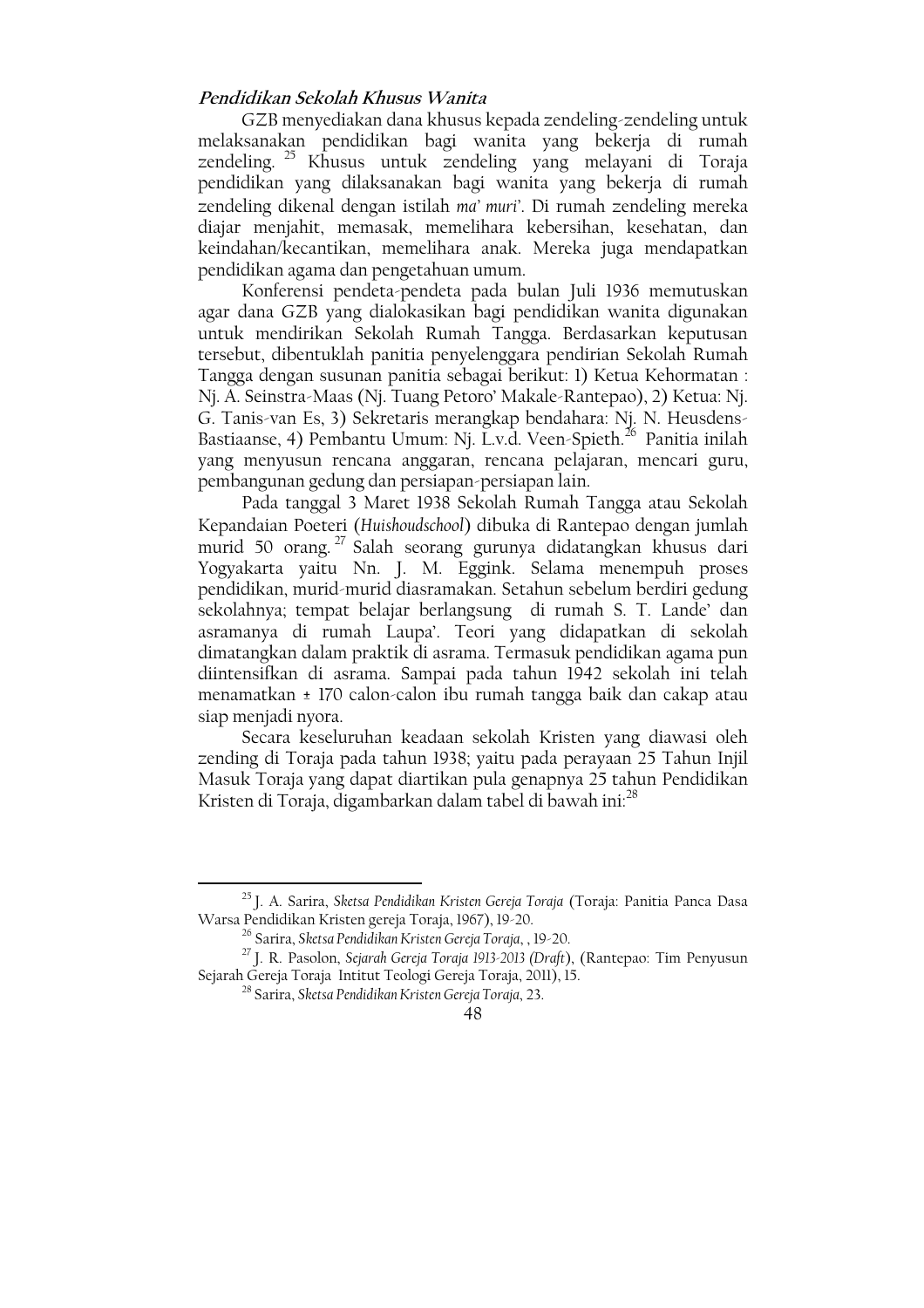| No            | Jenis Sekolah                    | Jumlah  | Jumlah | Jumlah |
|---------------|----------------------------------|---------|--------|--------|
|               |                                  | Sekolah | Guru   | Murid  |
|               | Sekolah Rakyat                   | 73      | 160    | 7546   |
| $\mathcal{D}$ | Schakeschool Makale              |         |        | 175    |
| $\mathcal{Z}$ | Vervolgschool Makale             |         |        | 227    |
|               | Sekolah Guru Barana'             |         |        | 20     |
| 5             | Sekolah Rumah Tangga             |         |        | 50     |
| 6             | Sekolah Guru Injil Barana'       |         |        |        |
|               | C.T.S (Cristelejkc Toraja Scool) |         |        | 44     |
|               | umlah                            |         | 178    | 8069   |

Sedangkan sekolah pemerintah yang lebih dahulu ada, tidak mengalami pertambahan jumlah.

Dari 178 guru tersebut di atas, 174 adalah warga pribumi Indonesia yang berasal dari berbagai daerah, seperti Ambon, Manado, Minahasa, Sangir, Jawa, dan Toraja; dan 4 orang berkebangsaan Belanda. Dalam sejarahnya, jumlah sekolah terus bertambah.

# Masa Pendudukan Jepang (1942-1947)

Pada tanggal 10 Februari 1942 Jepang menduduki Makassar dan kemudian Toraja. Pendudukan Jepang sangat berpengaruh terhadap kemerosotan perkembangan sekolah Kristen di Toraja. Pada masa awal pendudukan tentara Jepang, sekolah-sekolah zending yang ada masih dibiarkan beroperasi. Bahkan pemerintah Jepang mengangkat dan menggaji secara khusus pengawas yang bertugas mengawasi sekolahsekolah zending, yaitu mengangkat Sumbung yang bertugas di wilayah makale dan Sesa Tandirerung yang bertugas di wilayah Rantepao.<sup>29</sup>

Tetapi mulai 1 April 1943 pemerintah Jepang mengeluarkan peraturan baru yang sangat "mengebiri" sekolah-sekolah zending. Betapa tidak "mengebiri", sekolah-sekolah kristen bentukan zending diambil alih oleh pemerintah Jepang.<sup>30</sup> Sekolah yang tadinya memakai bahasa pengantar berbahasa Belanda digantikan dengan menggunakan bahasa Indonesia. Sekolah Rumah Tangga ditutup. Para guru dilarang mengajarkan pendidikan agama di sekolah dan dilarang memimpin kebaktian. Pada hal sebelumnya guru sangat memegang peranan penting dalam PI. Gedung sekolah tidak boleh dijadikan tempat kebaktian. Pada hal waktu itu gedung gereja masih tidak cukup dihitung jari.

<sup>&</sup>lt;sup>29</sup> Sarira, Sketsa Pendidikan Kristen Gereja Toraja, 25.

<sup>&</sup>lt;sup>30</sup> Sarira, Benih Yang Tumbuh, Jilid VI, 43.

<sup>49</sup>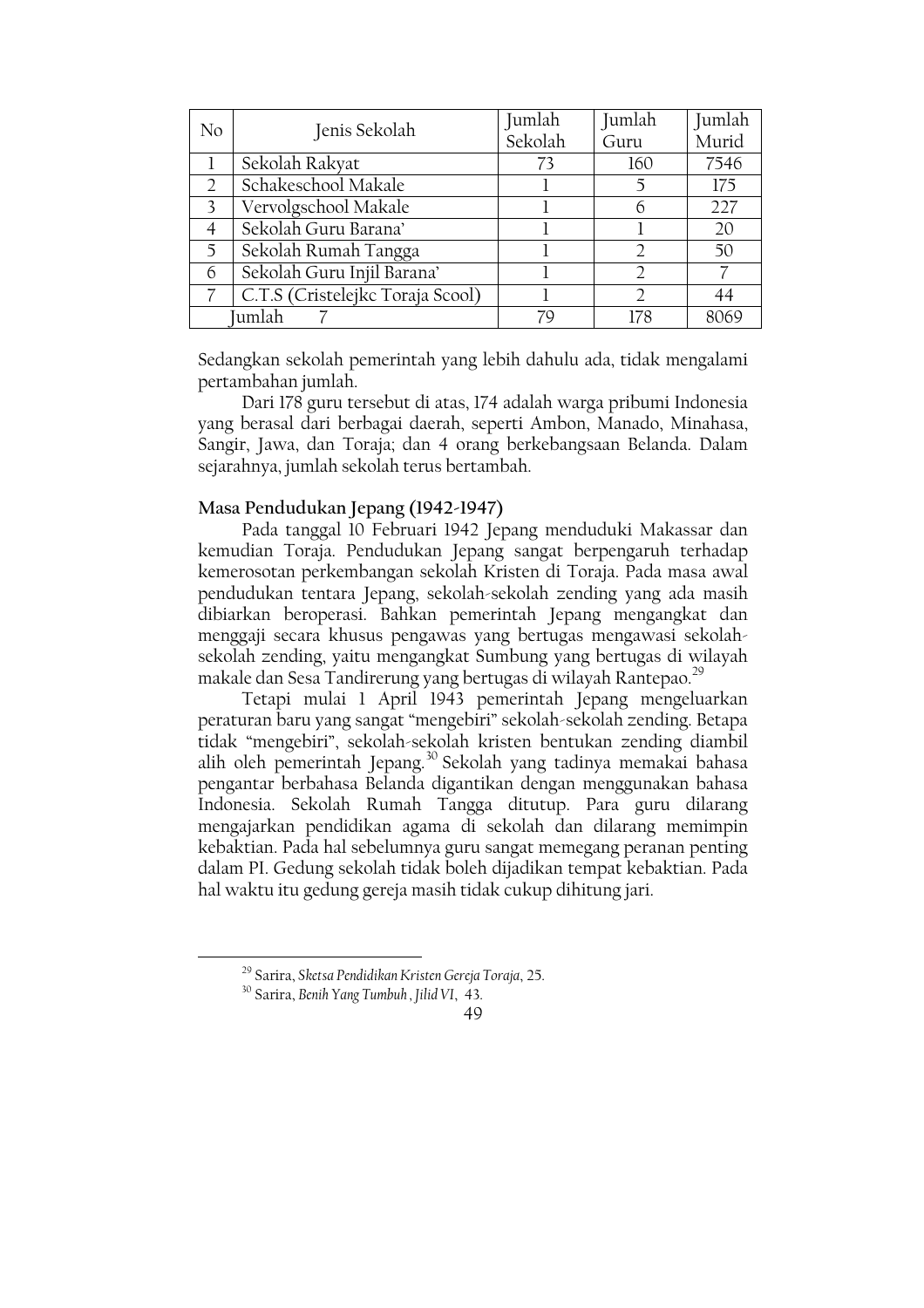Sementara itu, para utusan zending sudah tidak ada lagi. Jadi praktis kepemimpinan gereja beralih dengan sendirinya kepada warga pribumi asli dengan berbagai kelemahan dan keterbatasannya. Tanggal 14 Maret 1945, Jepang menyerah tanpa syarat karena Hirosima dan nagasaki dihancurkan dengan bom atom. Pada Tanggal 17 Agustus 1945, Ir. Soekarno dan Drs. Moh. Hatta atas nama bangsa Indonesia memproklamirkan kemerdekaan Indonesia. Sekalipun kemerdekaan Indonesia telah diproklamasikan, namun dari tahun 1946-1950 kekuasaan tentara Nica masih berkuasa di Sulawesi. Dalam masa-masa tersebut, sejarah menorehkan bahwa terjadi peristiwa pemaksaan agama di Sulawesi.

### Masa Gereja Toraja (1947-2013)

Berdasarkan data-data historis yang penulis dapatkan melalui dokumen-dokumen yang ada, maka ada tiga macam pendidikan Sekolah Kristen yang dilaksanakan dan terus dikembangkan oleh GT yang merupakan warisan zending sejak dari awal sejarahnya hingga masa kini, yaitu pendidikan sekolah anak usia dini (Play Group) sampai dengan sekolah menengah umum/kejuruan, pendidikan tinggi umum, dan pendidikan teologi. Namun karena luasnya lahan garapan Gereja Toraja di bidang pendidikan, maka penulis sudah membatasi pada bab I bahwa yang dikaji adalah jenis pendidikan umum/kejuruan mulai dari pendidikan sekolah anak usia dini (Play Group) sampai dengan sekolah menengah umum/kejuruan,

Setelah Jepang menyerah, maka sekolah-sekolah zending yang diambil alih oleh pemerintah Jepang diwariskan kepada pemerintah Republik Indonesia. Pemerintah NIT (Negara Indonesia Timur) menyebutnya sebagai sekolah ikatan pool. Sekolah-sekolah yang dibekukan mulai dibuka kembali, seperti sekolah Christelijke Toradja School (CTS). Sekalipun berada dalam asuhan pemerintah, sekolah ikatan pool masih bercorak Kristen sebab umumnya guru-gurunya merupakan guru dari zaman zending. Sekolah negeri yang baru dibuka pun masih bernuansa Kristen; seperti SMP Negeri Rantepao (sekarang SMP 1 Rantepao) yang dibuka pada tahun 1946.

Guru-guru dari sekolah rakyat bekerja sama dengan jemaat-jemaat setempat dalam mendirikan sekolah baru atau mencabangkan sekolah yang sudah ada. Pada awal pendirian sekolah baru atau yang dicabangkan belajar di ruang gereja setempat. Pada tahun 1947 berbagai jenis jenjang sekolah lanjutan mulai berkembang, seperti : Middelbareshool yang dibuka oleh van de Berg tahun 1949, Noormaalschool di Makale yang dibuka oleh J. Tanis pada tanggal 1 Agustus 1949, dan Ambachtschool (sekolah teknik) yang dibuka oleh Leemans pada bulan September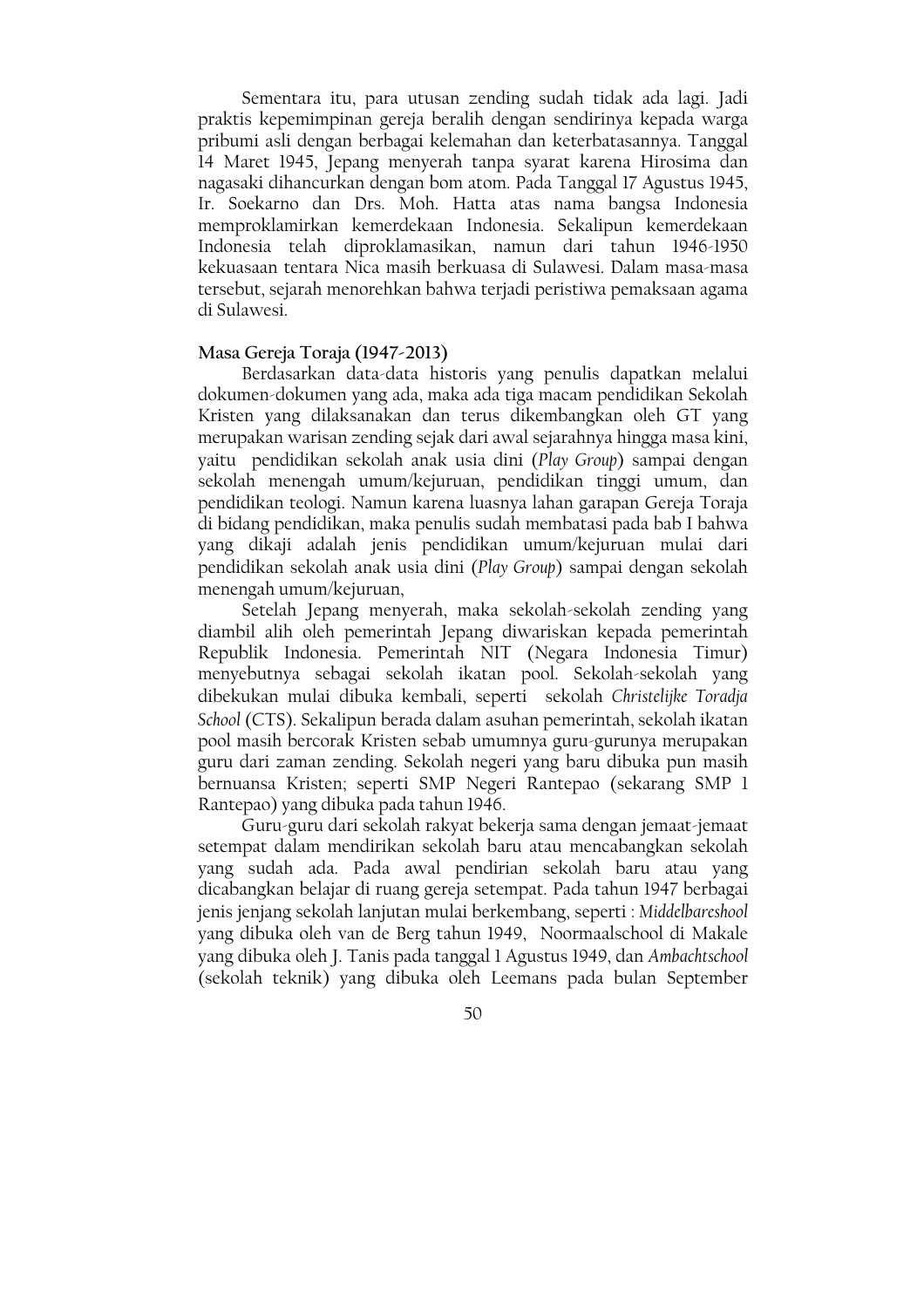1949.<sup>31</sup> Pada waktu itu, sekolah Teknik, SKP, dan Noormaalschool mendapatkan subsidi dari pemerintah NIT.

Pada tahun 1951 beberapa sekolah Kristen dibuka oleh tokohtokoh Kristen (Jemaat), yaitu: SMP Kristen Makale, SMP Kristen Rantepao, dan SMP Kristen Rembon. Kemudian pada tahun 1952 berdiri SMP Kristen Palopo dan pada tahun 1954 Kristen Ulusalu dan Masamba. Singkat cerita, sekolah-sekolah kristen terus bertambah dan pengelolaannya kemudian diserahkan kepada Gereja Toraja yang sudah berdiri sebagai satu sinode gereja.

Berhubung pendirian sekolah Kristen terus bertambah, maka Komisi Usaha Gereja Toraja (KUGT) memandang perlu untuk membuat sebuah Yayasan yang secara khusus mengurus pendidikan Sekolah sebagai bagian dari kesaksian dan pelayanan GT. Pada tanggal 28 Mei 1954 membentuk Yayasan Perguruan Kristen Toraja (YPKT) dengan Nomor Akte Notaris di Makassar Brund Erenstz yang kemudian diperbaharui pada tanggal 7 Oktober 1963 No. 74 oleh wakil notaris di Makssar Raden Emiel Abdulkarnen SH.<sup>32</sup> Sebenarnya sejak sidang Sinode Am I Gereja Toraja tahun 1947 sudah digumuli dan diusulkan pembentukan suatu badan/komisi untuk mengurus sekolah-sekolah ikatan pool warisan zending, tapi diputuskan untuk ditunda karena sekolah-sekolah eks zending belum dikembalikan.<sup>33</sup>

Pada era tahuan 60-an, jumlah sekolah terus bertambah; baik SD maupun Sekolah Lanjutan. Utamanya sekolah kejuruan makin bertambah karena cukup tinggi permintaan kebutuhan tenaga kerja dalam rangka membangun bangsa pada waktu itu. SGB Kristen di Makale disetujui oleh pemerintah untuk dialihkan ke SMEA Kristen Makale bersubsidi yang diperluas menjadi sepuluh tempat. SMEA Kristen Makale ini, didirikan pada tanggal 1 Oktober 1958. Kemudian Sekolah Kerajinan bersubsisi di Rantepao dialihkan menjadi Sekolah Teknik Pertama, Sekolah Teknik Menengah (STM) Kristen Rantepao (STM Tagari) didirikan oleh PERGUKI (Persatuan Guru Kristen Republik Indonesia) pada tanggal 1 Agustus 1964. Sampai sekarang sekolah ini masih beroperasi dengan nama STM Tagari. SKKA Kristen Rantepao dibuka pada tanggal 1 Oktotober 1965 dan College pendidikan Guru Kristen serta College pendidikan teknik dibuka pada tahun 1967. Awal tahun 1967 YPKT telah mengasuh 208 buah sekolah yang berada di 251 tempat (208 buah sekolah dengan 43 cabang) dengan jumlah guru/dosen 1.341 orang (1.283 guru dan 58 dosen) dan 36.756

<sup>&</sup>lt;sup>33</sup> Dokumen, Notulen Keputusan Sidang Sinode Am I Gereja Toraja, tanggal 25-28 Maret 1947.



<sup>&</sup>lt;sup>31</sup> Sarira, Sketsa Pendidikan Kristen Gereja Toraja, 27.

<sup>&</sup>lt;sup>32</sup> Sarira, Benih Yang Tumbuh, Jilid VI, 232.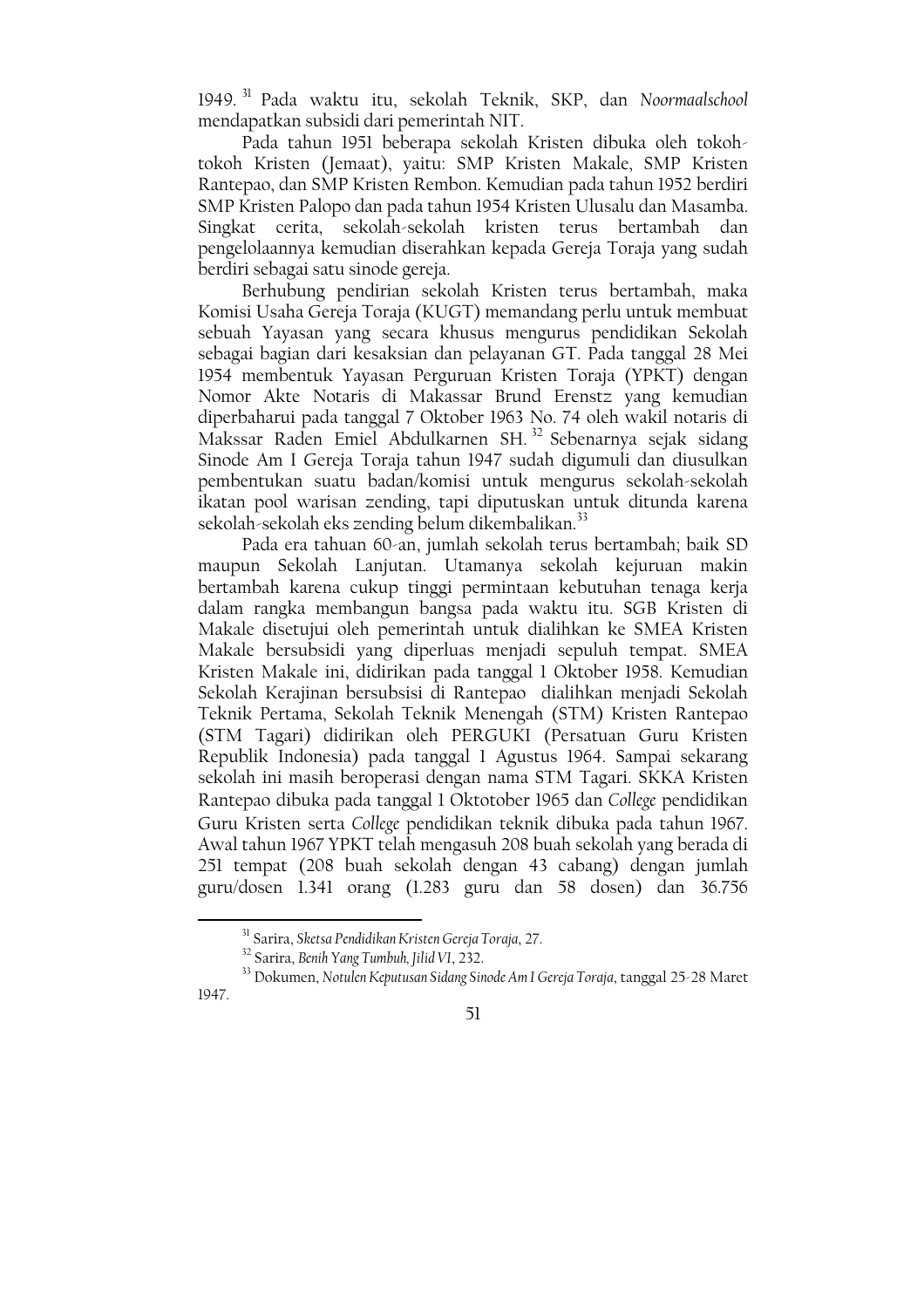murid/siswa/mahasiswa.<sup>34</sup> Perkembangan pendidikan di luar Toraja. yaitu daerah Seko sejarahnya sangat dramatis. Pada masa DI/TII rakyat di sana mengungsi ke berbagai tempat. Tetapi masyarakat Kristen dalam pengungsiannya mengusahakan membuka sekolah-sekolah Kristen. Sampai pada tahun 1967 sudah terdapat 13 SD, 1 SMP Kristen, dan 1 SMEP, serta di Sulawesi Tengah terdapat sebuah SMP Kristen dan dua buah SD.

Pendidikan sekolah Kristen di daerah-daerah yang penduduknya mayoritas beragama Islam di mana jemaat-jemaat GT berada juga mendapat perhatian. Sekolah-sekolah di wilayah Bugis-Makassar baru didirikan setelah YPKT berdiri. Sekolah-sekolah yang dimaksudkan adalah 2 SD di Makassar, SMP Elim Makassar, SD di Watam Pone Kabupaten Bone, SD dan SM di Pare Pare. Sekolah-sekolah Kristen di wilayah Bugis-Makassar murid-muridnya sebagian adalah anak-anak dari umat muslim.

Dalam perjalanan berikutnya, yakni dari tahun 1968 sampai sekarang YPKT mengalami pasang surut dalam perjalanannya. Dalam laporan Sidang Sinode Am XII tahun 1970 YPKT menetapkan periode ini sebagai periode intensifikasi yang lebih ditekankan pada peningkatan mutu pendidikan. Dari hasil identifikasi pengurus YPKT, rendahnya kualitas pendidikan di sekolah Kristen asuhan YPKT antara lain disebabkan oleh faktor daya, faktor dana dan faktor sarana prasarana.

Langkah-langkah yang diambil oleh pengurus YPKT mencakup tiga bidang utama yakni: Pertama, pada bidang organisasi dilakukan pembenahan organisasi dengan menciptakan sistem kerja yang efektif dan efisien. Kedua, pada bidang pengajaran dan pendidikan dilaksanakan pemberian beasiswa untuk penyiapan tenaga edukatif, tugas belajar untuk guru-guru YPKT, pendirian Pusat Latihan Guru (PLG) pada tanggal 4 November 1968. Ketiga bidang manajerial dilakukan rasionalisasi. Rasionalisasi dilakukan terutama karena didorong oleh faktor dana di mana sekolah-sekolah yang dikelola cukup banyak sementara dana yang tersedia tidak mampu menutupi kebutuhan yang ada.

Gagasan resionalisasi sebenarnya sudah mulai digulirkan tahun 1969 dan mencapai puncaknya pada tahun 1976, hal itu terjadi setelah Gereja Toraja mengadakan suatu konsultasi Pelayanan yang berpendapat pelayanan Gereja kedepannya merupakan pelavanan bahwa eksemplarim yang tidak mengabaikan kualitas. Dengan rasionalisasi ini, sebagian sekolah diserahkan pengelolaannya kepada pemerintah. Pertimbangan yang dijadikan dasar penyerahan sebagian sekolah kepada pemerintah adalah: 1) Ratio sekolah: keberadaan negeri terdekat; 2)

<sup>&</sup>lt;sup>34</sup> Sarira, Sketsa Pendidikan Kristen Gereja Toraja, 31-32.

<sup>52</sup>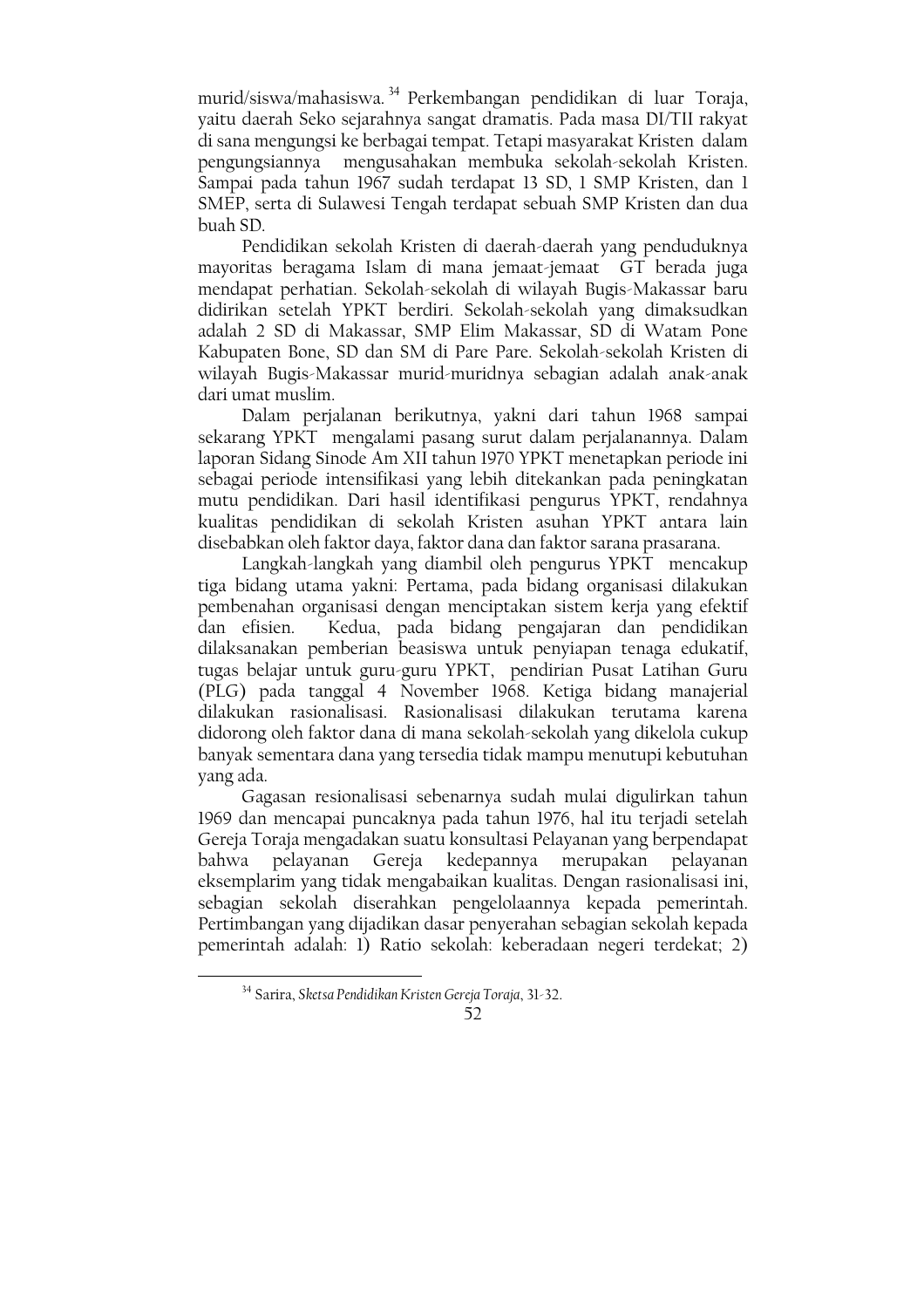Jumlah penduduk di lingkungan tersebut; 3) Kesanggupan masyarakat setempat untuk mendukung penyediaan sarana prasarana; 4) Presentase drop out; 5) Jarak antar sekolah. Berdasarkan pertimbangan tersebut, maka kebijakan yang diambil pengurus YPKT dalam rasionalisasi, yaitu: 1) Menutup sekolah yang tidak memenuhi syarat (kurang murid, tidak ada gedung, partisipasi dan dukungan masyarakat kurang); 2) Menggabungkan beberapa sekolah atau kelas jauh menjadi satu sekolah, atau satu kelas saja; 3) Membuka sekolah yang dibutuhkan seperti sekolah lanjutan, baik umum maupun kejuruan.

Akibat dari kebijakan rasionalisasi adalah sebanyak 107 SD YPKT bersama dengan 8 sekolah Katolik di Tana Toraja diserahkan pengelolaannya kepada pemerintah pada tanggal 31 Agustus 1976. Sedangkan sekolah yang ditutup antara lain: SMP Kr. Tondoklitak, SMP Kr.USIRAP Pangala', SMP Kr. Rembon, SMP Kr. Bittuang, SMP Kr. Masamba, dan lain-lain.

Sampai tahun 1988, jumlah sekolah dan siswa pada sekolah yang diasuh YPKT termasuk Propeka dapat dilihat pada tabel berikut:

|     | Jenjang/Jenis | umlah   |        |      |                   |  |
|-----|---------------|---------|--------|------|-------------------|--|
| No  | Sekolah       | Sekolah | Siswa  | Guru | Ket.              |  |
|     | TK            | 14      | 134    |      | Belum<br>termasuk |  |
|     |               |         |        |      | siswa dan guru TK |  |
|     |               |         |        |      | Pare-pare         |  |
| 2   | <b>SD</b>     | 10      | 1.864  | 93   | Belum<br>termasuk |  |
|     |               |         |        |      | siswa SD Elim     |  |
| 3   | <b>SMP</b>    | 15      | 3.794  | 170  |                   |  |
| 4   | <b>SMA</b>    | 5       | 2.219  | 47   |                   |  |
| 5   | <b>STM</b>    |         | 875    | 40   |                   |  |
| 6   | <b>SMEA</b>   | 4       | 3.375  | 45   |                   |  |
|     | <b>SPG</b>    |         | 325    | 11   |                   |  |
| um. |               | 50      | 12.586 | 413  |                   |  |

Tabel: Statistik Sekolah YPKT tahun 1988

Untuk meningkatkan peran dan layanan sekolah yang diasuh YPKT Gereja Toraja kepada masyarakat, maka pada tanggal 23-25 Juni 2003 bertempat di Hotel Tikala (sek. Pusbintra Gereja Toraja) dilaksanakan temu karya Pengurus YPKT Pusat dan YPKT Cabang yang difasilitasi oleh Bpk G.Riphagen dan Bpk Ir.J.L.Para'pak, M.Sc. Temu karya ini menetapkan rumusan visi, misi dan bidang garapan mulai tahun ajaran 2003/2004 sampai 2011/2012.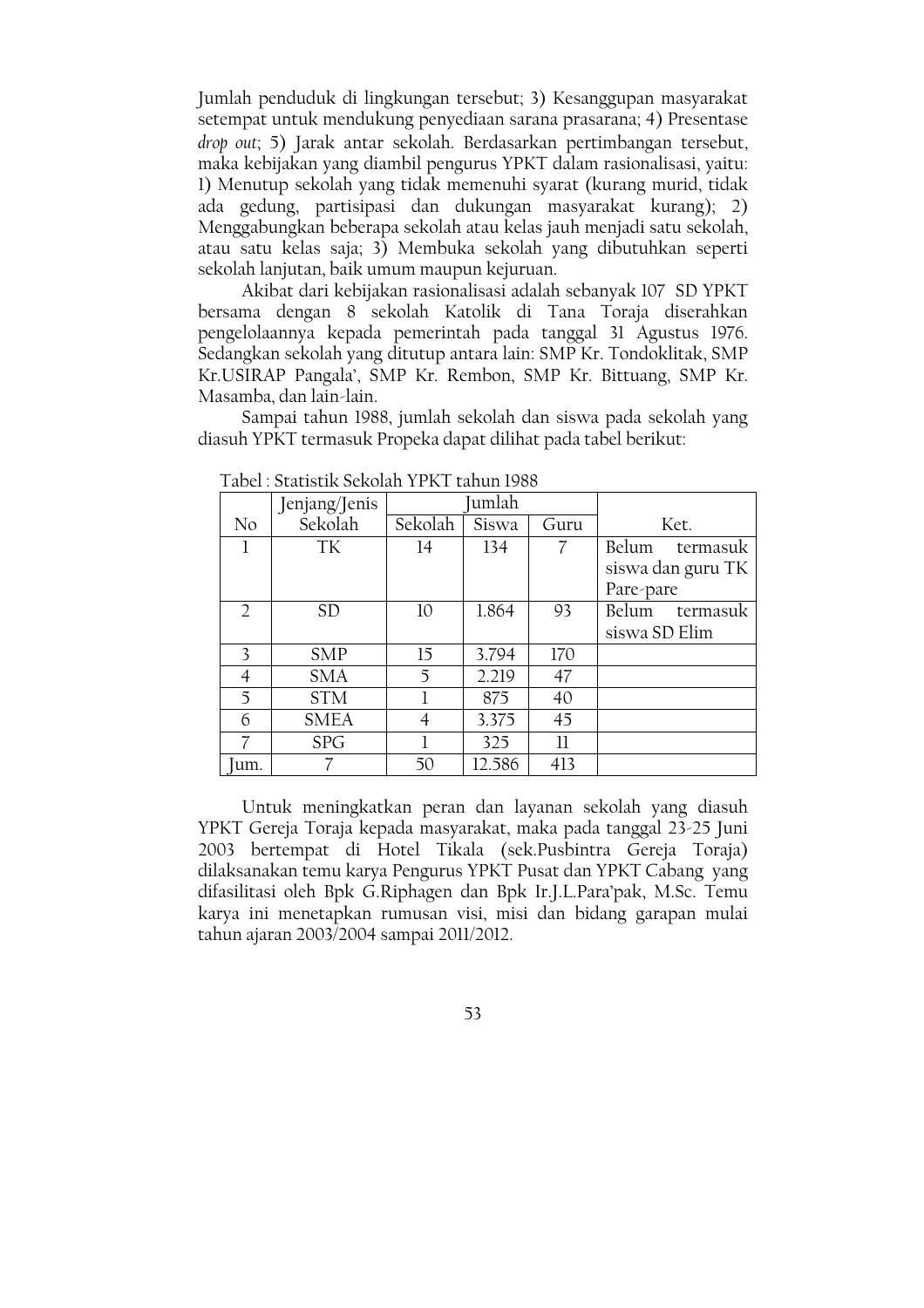Adapun visi yang dirumuskan, yaitu: "Menjadi lembaga penyelenggara pendidikan yang berlandaskan kasih, mandiri dan terkemuka di kawasan Timur Indonesia." Misinya, yaitu: 1) Menyelenggarakan pendidikan dan pembelajaran berdasarkan ajaran kristiani yang mengedepankan etos kerja, profesionalitas, integritas, dedikasi dan akuntabilitas; 2) Mendorong partisipasi jemaat-jemaat dan unsur masyarakat lainnya dalam mendukung penyelenggaraan pendidikan yang bermutu; 3) Menyediakan sumber daya manusia pengelola pendidikan yang handal; 4) Mengembangkan kemitraan yang sinergis dengan para pembina, pengelola dan pemerhati pendidikan dalam dan luar negeri; 5) Menyediakan sarana prasarana pembelajaran yang memadai dalam jumlah dan kualitas. Ada pun bidang garapan utamanya, yaitu: 1) Pengembangan Kelembagaan dan Manajemen; 2) Kepegawaian dan Pengembangan Sumber Daya Manusia; 3) Pengembangan kurikulum dan pembelajaran; 4) Pengembangan Sarana-Prasarana dan Pengelolaan Asset; 5) Pengembangan manajemen keuangan.

Dengan visi dan misi tersebut diatas, pengurus YPKT periode 2006-2011 menyusun renstra dan program kerja dalam prinsip "percepatan, peningkatan dan pengembangan." Dengan tujuan menjadikan sekolah kristen sebagai: "Christian character buildings community" sehingga sasarannya ialah semua orang yang ada dalam lingkungan YPKT, baik pembina, pengawas, pengurus harian yayasan, kepala sekolah, guru, pegawai dan peserta didik, memiliki dan menyatakan karakter kristiani yang cerdas, berhikmat dan berbudi pekerti.

Upaya yang dilakukan untuk percepatan, peningkatan, dan pengembangan sekolah, antara lain:

- 1. Meningkatkan kerjasama dengan semua pihak yang terkait yakni:
	- a. Meningkatkan peran Gereja Toraja (BPMS, BPMK, Pelayanan Kelompok Kategorial dan Jemaat-Jemaat) untuk menyatakan dukungan nyata bagi pengembangan sekolah sekolah YPKT.
	- b. Tetap menialin dan berkordinasi dengan pemerintah daerah khususnya dengan Dinas Pendidikan Kab./Kota dalam rangka percepatan, peningkatan dan pembangunan sekolah sekolah YPKT.
	- c. Meningkatkan kerjasama dengan Majelis Pendidikan Kristen (MPK) baik tingkat Kab./Propinsi dan terutama MPK Pusat, Jaringan Kerja Lembaga Pelayanan Kristen, Badan Musyawarah Perguruan Swasta (BPMS) baik Kab/Propinsi maupun Pusat, Dewan Pendidikan Propinsi Sulawesi Selatan dan Kab.Tana Toraja dan Toraja Utara, dan berbagai lembaga yang peduli pada pendidikan.
		- 54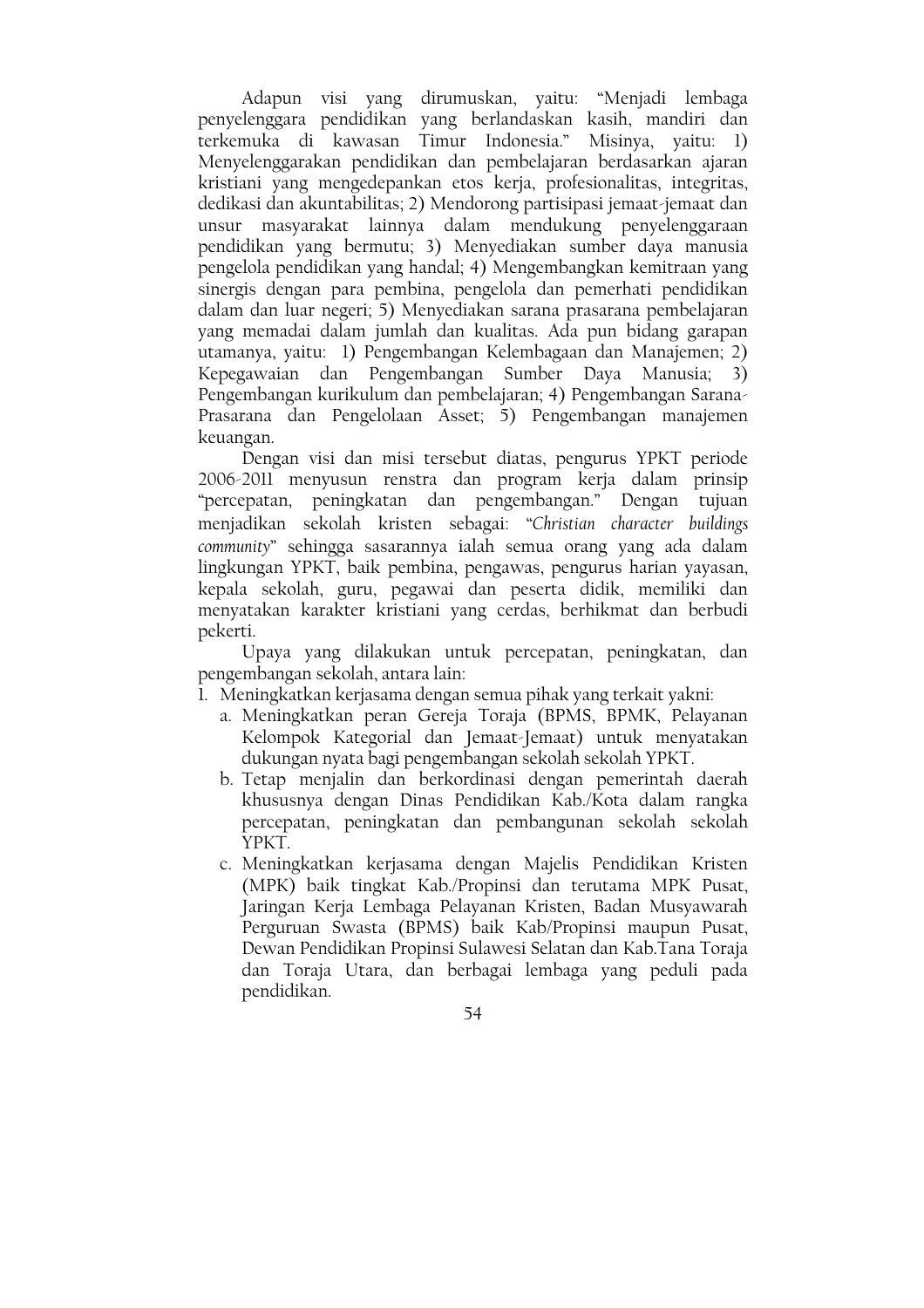- d. Melakukan kerjasama dengan Lembaga Penjaminan Mutu Pendidikan (LPMP) Sulawesi Selatan untuk meningkatkan mutu pendidikan dan tenaga kependidikan, Pusat Pendidikan dan Pengembangan Pendidik dan Tenaga Kependidikan (P4TK) Bandung untuk berbagai diklat Kepala Sekolah, guru dan tenaga kependidikan, Yayasan Pendidikan Pelita Harapan (YPPH) untuk penempatan guru-guru SMP/SMA dan SMK tamatan Universitas Pelita Harapan maupun untuk alih kelola manajemen SMP Kristen Rantepao, Assosiasi Yayasan untuk Bangsa (AYUB) untuk penerapan pendidikan berbasis enterpreneurship, ILO dan EMS untuk pelatihan keterampilan dasar komputer dan sepeda motor bagi anak putus sekolah, American Indonesia Exchange Foundation (AMINEF) untuk pengadaan guru asing di SMA Kr. Barana, dll.
- e. Melanjutkan dan meningkatkan kerjasama dengan Stichting Bondgenoot Partner dari Belanda untuk pembanguna dan pengadaan sarana prasarana (bangunan dan peralatan pembelajaran)
- 2. Tetap mengupayakan percepatan untuk peningkatan kualitas pendidikan di sekolah YPKT, yang kemudian oleh pemerintah sejak April 2006 SMA Kristen Barana' ditetapkan sebagai sekolah Rintisan Bertaraf Internasional, menyusul SMK Tagari sebagai RSBI tahun 2008. Sementara itu sekolah-sekolah lain selalu dimotivasi untuk tetap memberi nilai tambah (karakter Kristiani) dan tetap diminati anak didik pada semua tingkatan.
- 3. Membuka Unit Sekolah Baru (USB) yakni SMK Pendolo dan SMK Seriti yang dibina oleh SMK Kristen Tagari, serta SMK Kristen Bittuang dibawah binaan SMK Kristen Makale, SMA Miallo Simbuang dibawah binaan SMA Kristen Makale. Selain itu membuka lima sekolah dasar di Simbuang (SD Tanete, SD Sarambu, Sarangdena', Miallo, Tarundung).
- 4. Bekerja sama dengan jemaat-jemaat untuk membuka Pendidikan Anak Usia Dini (PAUD) sebagaimana yang diamanatkan sidang Sinode Am XXII di Jakarta. PAUD memiliki posisi yang strategis dalam menghasilkan pendidikan yang berkualitas dan untuk penanaman serta pembentukan karakter kristiani pada diri anak sejak dini.

Sampai pertengahan tahun 2011 jumlah sekolah, guru, pegawai dan siswa pada sekolah sekolah asuhan YPKT GT tergambar dalam tabel di bawah ini.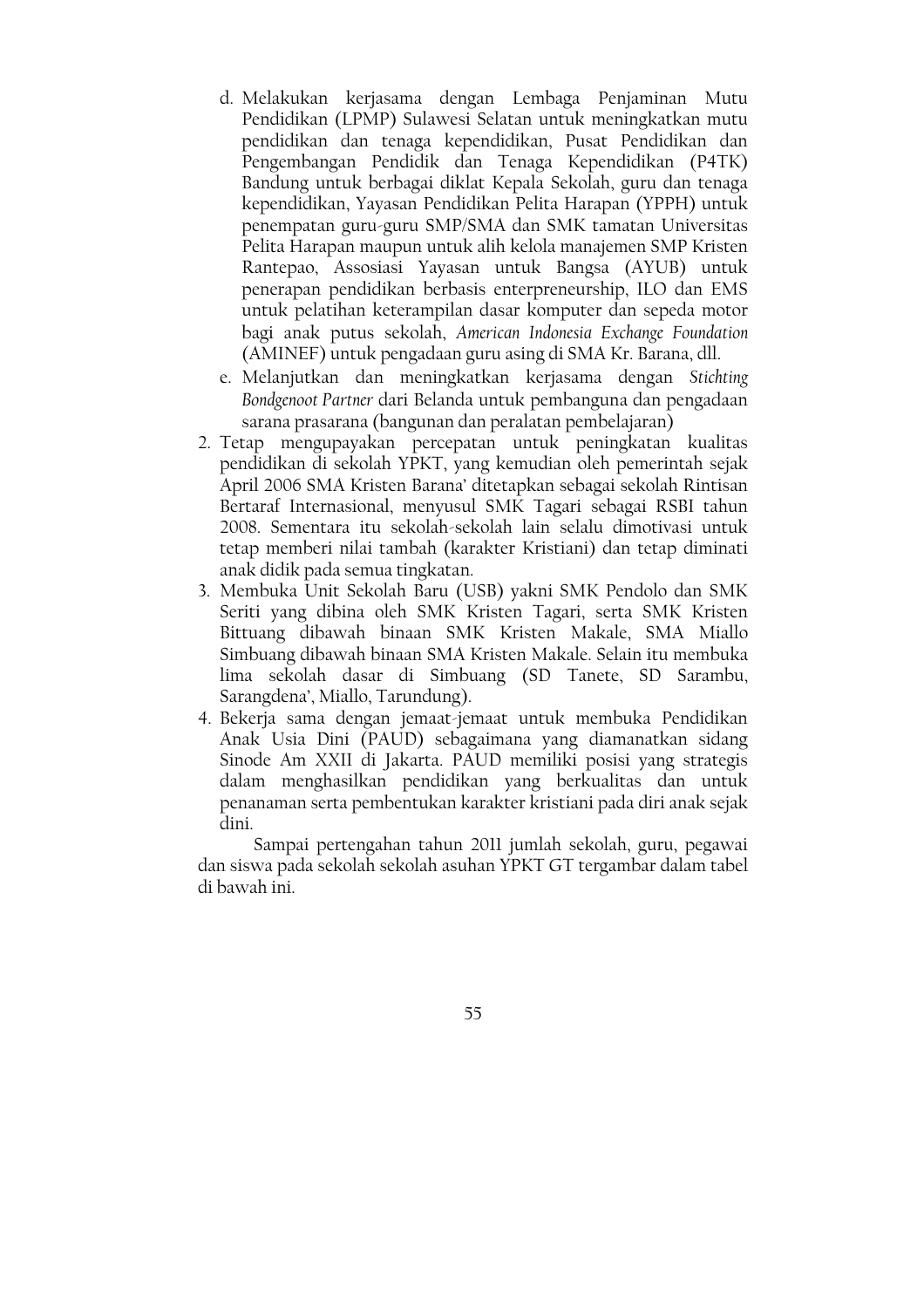| N <sub>o</sub> | Jenjang    | Jumlah  |      |         |        | Ket |
|----------------|------------|---------|------|---------|--------|-----|
|                | Sekolah    | Sekolah | Guru | Pegawai | Siswa  |     |
|                | PG/TK      | 56      | 161  |         | 1.514  |     |
| $\overline{2}$ | <b>SD</b>  | 15      | 170  | 18      | 3.348  |     |
| $\overline{3}$ | <b>SMP</b> | 15      | 266  | 53      | 3.295  |     |
| $\overline{4}$ | <b>SMA</b> | 5       | 124  | 31      | 1.758  |     |
| 5              | <b>SMK</b> | 8       | 232  | 65      | 2.283  |     |
| Ilh.           |            | 99      | 953  | 169     | 12.198 |     |

Tabel · Statistik Sekolah YPKT GT Tahun 2011

# Analisis Historis Kritis

Dari uraian tentang sejarah singkat peran GT melaksanakan pendidikan Sekolah Kristen sebagaimana telah digambarkan mulai dari zaman zending sampai sekarang, nampak jelas bahwa sekolah-sekolah Kristen milik Gereja Toraja yang bermula dari sekolah zending telah memainkan peran yang cukup signifikan bagi pertumbuhan dan perkembangan masyarakat dan gereja. Sekolah telah menjadi salah satu alat pelayanan Gereja Toraja yang sangat efektif untuk mewujudkan panggilannya bagi masyarakat, bangsa dan negara. Sekolah milik gereja Toraja yang diasuh YPKT-GT telah menjadi berkat bagi banyak orang.

### Masa Zending

Sejarah telah berbicara bahwa pemerintah kolonial dan teristimewa zending membuka babak baru bagi kemajuan masyarakat Toraja. Melalui pendidikan sekolah yang dikembangkan oleh utusan Indiche Kerk dan terutama zending GZB mengantar orang Toraja keluar dari kekurangtahuan menuju pada kecerdasan hidup. Betapa tidak Toraja harus bersvukur atas kemajuan karena pendidikan sekolah, sebab pada masa itu Toraja tidak hanya terpencil; tapi juga sangat terbelakang. Bahkan dapat dikatakan masyarakatnya masih primitif. Sebab dalam buku-buku etnologi waktu itu sebagaimana dikutip oleh J. A Sarira; suku Toraja digambarkan sebagai suku yang tidak memelihara kesehatan, memiliki adat memotong kepala, membunuh tukang sihir, perbudakan dan sebagainya.<sup>35</sup>

Lebih lanjut alasan penerapan privilege feodal di sekolah Landschapschool bahwa melalui pendidikan sekolah, pemerintah kolonial bermaksud melibatkan lapisan atas masyarakat Toraja dalam birokrasi kolonial. Sekolah digunakan sebagai sarana untuk merekrut tenaga administrasi kolonial yang nantinya akan berperan sebagai alat

<sup>&</sup>lt;sup>35</sup> Sarira, Seri Benih Yang Tumbuh, Jilid VI, Suatu Studi Mengenai Gereja Toraja (Jakarta: LPS-DGI, 1975), 20.

<sup>56</sup>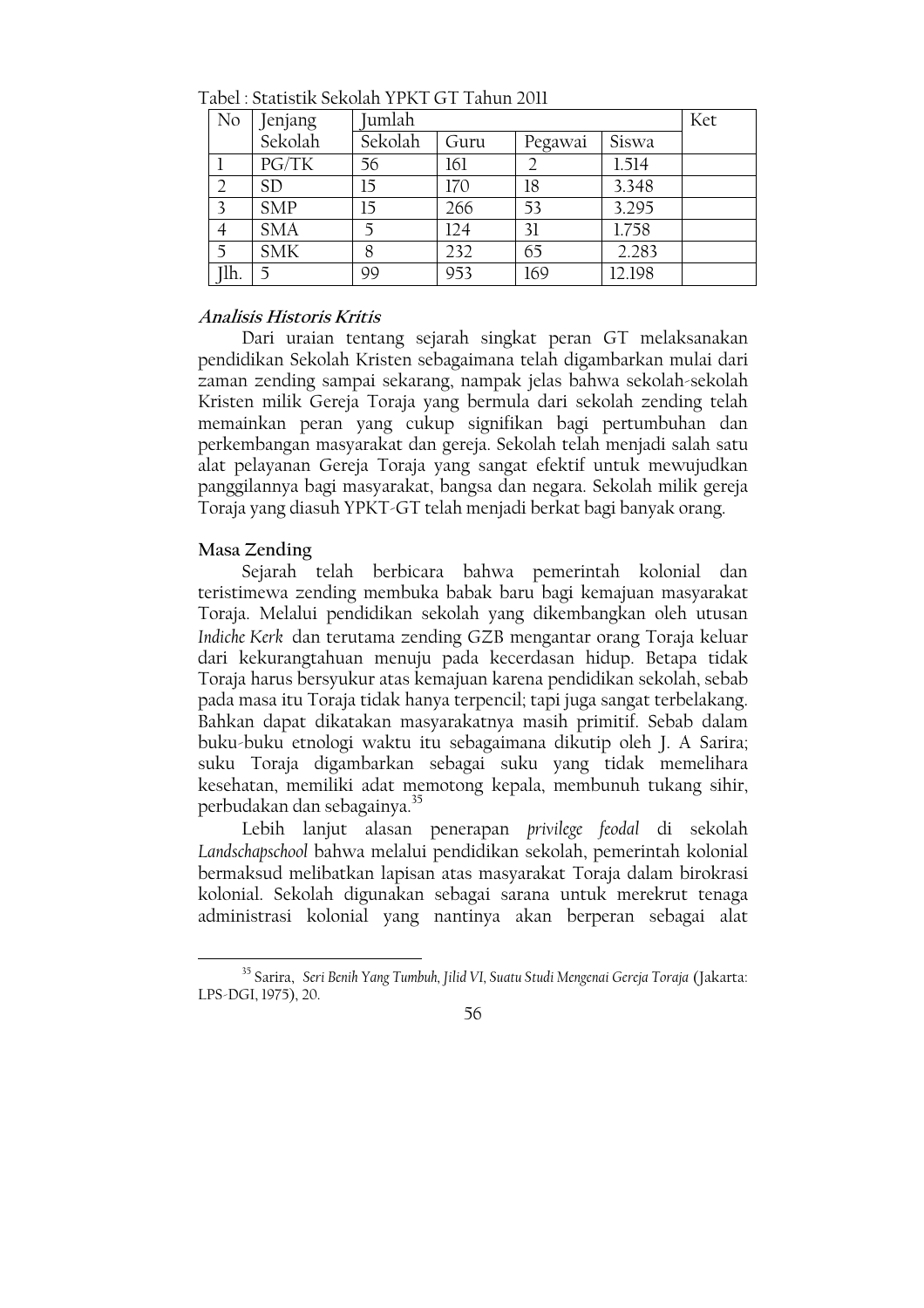pemerintah kolonial dalam memudahkan upaya kolonialisme di Toraja. Jadi terjadi perpaduan kolonialisme dan feodalisme birokratik.

Previlage vested yang dilakukan oleh pemerintah kolonial dinetralisir oleh usaha zending dengan membuka volkschool yang terbuka bagi rakyat jelata sehingga pendidikan makin meluas di semua lapisan masyarakat. Walaupun sekolah-sekolah zending umumnya masih di dominasi oleh keturunan bangsawan. Dominasi kaum bangsawan pada sekolah-sekolah zending tentunya dipengaruhi sistem sosial kemasyarakatan Toraja yang mengenal sistim kasta.

Hal yang menarik bahwa kendati sekolah pemerintah kolonial berstatus "netral," artinya tidak memihak salah satu agama; gurugurunya tetap mengajarkan agama Kristen. Dua puluh murid yang dibaptis pada tanggal 16 Maret 1913 merupakan hasil dari pengajaran agama Kristen oleh guru dari luar Toraja di sekolah Landschapschool di Makale. Hal menarik berikutnya adalah Gereja Protestan (Protestantse Kerk in Nederlans-Indie) yang juga dikenal dengan nama Indiche Kerk yang dengan leluasa melakukan evangelisasi dan membuka sekolah. Pada hal sebagai lembaga negara ("geraja negara") sejatinya tidak mengadakan evangelisasi dan secara resmi kehadirannya hanya untuk memelihara kehidupan rohani anggota-anggota jemaatnya, yaitu guru, tentara dan pegawai pemerintah kolonial. Berdasarkan uraian-uraian di atas, maka dapat disimpulkan bahwa motivasi kegiatan kristenisasi dari Indiche Kerk di Makale yang didukung pemerintah kolonial dengan membuka sekolah di mana-mana dan membaptis anak-anak adalah lebih bersifat politik. Hal ini dapat dijelaskan dari metode yang dilakukan dengan membaptis sebanyak mungkin orang di wilayah yang diduduki dalam waktu yang secepat mungkin. Dapatlah dipahami, jika pada tahun 1915 sekolah-sekolah yang dibuka Indiche Kerk diserahkan pengelolaannya kepada zending GZB.

Usaha pemerintah kolonial dan Indiche Kerk membuka sebanyak mungkin sekolah di Toraja untuk memengaruhi kelas atas masyarakat Toraja, dinilai oleh masyarakat Toraja waktu itu; sebagai upaya mengangkut putra-putri terbaik Toraja untuk mengabdi kepada pemerintah kolonial.<sup>36</sup> Akibatnya konsepsi demikian berpengaruh besar terhadap usaha zending GZB membuka sekolah-sekolah pada tahuntahun berikutnya.

Bidang pelayanan yang paling banyak dan serius ditangani oleh zending GZB dalam rangka PI adalah pendidikan di samping bidang yang lain, seperti pelayanan kesehatan. Tak bisa dipungkiri bahwa sejak awal kedatangannya zending GZB berbuat apa saja sesuai

<sup>&</sup>lt;sup>36</sup> Sarira, Seri Benih Yang Tumbuh, Jilid VI, 128.

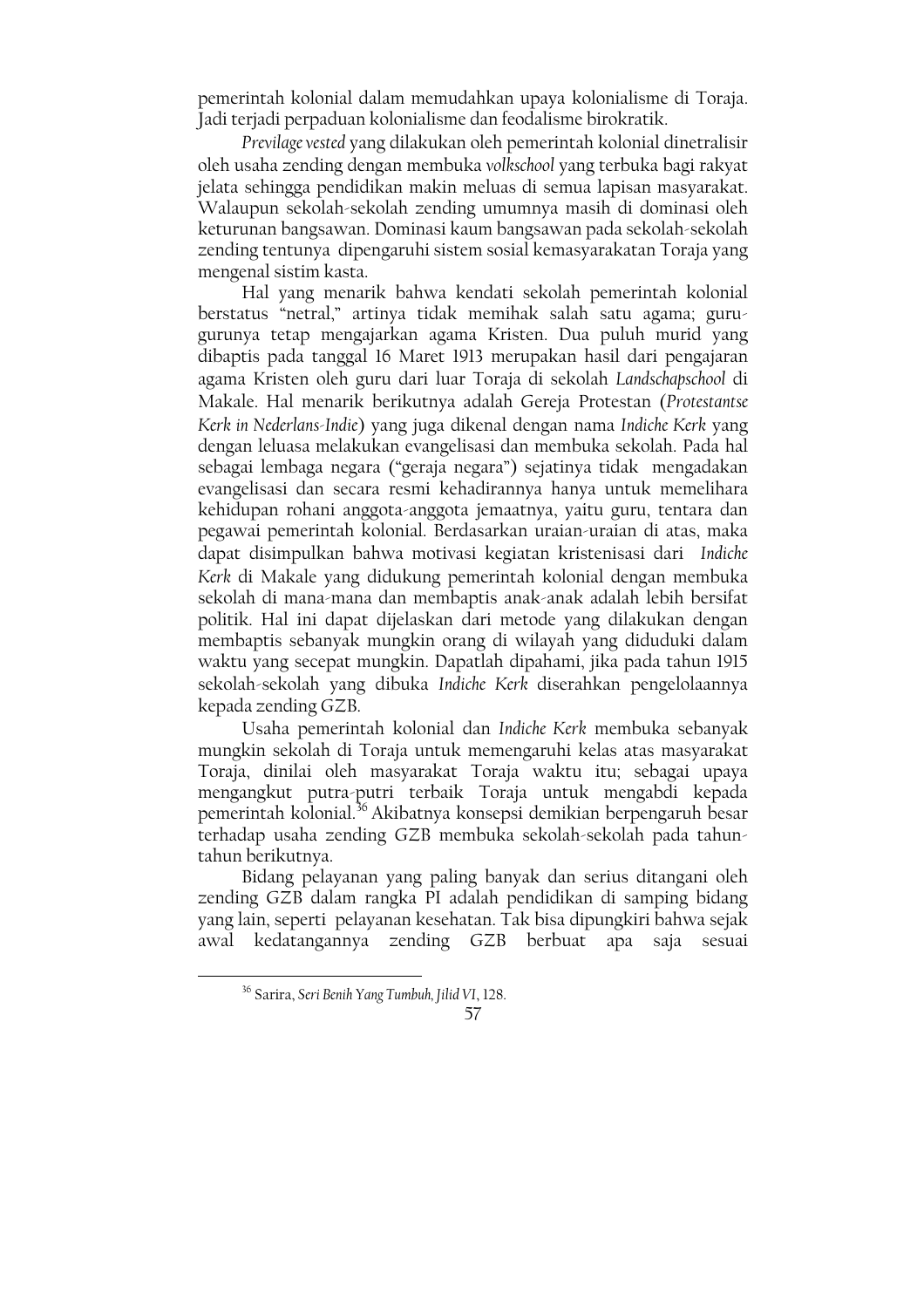kemampuannya bagi kemajuan orang Toraja melalui pendidikan sekolah. Hal itu nampak jelas dari pekerjaan van de Loosdrecht yang hanya dalam kurun waktu 7 bulan sejak kedatangannya telah berhasil membuka 11 sekolah.<sup>37</sup> Sungguh merupakan hasil kerja yang sangat fenomenal dan spektakuler, jika memperhatikan situasi dan kondisi masyarakat Toraja pada waktu itu.

Strategi A. A. van de Loosdrech yang terlebih dahulu belajar bahasa daerah Toraja pada Dr. Adriani di Poso, mendekati para pemimpin lokal tradisional, dan membuka sekolah merupakan strategi PI yang tepat untuk masyarakat aggraris pegunungan seperti Toraja. Sebab umumnya masyarakat demikian, selain primitif; juga cukup kuat dengan tradisionalisme keagamaan (agama suku) sehingga sangat sulit untuk menerima hal yang baru dikenalnya, terutama dalam mengubah keyakinannya. Dalam kondisi yang demikian, maka mempelajari bahasa daerah dan mendirikan sekolah sebagai pos-pos PI di desa-desa di Toraja memiliki peranan yang sangat besar dalam menjangkau jiwa bagi Kristus.

Sekolah-sekolah yang didirikan zending GZB dalam rangka misi PI sangat tepat menjangkau generasi muda Toraja. Sebab umumnya orang tua yang sudah cukup kuat mengakar dalam keyakinan tradisional, yaitu alukta sebagai agama asli manusia Toraja sangat sulit untuk mengubah keyakinannya. Realita bersaksi bahwa "buah-buah bungaran" dalam gereja yang di kemudian hari menjadi Gereja Toraja adalah murid-murid pelajar di sekolah milik pemerintah kolonial Belanda di Makale. Walaupun tujuan utama pemerintah kolonial mendirikan sekolah tersebut bukan untuk evangelisasi, tetapi sekolah tersebut telah dipakai oleh Tuhan untuk menyelamatkan umatNya melalui guru-guru asal luar Toraja yang memperkenalkan Kristus bagi dua puluh murid sekolah Lanschap Makale yang dibaptis tanggal 16 Maret 1913. Walaupun sebenarnya tidak terbebas dari latar belakang yang negatif.

Kehadiran guru sekolah dianggap oleh masyarakat desa sebagai orang yang serba bisa dan patut di teladani.<sup>38</sup> Selain sebagai pendidik bagi muridnya, guru juga menjadi pendidik bagi masyarakat sekitarnya. Guru pada masa itu membawa daya tarik bagi masyarakat dalam bidang kesehatan masyarakat dan ekonomi. Bahkan tidak jarang guru menjadi penasihat pemerintah setempat. Dapat dipahami jika dimasa-masa awal perkembangan Toraja cukup banyak orang Toraja yang berprofesi sebagai guru. Rata-rata generasi Toraja yang sukses adalah dari keturunan guru sekolah, guru Injil dan pendeta.

<sup>&</sup>lt;sup>37</sup> Sarira, Seri Benih Yang Tumbuh, Jilid VI, 142.

<sup>&</sup>lt;sup>38</sup> Sarira, Sketsa Pendidikan Kristen Gereja Toraja, 38.

<sup>58</sup>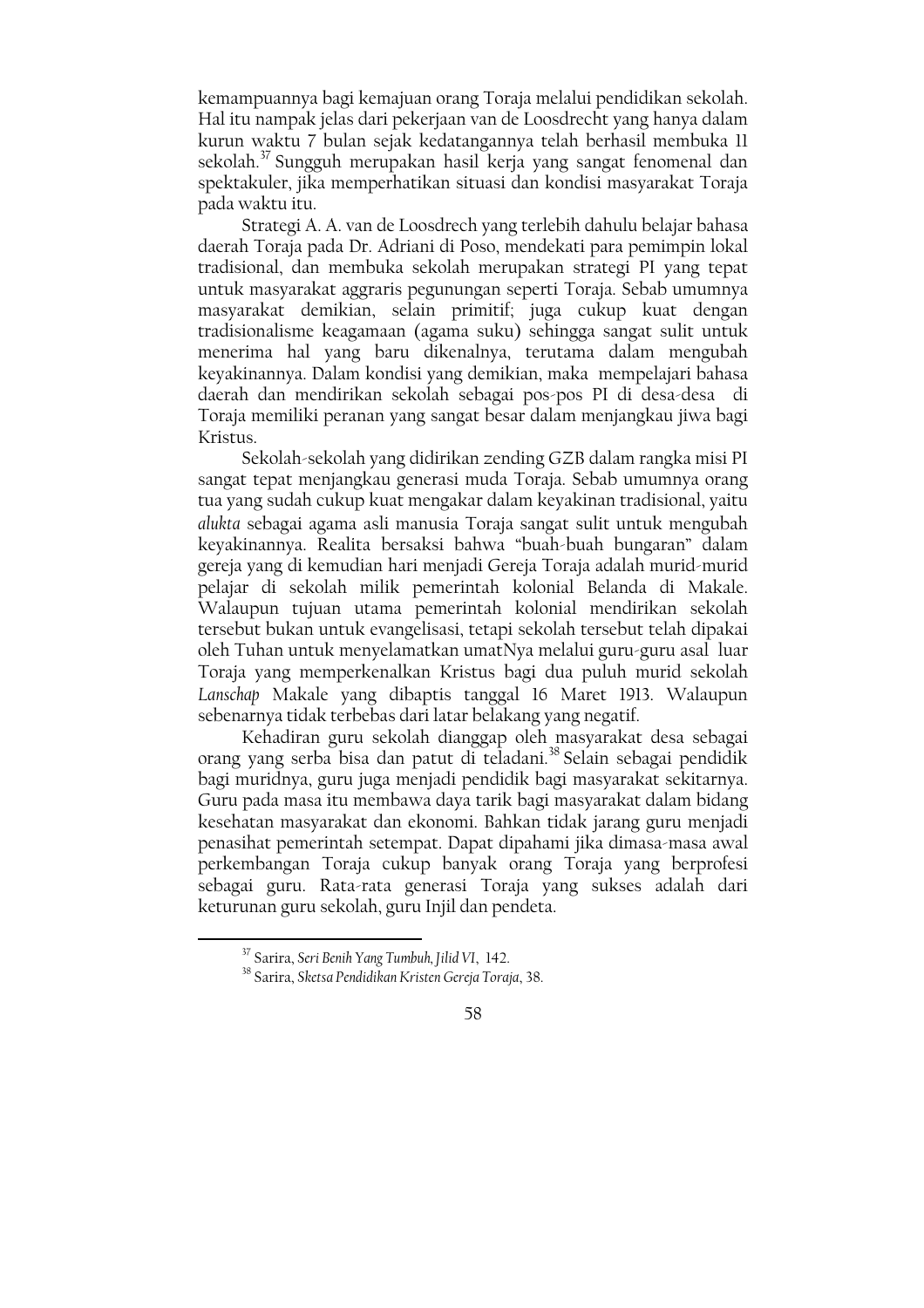Sekolah sebagai pusat kegiatan kader yakni sebagai tempat pembentukan kader-kader pemimpin dalam gereja dan masyarakat. Noormaalcursus dan Sekolah Guru Injil yang didirikan oleh J. Belksma di Barana' serta Schakelschool Christelijke Toradja School sangat besar kontribusinya bagi kemajuan Toraja pada umumnya dan usaha PI pada khususnya.

Sampai tahun 1942 Noormaalcursus merupakan satu-satunya lembaga pendidikan yang menghasilkan tenaga pemimpin dalam gereja dan masyarakat. Pola pendidikan yang diterapkan di Noormaalcursus dengan menambah waktu studi 1 tahun yang dikhususkan untuk belajar agama cukup signifikan bagi pekerjaan PI setelah para murid terjun ke medan kerja sebagai guru. Sejarah mencatat bahwa alumnus-alumnus dari sekolah di Barana' tersebut, sangat militan dalam pekerjaan sebagai guru jemaat dan evangelis di samping sebagai guru di sekolah. Itu artinya pendidikan agama yang didapatkan di sekolah telah membentuk spiritualitas yang holistik dalam kehidupan pribadi murid yang memang telah disengajakan dari awal perencanaan sekolah melalui kurikulum.

Pola pendidikan sekolah zending tersebut di atas, tentunya dapat menjadi pembelajaran berharga bagi sekolah-sekolah umum Kristen dalam rangka memelihara identitas dan ciri khas. Sebab secara umum, sekolah-sekolah umum Kristen; khususnya yang di kelola Gereja Toraja sekarang ini hampir kehilangan ciri khasnya. Identitas sebagai sekolah Kristen kurang termaknakan dalam kehidupan sekolah. Sebagai contoh, pembinaan spiritualitas dan pengajaran PAK tidak ada perbedaan yang cukup mencolok bila dibandingkan dengan sekolah negeri.<sup>39</sup>

Putra-putri Toraja alumnus Lanschapschool dan schakelschool dapat melanjutkan pendidikan di luar Toraja, seperti "OSVIA (Lembaga Pendidikan Pegawai Pemerintah Kolonial) di Makassar, SPG berbahasa belanda di Solo, Sekolah Pertanian di Bogor, Sekolah Ekonomi Rumah Tangga Kristen di Yogyakarta dan lain-lain".<sup>40</sup> Dengan demikian sudah ada pemuda Toraja yang melanjutkan studi ke Makassar dan Jawa. Di sana mereka mendengar tentang pergerakan kemerdekaan nasional yang dimotori pemuda-pemuda pelajar, seperti gerakan Budi Utomo, Sarekat Islam, Mohammadyah, Sumpah Pemuda, Jong Java, Jong Celebes, Jong Batak, Jong sumatera, dan sebagainya; serta dapat berhubungan dengan pemimpin-pemimpin nasional. Misalnya, J. Rapi' pernah menghadiri ceramah Mr. Soenarjo di Makassar tentang sumpah pemuda, kemudian

<sup>&</sup>lt;sup>40</sup> Terance W. Bigalke, *Tana Toraja: A Social History of an Indonesian People* (Leiden: KITLV Press, 2005), 157.



<sup>&</sup>lt;sup>39</sup> Yan Malino, "Pendidikan Agama Kristen Skolah-Sekolah yang Dikelola Yayasan Perguruan Kristen Toraja-Gereja Toraja (YPKT-GT) dalam Usaha Menjawab Tantangan dan Peluang," Skripsi (STT Jaffray Makassar, 2003), 47-49.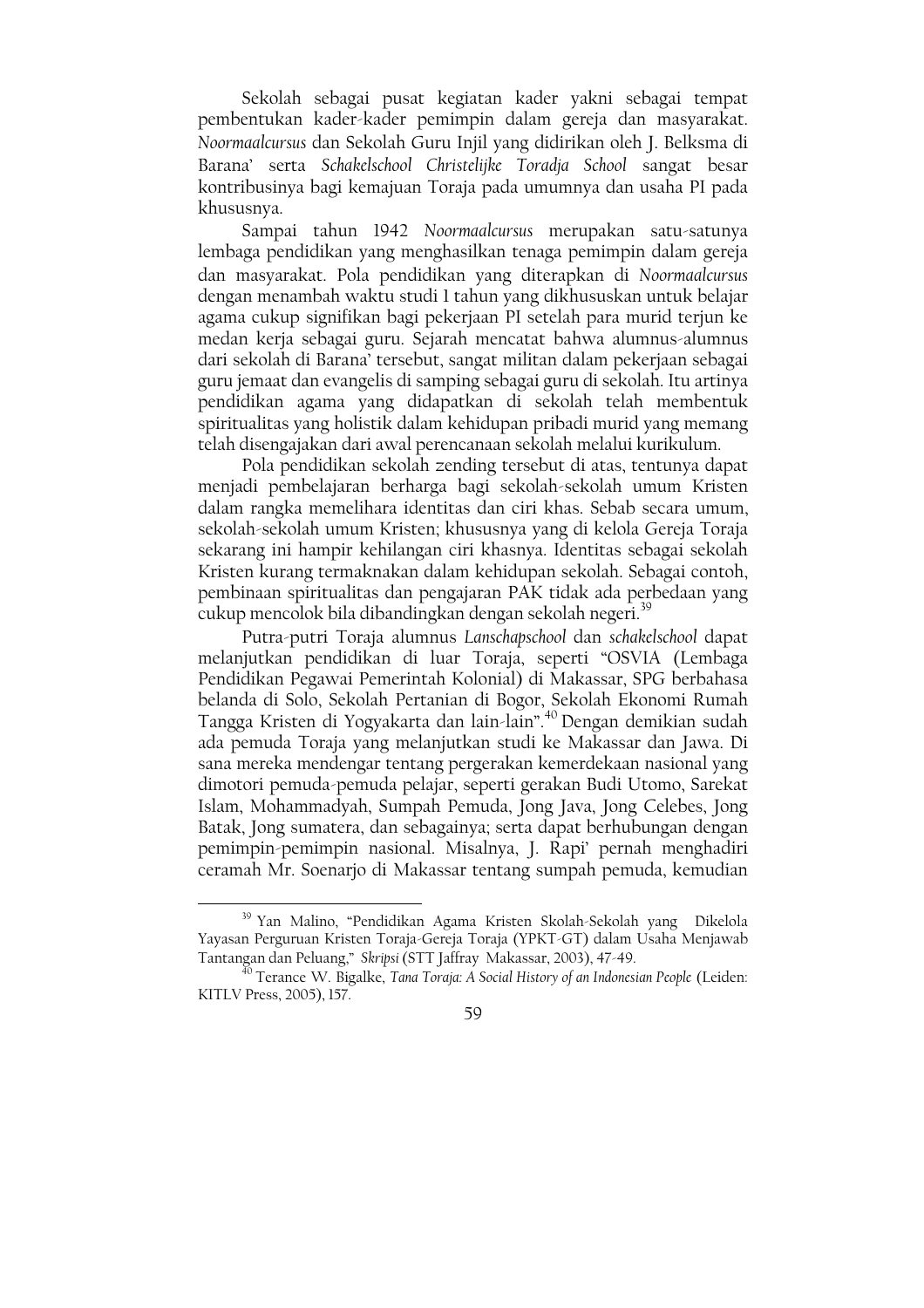curriculum dari A. Taula'bi' menyatakan bahwa dia berhubungan dengan taman siswa sewaktu berada di Yogyakarta (1933-1936), dengan Indonesia Muda, dengan pemimpin-pemimpin politik, dan pernah membantu redaksi "semangat Baru" (Majalah Perjuangan Kristen), aktif di Partai Kebangsaan Kristen (PKC) dan Persatuan Pergerakan Pemuda kristen (PPPK). $<sup>4</sup>$ </sup>

Pemuda-pemuda Toraja yang kembali dari luar Toraja pada era tahun 1930-an telah dipengaruhi oleh ide nasionalisme. Walaupun ide nasionalisme yang ada pada saat itu masih bersifat kedaerahan yang ingin mendorong pendidikan dan kemajuan bagi kelompok etnis masingmasing. Pemuda-pemuda Toraja sudah sangat kritis sehingga tidak tanggung-tanggung mengkritisi pemerintah maupun zending. Dalam wawancara Th. Kobong dengan J. Rapi' pada bulan September 1985 menyatakan bahwa dia dibayang-bayangi oleh pihak polisi karena mengirim kue sebagai tanda simpati kepada empat pemuda Toraja yang ditahan karena pemberontakan di atas kapal "Zeven Provincien."<sup>42</sup>

Jauh sebelum PTC terbentuk, pada tahun 1926 telah terbentuk organisasi modern pertama di Toraja, yaitu "Bunga" Lalan" (perintis/pelopor) yang kemudian menjadi Perserikatan Bunga' Lalan (PBL) yang diketuai K. Kadang dan M. Biu' sebagai sekertaris.<sup>43</sup> Selain PTC dan PBL, ada juga Persatuan Pemuda Toraja Christen (PPTC), Tengko Situru'na Lepongan Bulan dari wilayah Kesu', dan lain sebagainya sebagai organisasi pergerakan kemandirian etnis Toraja yang muncul mendorong Toraja ke arah yang lebih maju. Ide-ide pemudapemuda Toraja seperti F. Tangyong, A.T Taula'bi', F. Raru', J Tandikarrang, C. Parinding, J. Roma' dan lain-lain untuk kemajuan masyarakat nampak melalui tulisan-tulisan mereka dalam majalah Soelo (Obor) yang menyerukan agar orang Toraja bersatu dan mengejar "kemajuan".<sup>4</sup>

Kekritisan orang muda Toraja yang telah menyelesaikan pendidikan di luar Toraja (Pulau Jawa) dinilai kurang sopan oleh zending dan dianggap tidak mau lagi mengakui otoritas zendeling. Lain halnya dengan H. Kraemer dalam laporannya tentang medan kerja GZB, justru menasihatkan kepada zending agar tidak menganggap remeh peranan kaum cendikiawan muda Toraja (A. T. Taula'bi' dan C.

<sup>&</sup>lt;sup>14</sup> Theodorus Kobong, Injil dan Tongkonan: Inkarnasi, Kontekstualisasi, Transformasi (Jakarta: BPK Gunung Mulia, 2008), 162.



<sup>&</sup>lt;sup>41</sup> Theodorus Kobong, Injil dan Tongkonan: Inkarnasi, Kontekstualisasi, Transformasi (Jakarta: BPK Gunung Mulia, 2008), 160.

 $42$  Ibid.

<sup>&</sup>lt;sup>43</sup> Terance W. Bigalke, Tana Toraja; a Social History of an Indonesian People (Edisi Lama), (Leiden: KITLV Press, 2005), 155, 166, 174).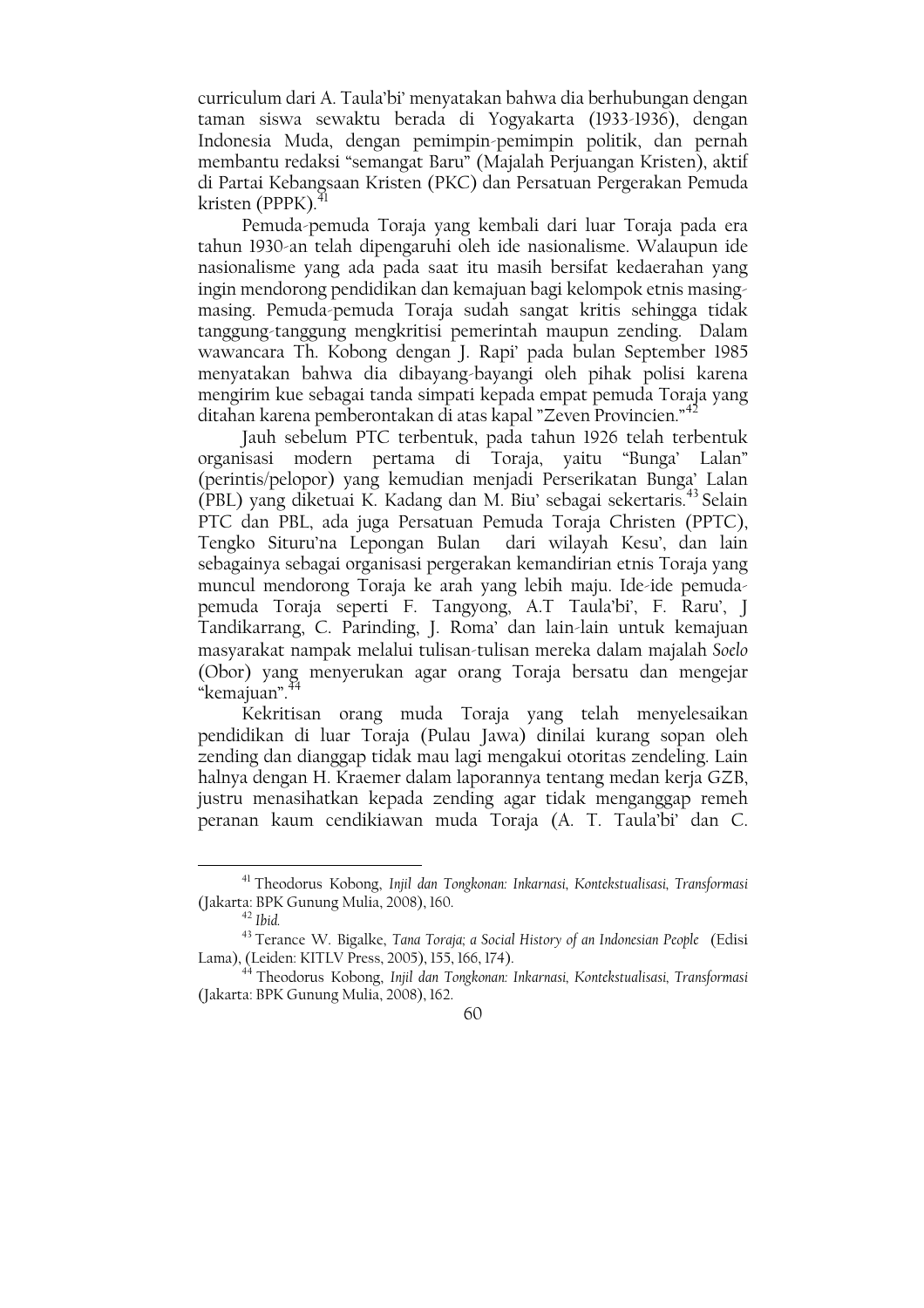Parinding) melainkan melibatkan mereka dengan memberi tanggung jawab.<sup>45</sup>

Penilaian kurang sopan atas kekritisan intelektual-intelektual muda Toraja dan dilarangnya mereka oleh zending untuk mencampuri urusan politik waktu itu, sebernarnya merupakan konsekuensi dari hubungan antara zending dengan pemerintah kolonial. Sebab Pemerintah kolonial secara tidak langsung mendukung kegiatan PI yang dilakukan lembaga pekabaran Injil dengan memberikan subsidi di bidang pendidikan dan kesehatan. Dalam pekerjaannya para zendeling sering memintah bantuan kepada Gezaghebber bahkan tidak segansegan melaporkan warga pribumi yang dianggap tidak mematuhi keinginannya.<sup>46</sup>

### Masa Pendudukan Jepang

Masa pendudukan Jepang mengakhiri dominasi pendidikan sekolah zending di Toraja. Masa pendudukan Jepang membawa perubahan yang besar bagi perkembangan pendidikan sekolah Kristen di Indonesia pada umumnya dan Toraja pada khususnya.<sup>47</sup> Positifnya, pemerintah Jepang menghapus perbedaan kelas menurut ras dan kebudayaan dalam pendidikan sekolah. Tidak ada lagi perbedaan atau perlakuan khusus di sekolah, sekolah berbahasa belanda digantikan dengan bahasa Melayu. Tapi negatifnya ialah keluarnya putusan pemerintah Jepang tanggal 1 April 1943 untuk mengambil alih sekolahsekolah Kristen.<sup>48</sup>

Menurut J Rapi', pergerakan nasional kedaerahan oleh tokohtokoh intelektual mudah kristen Toraja hampir tak terdengar karena takut terhadap tindakan intimidasi Jepang yang main pukul dan siksa.<sup>49</sup> Pertambahan umat Kristen semakin meningkat dari ± 15.000 menjadi ± 25.000.<sup>50</sup> Walaupun hanya dipimpin oleh putra-putra daerah yang masih kurang berpengalaman dan kurang berpendidikan, tapi mereka adalah pekerja-pekerja yang setia dan berdedikasi tinggi. Hal itu membuktikan

<sup>&</sup>lt;sup>45</sup> H. Kraemer, dalam Th. Van den End: Sumber-Sumber Zending Tentang Gereja Toraja 1901-1961, dokumen 134 (156), (Jakarta: BPK Gunung Mulia, 1994), 152-153.

<sup>&</sup>lt;sup>46</sup> E. A. J. Nobele, dalam Th. Van den End: Sumber-Sumber Zending Tentang Gereja Toraja 1901-1961, dokumen 33 (47), (Jakarta: BPK Gunung Mulia, 1994), 124-127.

<sup>&</sup>lt;sup>47</sup> Th. Van den End, Ragi Carita 2: sejarah Gereja di Indonesia 1860-an-sakarang, (Jakarta: BPK Gunung Mulia, 1989), 378.

<sup>&</sup>lt;sup>48</sup> Notulen Koempoelan Pendeta-Pendeta, dalam Th. Van den End: Sumber-Sumber Zending Tentang Gereja Toraja 1901-1961, dokumen 153 (176), (Jakarta: BPK Gunung Mulia, 1994), 514-519.

<sup>&</sup>lt;sup>49</sup> Theodorus Kobong, Injil dan Tongkonan: Inkarnasi, Kontekstualisasi, Transformasi (Jakarta: BPK Gunung Mulia, 2008), 176-177.

<sup>&</sup>lt;sup>50</sup> Ibid., 178.

<sup>61</sup>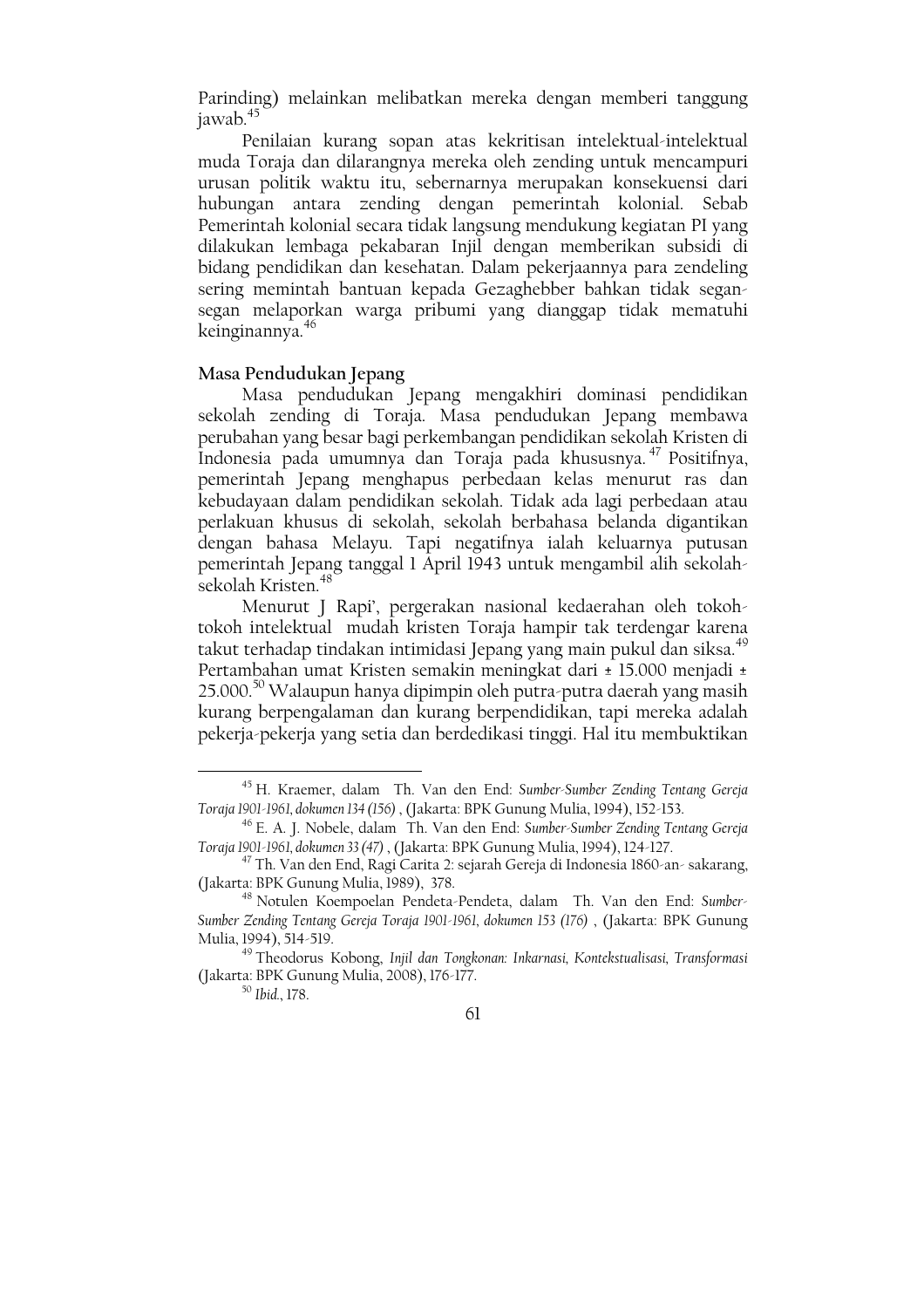bahwa ada tak satu pun di dunia yang dapat menghalangi Injil Kristus diberitakan. Semakin dibabat, maka akan semakin merambat.

### Masa Gereja Toraja

Pendidikan sekolah Kristen Toraja memasuki babak baru setelah Jepang menyerah pada tahun 1945. Menyerahnya Jepang diikuti dengan penyerahan pengelolaan sekolah-sekolah Kristen warisan zending kepada pemerintah NIT yang dikenal dengan sekolah-sekolah ikatan pool. Alasan mengapa Jepang tidak mengembalikannya kepada gereja tetapi justru menyerahkan kepada pemerintah NIT kurang diketahui dengan pasti. Namun demikian dapat dianalisa dari kepergian zending dan belum terbentuknya organisasi induk gereja hasil PI zending di Toraja. Artinya zending tidak mempersiapkan pribumi sebagai ahli warisnya secara dejure.

Terbentuknya YPKT, kemudian YPTh, dan YPTKM merupakan wujud konsistensi Gereja Toraja bagi pembangunan nasional dalam mencerdaskan anak bangsa. Berdirinya YPKT pada tahun 1954 selain bertujuan untuk menangani sekolah-sekolah bentukan Gereja Toraja sekaligus dimaksudkan untuk mengurus pengembalian sekolah-sekolah eks zending yang masih dikelola pemerintah. Jadi faktor yang melatar belakangi pendirian YPKT, yaitu faktor ekstenal berupa peluang yang disediakan negara melalui perangkat perundang-undangan yang berlaku (aspek sosial politik) dan faktor internal berupa tanggung jawab panggilan gereja (aspek teologis eklesiologis).<sup>51</sup>

Dengan kembalinya sekolah eks zending menambah jumlah Sekolah yang ditangani YPKT-GT. Itu artinya beban tugas dan tanggung jawab YPKT yang secara khusus menangani pendidikan umum/kejuruan milik Gereja Toraja semakin bertambah pula. Berdasarkan laporannya YPKT pada Sidang Sinode AM XII Gereja Toraja tahun 1970, maka A.K. Sampe Asang membagi 3 fase perjalanan YPKT menangani sekolah sekolah yang dikelolanya, yaitu rehabilitasi, fase konsolidasi, dan fase intensifikasi.<sup>52</sup> Ketiga fase ini sekaligus menguak perkembangan, permasalahan dan tantangan pendidikan sekolah Kristen Gereja Toraja. Melalui fase-fase yang dimaksudkan dapat tergambar strategi YPKT dalam mengelola pendidikan sekolah Kristen YPKT.

A.K. Sampe Asang, Skripsi: Partisipasi Gereja dalam Pendidikan; Suatu Studi tentang Peranan Yayasan Perguruan Kristen Toraja (YPKT) dalam Pendidikan Formal di Indonesia (STT Intim Ujung Pandang, 1988), 68-73.



<sup>&</sup>lt;sup>51</sup> A.K. Sampe Asang, Skripsi: Partisipasi Gereja dalam Pendidikan; Suatu Studi tentang Peranan Yayasan Perguruan Kristen Toraja (YPKT) dalam Pendidikan Formal di Indonesia (STT Intim Ujung Pandang, 1988), 54-66.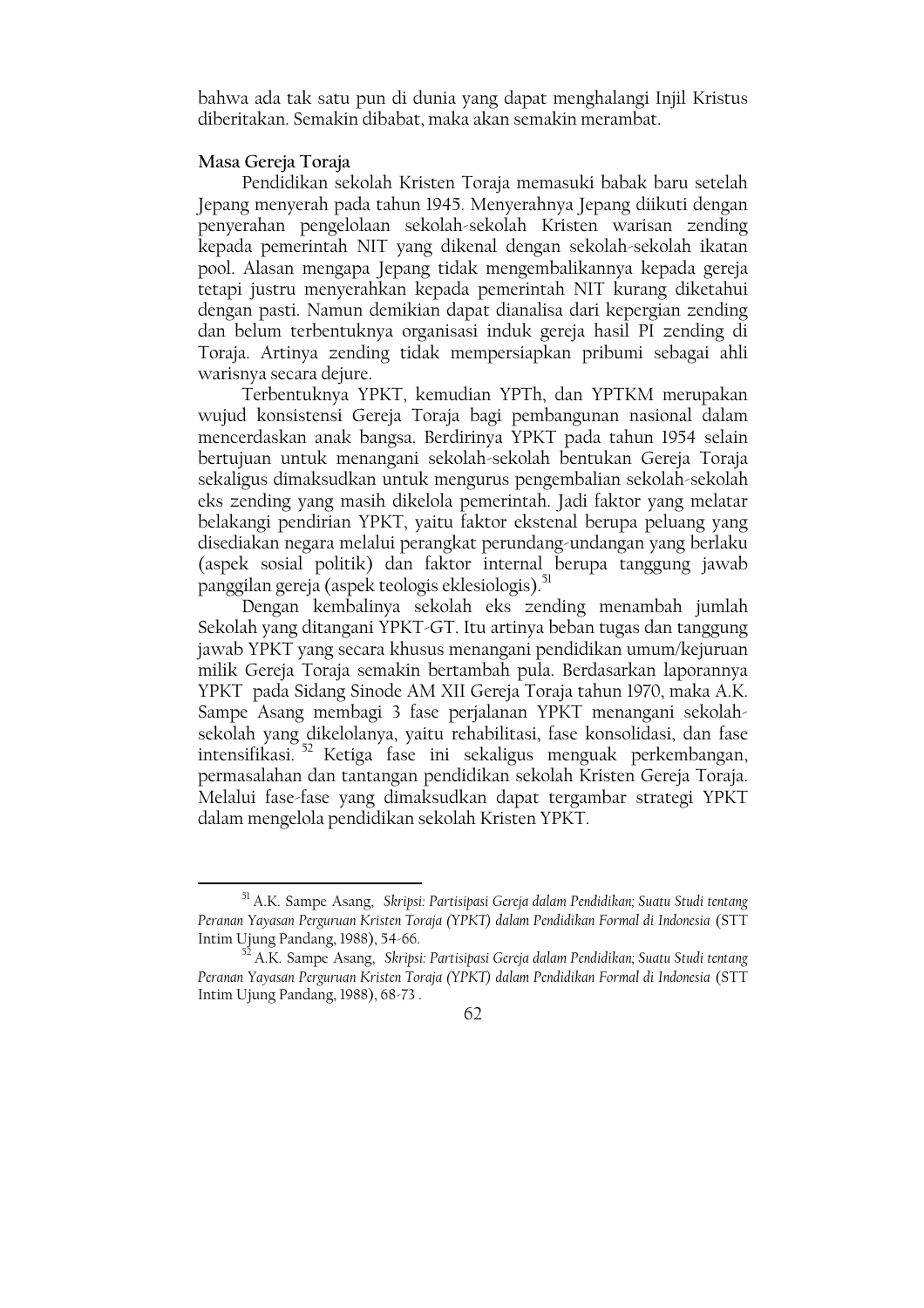Periode (1954-1960) disebut fase rehabilitasi. Oleh karena, penanganan pendidikan sekolah Kristen difokuskan pada pembangunan fisik sekolah-sekolah dan persiapan pengembalian sekolah-sekolah eks zending serta pembukaan sekolah-sekolah baru berdasarkan tuntutan Dalam kebutuhan masvarakat. rangka memenuhi kebutuhan pembanguanan masyarakat, maka dalam periode ini dibuka sekolahsekolah kejuruan; seperti Sekolah Usaha Tani, Sekolah Teknik, Sekolah Guru, Sekolah Keputerian, dan Sekolah Ekonomi.<sup>53</sup>

Fase konsolidasi (1960-1964), oleh karena pada periode ini upaya pengembangan pendidikan sekolah Kristen oleh YPKT difokuskan pada upaya menciptakan efisiensi dan efektifitas kerja dari seluruh perangkat kerja yang ada. Upaya konsolidasi ditetapkan dalam konferensi tahun 1963 di Tondok Litak berupa inpassing guru-guru ke dalam YPKT dan gedung-gedung, serta mobilair oleh Persekutuan Orang tua Murid (POM).<sup>54</sup> Strategi yang ditempuh adalah mengadakan rapat, konperensi studi, upgrading, kursus-kursus, dan lain-lain, yang dimaksudkan sebagai upaya konsolidasi internal. Selain konsolidasi internal, upaya perbaikan pengelolaan pendidikan sekolah Kristen oleh YPKT dilakukan juga konsolidasi eksternal dengan pemerintah dan orang tua murid.

Fase intensifikasi (1964-1980), oleh sebab usaha pengelolaan pendidikan sekolah Kristen lebih diarahkan pada peningkatan kualitas proses pendidikan yang telah dipersiapkan sejak tahun 1964 dengan menintensifkan perangkat kerja organisasi dan mengintensifkan peningkatan kualitas pengajaran.<sup>55</sup> Faktor-faktor penyebab rendahnya kualitas pendidikan sekolah Kristen asuhan YPKT diklasifikasikan dalam tiga faktor, yaitu daya, dana, sarana dan prasarana. Hal ini bisa menunjukkan kelemahan pengelolaan sekolah-sekolah Kristen Gereja Toraja dalam hal administrasi personalia, administrasi keuangan dan administrasi sarana prasarana. Jika pada maza zending persoalan pembiayaan tidak terlalu menjadi masalah karena sumber pendanaan utama dari lembaga zending di samping dana dari masyarakat, maka pada masa Gereja Toraja sekolah-sekolah Kristen mengalami kesulitan dalam hal pembiayaan operasional sekolah. Masalah finansial senantiasa menjadi permasalahan yang hangat dibicarakan setiap kali sidang sinode gereja Toraja.

<sup>&</sup>lt;sup>5</sup> Dokumen, Laporan YPKT pada Sidang Sinode AM XIII Gereja Toraja, tanggal 9-16 April 1972, Lampiran 1, halaman 2.



<sup>53</sup> J.A. Sarira, Sketsa Pendidikan Kristen Gereja Toraja (Toraja: Panitia Panca Dasa Warsa Pendidikan Kristen gereja Toraja, 1967), 43.

<sup>&</sup>lt;sup>54</sup> Dokumen, Laporan YPKT pada Sidang Sinode AM XIII Gereja Toraja, tanggal 9-16 April 1972, Lampiran 1, halaman 3.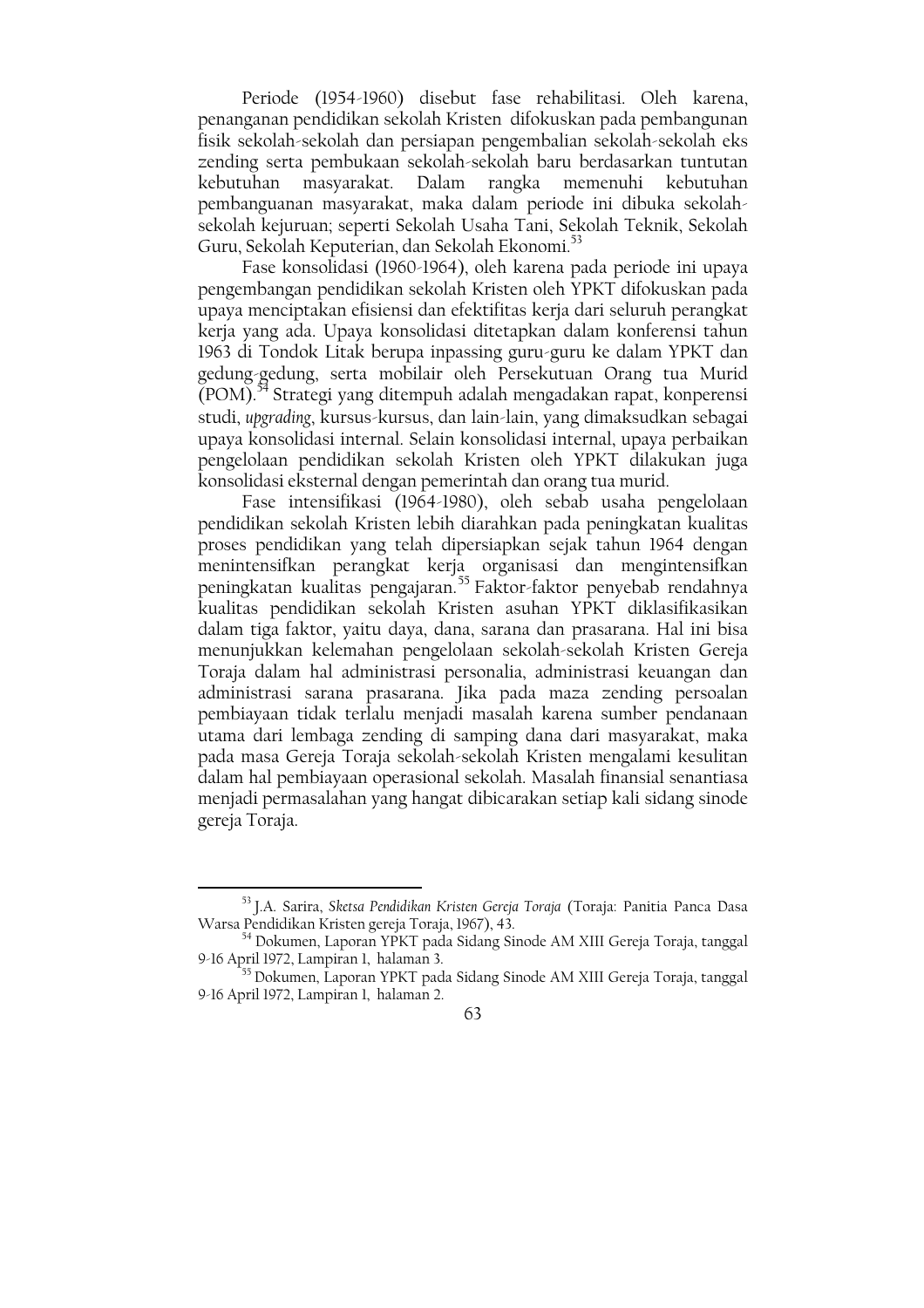Sebenarnya untuk menanggulangi masalah finasial, maka sejak sinode V dibentuk satu seksi khusus dalam struktur Gereja Toraja, yaitu seksi keuangan. Salah satu faktor kesulitan finansial yang dihadapi Gereja Toraja sejak awal sampai sekarang adalah kurangnya kesadaran dari anggota jemaat mengenai tanggung jawabnya untuk menunjang pendanaan pelayanan gereja.<sup>56</sup> Strategi yang ditempuh dalam menangani ketiga faktor tersebut adalah menata ulang perangkat kerja, khususnya struktur kerja YPKT dan perbaikan kualitas pendidikan dan pengajaran.<sup>37</sup>

Upaya peningkatan kualitas pendidikan dan pengajaran dilakukan melalui program pemberian beasiswa, tugas belajar, pusat latihan guru, bintang pelajar dan program rasionalisasi.<sup>58</sup> Sejak tahun 1964, YPKT memberikan beasiswa kepada 52 orang mahasiswa di berbagai Perguruan Tinggi dengan berbagai disiplin Ilmu dan sejak tahun 1967 secara berangsur-angsur kembali menjadi tenaga inti di sekolah-sekolah asuhan YPKT. Program pemberian tugas belajar mulai dilaksanakan sejak tahun 1966 dengan tujuan peningkatan pengetahuan guru pada disiplin ilmu masing-masing. Program bintang pelajar dilakukan sejak 1964 dengan tujuan merangsang peningkatan prestasi belajar murid/siswa sekolah melalui pemberian penghargaan.

Program rasionalisasi mulai dilaksanakan pada tahun 1969, yaitu meninjau kembali kebijakan pengelolaan pendidikan sekolah kristen asuhan YPKT. Langkah rasionalisasi yang dilakukan dengan cara menutup sekolah-sekolah yang tidak memenuhi syarat, menggabungkan beberapa sekolah/kelas, dan membuka sekolah-sekolah baru sesuai tuntutan kebutuhan masyarakat merupakan kebijakan yang tepat untuk peningkatan kualitas pengelolaan pendidikan sekolah kristen.

Tapi penyerahan sekolah-sekolah asuhan YPKT sebanyak 107 buah kepada pemerintah dapat dinilai sebagai kebijakan yang kurang tepat. Sebab dengan susah payah gereja mengembalikan 65 buah sekolah dari 103 buah sekolah ikatan pool warisan zending pada tahun 1959. Tapi dalam jangka waktu 17 tahun (1976) diserahkan 107 buah sekolah. Bagaimana pun sulitnya tantangan yang dihadapi oleh YPKT pada masa itu, namum peristiwa penyerahan 107 buah sekolah dapat dikatakan sebagai sebuah "kecelakaan" dalam sejarah pendidikan sekolah Kristen Gereja Toraja. Hal ini menandakan bahwa policy yang diterapkan dan strategi pengelolaan pendidikan sekolah Kristen Geraja Toraja dalam

<sup>58</sup> Ibid., 75-77.

<sup>&</sup>lt;sup>56</sup> Dokumen. Notulen Sidang Sinode AM V Gereja Toraja 26Pebruari-5 Maret 1955.

<sup>&</sup>lt;sup>57</sup> A.K. Sampe Asang, Skripsi: Partisipasi Gereja dalam Pendidikan; Suatu Studi tentang Peranan Yayasan Perguruan Kristen Toraja (YPKT) dalam Pendidikan Formal di Indonesia (STT Intim Ujung Pandang, 1988), 73-80.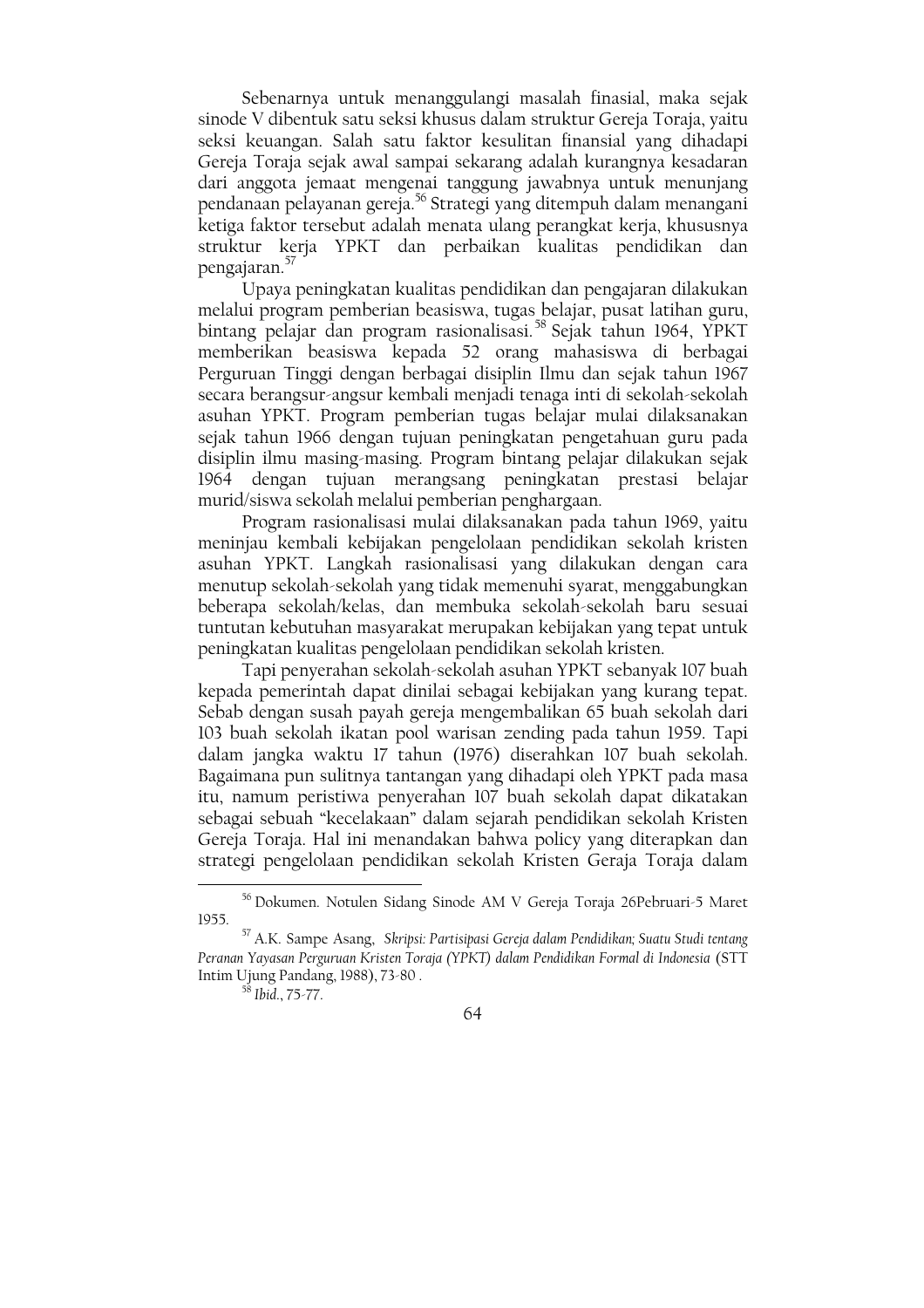kurun waktu 17 tahun kurang jeli membaca tanda-tanda zaman. Bisa dikatakan bahwa pada masa itu, Gereja Toraja masih lemah dalam hal manajemen perencanaan persekolahan.

Tahun 1980-2000 merupakan fase normalisasi pendidikan sekolah kristen Gereja Toraja. Penulis menyebutnya sebagai fase normalisasi karena pada periode-periode sebelumnya penanganan pendidikan sekolah Kristen dikonsentrasikan pada kegiatan intensifikasi program khususnya melalui kebijakan rasionalisasi. Secara garis besar pengelolaan pendidikan sekolah Kristen Gereja Toraja dalam kurun waktu ± 20 tahun diarahkan pada peningkatan ciri khas dan citra sekolah-sekolah Kristen, peningkatan mutu pelajaran, peningkatan prasarana. <sup>59</sup> Usaha terutama difokuskan pada sarana dan mewujudnyatakan identitas dan ciri khas sebagai sekolah yang berdiri atas dasar iman kepada Kristus dengan memelihara citra pendidikan yang berkualitas. Dari sinode ke sinode, peningkatan ciri khas dan citra sekolah Kristen Gereja Toraja terus menjadi bahan pergumulan.

Tahun 2000-sekarang merupakan fase pengembangan pendidikan sekolah Kristen Gereja Toraja. Penulis menyebutnya sebagai fase pengembangan karena garis besar kebijakan yang tertuang dalam Rencana Strategis (Renstra) jangka panjang (lima tahun) dan Program Kerja Satu Tahunan (Prosata) dikonsentrasikan pada pengembangan kelembagaan dan manajemen, pengembangan sumber daya manusia, pengembangan kegiatan belajar mengajar, pengembangan sarana prasarana, dan pengembangan kemampuan pendanaan dan pengelolaan keuangan.<sup>60</sup> Latar belakang policy pengembangan pendidikan sekolah Kristen adalah munculnya penilaian umum bahwa kualitas pendidikan sekolah Kristen dalam lingkup pelayanan YPKT mengalami penurunan. Hal ini juga dimaksudkan oleh YPKT untuk menyikapi arus perubahan oleh perkembangan IPTEK.

Mencermati renstra, program, dan kegiatan tersebut di atas, maka ada banyangan prospek pendidikan sekolah Kristen Gereja Toraja menghadapi abad 21. Namun melihat realitas implementasi kurang memberi harapan. Sebab dalam pantauan penulis, antara gagasan dan implementasi masih sangat kurang. Contoh kecil saja penyusunan sejarah pendidikan Kristen di tanah Toraja yang sudah diprogramkan sejak tahun 2005 bertepatan dengan perayaan HUT 50 tahun YPKT dan tim penulis sudah terbentuk, tapi sampai pada perayaan 100 tahun Injil Masuk Toraja (IMT) di tahun 2013 ini belum terealisasi. Sungguh suatu

<sup>&</sup>lt;sup>59</sup> Dokumen, Laporan Umum Badan Pekerja Sinode Gereja Toraja kepada Persidangan Sinode Am XIX, 29 Juli s/d 7 Agustus 1992, di Jemaat Rantepao - Tana Toraja.

<sup>&</sup>lt;sup>60</sup> Dokumen Laporan Pengurus YPKT Periode 2001-2006), Dalam lampiran II (OIG & Unit Kerja) Laporan Badan Pekerja Sinode Gereja Toraja, 108-115.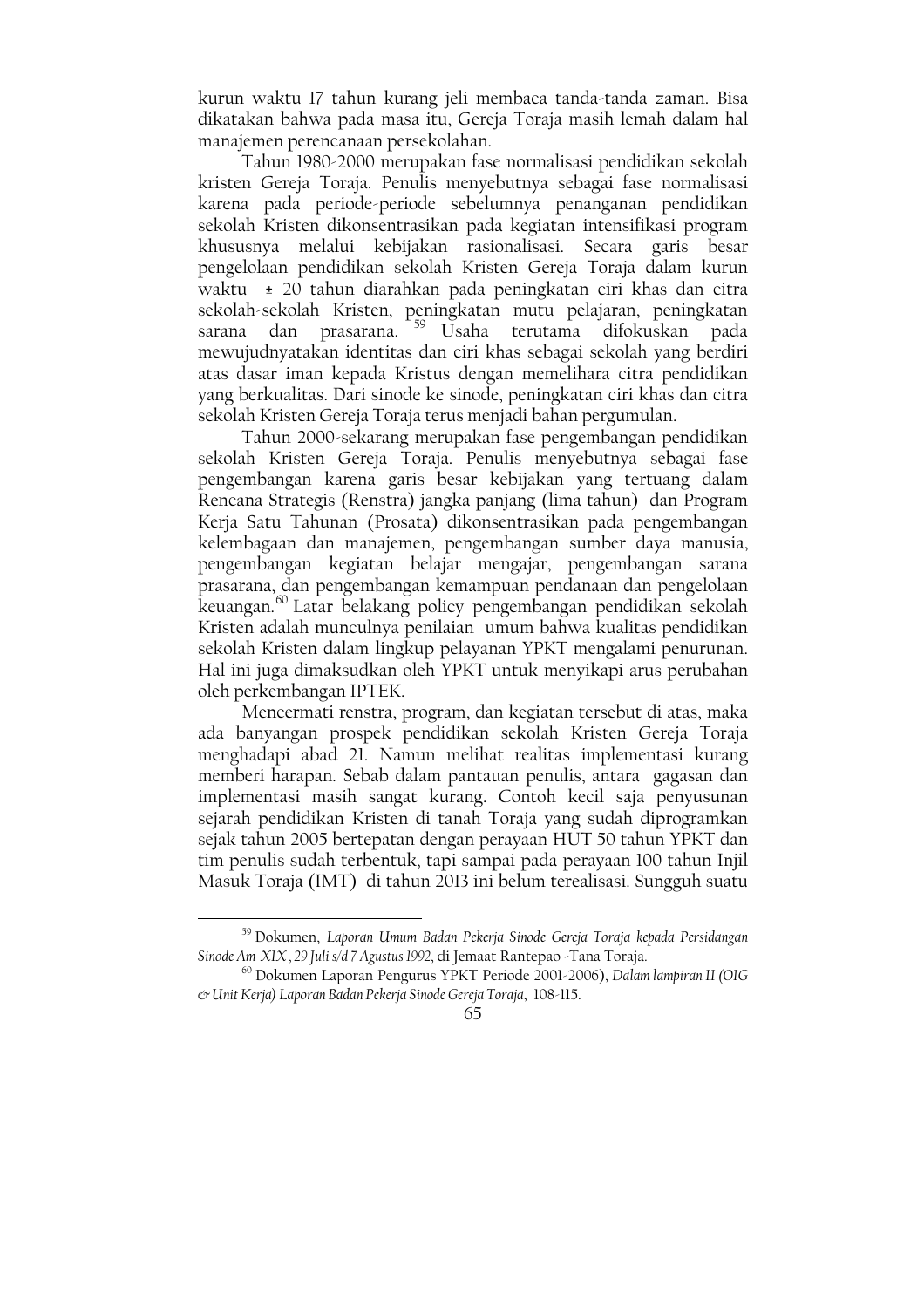hal yang sangat ironis, dalam jangka waktu ± 7 tahun, tim penulis dan pengurus YPKT belum dapat mewujudkan kerinduan para pendahulu pelaku pendidikan sekolah Kristen Gereja Toraja.

Hal kedua yang patut dikritisi adalah penataan administrasi, khususnya dokumentasi arsip perjalanan perkembangan pendidikan sekolah kristen masih cukup memprihatinkan. Sebab dokumendokumen penting sehubungan dengan hal itu masih sangat terbatas. Kenyataan tersebut dirasakan langsung oleh penulis dalam penelitian. Jadi dapat diketahui kendala belum terealisasinya penulisan buku sejarah pendidikan sekolah Kristen di Tana Toraja yang sudah lama menjadi impian. Kiranya ke depan impian tersebut tidak tinggal sebatas angan-angan yang tak kesampaian. Untuk itu dibutuhkan sebuah komitmen dan tindakan serius yang nyata dari para pemerhati pendidikan sekolah Kristen Gereja Toraja.

# Refleksi Teologis

"Sebab aku mempunyai kekuatan yang kokoh dalam Injil, karena Injil adalah kekuatan Allah yang menyelamatkan setiap orang yang percaya, ..." (Roma 1:16). Kebenaran dari Injil sebagai kekuatan Allah yang menyelamatkan nyata bagi Toraja. Tak bisa dipungkiri bahwa Injil telah menyelamatkan Toraja dan orang Toraja. Injil telah membawa perubahan-perubahan mendasar dan besar dalam berbagai bidang kehidupan yang telah dinikmati masyarakat dan orang Toraja. Salah satunya adalah di bidang pendidikan melalui pendidikan formal di Toraja.

Karena Injil, maka manusia Toraja dapat mengenal pendidikan formal melalui sekolah. Kekuatan Injil yang menyelamatkan orang yang percaya nyata melalui pendidikan sekolah Kristen yang membebaskan manusia Toraja dari kegelapan karena kekurangtahuannya. "Kamulah bangsa yang terpilih, imamat yang rajani, bangsa yang kudus, umat kepunyaan Allah sendiri, supaya kamu memberitakan perbuatanperbuatan yang besar dari Dia, yang telah memanggil kamu keluar dari kegelapan kepada terangNya yang ajaib" (1 Ptr. 2:9). Injil telah mencerdaskan manusia Toraja melalui pendidikan di sekolah, sehingga manusia Toraja terpulihkan harkat dan martabatnya sebagai gambar dan rupa Allah (Kej.1:26-27).

Kekuatan Injil melalui sekolah-sekolah Kristen dari zaman zending sampai masa Gereja Toraja nyata telah, sedang, dan akan terus menerus memanusiakan manusia Toraja. Sejarah membuktikan bahwa sekolahsekolah yang dikelola oleh gereja berawal dari masa zending sampai dengan masa Gereja Toraja telah mewujudkan restorasi di Toraja yang merupakan tugas panggilan gereja terhadap dunia. Sekolah-sekolah Kristen, para pelajar Kristen, dan guru-guru Kristen serta seluruh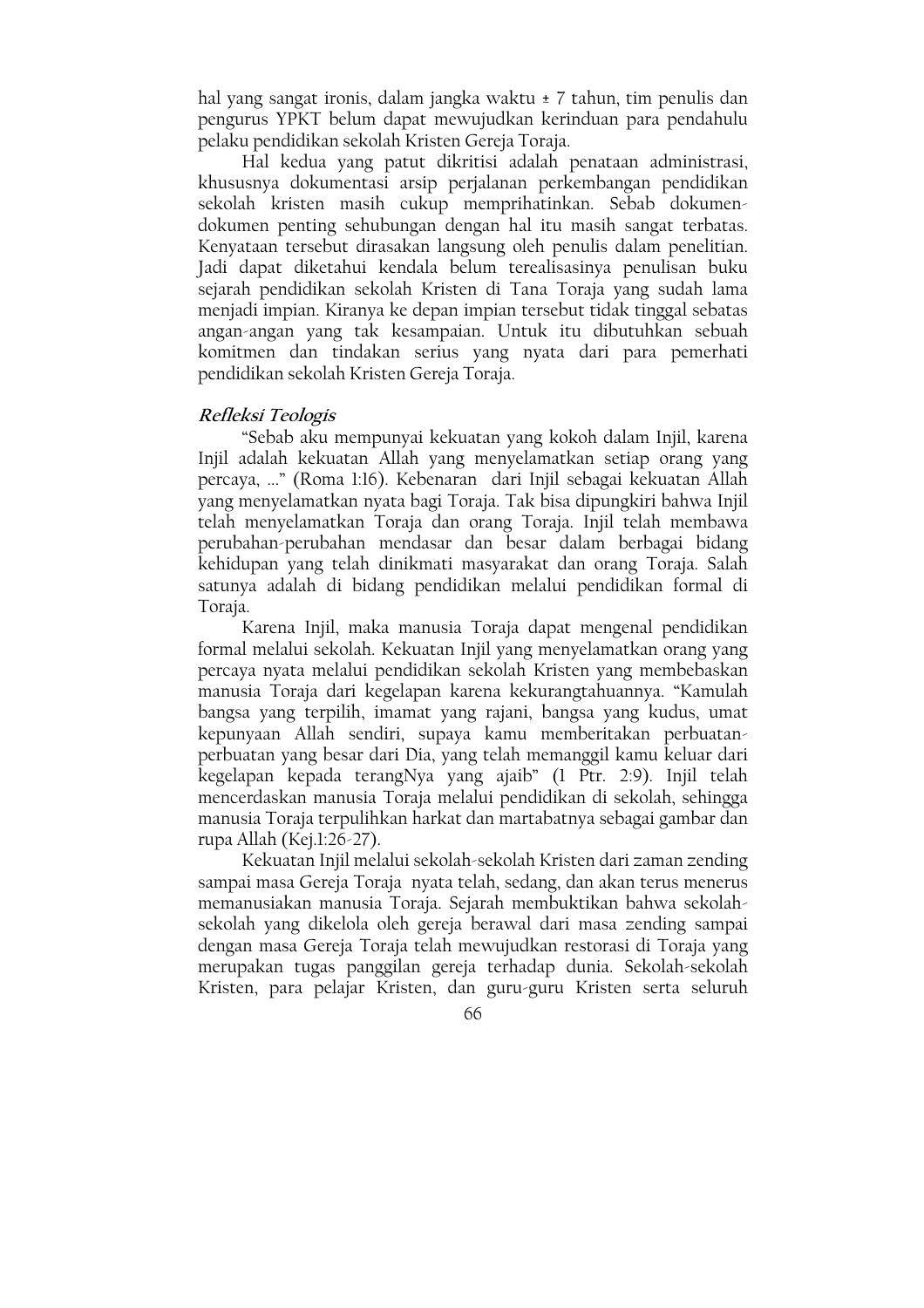komponen pendidikan sekolah kristen telah membuktikan diri sebagai motivator-motivator dan pelaku bagi kemajuan Toraja. Kader-kader gereja dan masyarakat yang ditelorkan menjadi motivator dan fasilitator pembangunan bagi kemajuan gereja dan masyarakat Toraja pada khususnya, bangsa dan negara pada umumnya.

Menjadi tanggung jawab gereja; baik secara individual maupun persekutuan untuk mengatakan: "Semarak kemuliaan-Mu yang agung dan perbuatan-perbuatan-Mu yang ajaib akan kunyanyikan. Kekuatan perbuatan-perbuatan-Mu yang dahsyat akan diumumkan mereka, dan kebesaran-Mu hendak kuceritakan. Peringatan kepada besarnya kebajikan-Mu akan dimasyhurkan mereka, dan tentang keadilan-Mu mereka akan bersorak-sorai" (Maz. 145:5-7). Peringatan dan perayaan 100 Tahun Injil Masuk Toraja (IMT) yang berarti juga 100 tahun pendidikan sekolah Kristen hadir di Toraja menjadi momentum yang tepat untuk menyatakan komitmen iman untuk mengembangkan pendidikan sekolah Kristen menjadi lebih berkualitas dari yang sebelumnya.

Yesus Kristus itulah kepala gereja mengamanatkan: "Karena itu pergilah, jadikanlah semua bangsa murid-Ku dan baptislah mereka dalam nama Bapa dan Anak dan Roh Kudus, dan ajarlah mereka melakukan segala sesuatu yang telah Kuperintahkan kepadamu. Dan ketahuilah, Aku menyertai kamu senantiasa sampai kepada akhir zaman." (Mat.28:19-20). Bila gereja Toraja dan masyarakat Kristen Toraja sungguh pengikut Kristus yang setia, maka menjadi tugas dan tanggung jawabnya untuk memberitakan Injil dan Pengajaran. Salah satu konteks PI dan Pengajaran Kristen adalah pendidikan di Sekolah. Pendidikan sekolah Kristen Gereja Toraja telah berperan, sedang berperan dan akan terus berperan bagi pembebasan manusia secara holistik. Biarlah hanya Kristus terus dimuliakan melalui usaha pendidikan sekolah Kristen Gereja Toraja. Biarlah masing-masing orang yang terberkati karena Injil melalui pendidikan Sekolah berkata: "Ajarlah kami menghitung hari-hari kami sedemikian, hingga kami beroleh hati yang bijaksana" (Mazmur  $90:12$ ).

### **PENUTUP**

# Kesimpulan

Sejarah pendidikan sekolah Kristen Toraja seiring sejalan dan seusia dengan masuknya Injil di Toraja. Injil sebagai kekuatan Allah yang menyelamatkan dan keKristen dapat diterima baik oleh masyarakat Toraja oleh karena strategi PI yang diterapkan zending khususnya A.A. van de Loosdrec sangat relevan dan cukup kontekstual untuk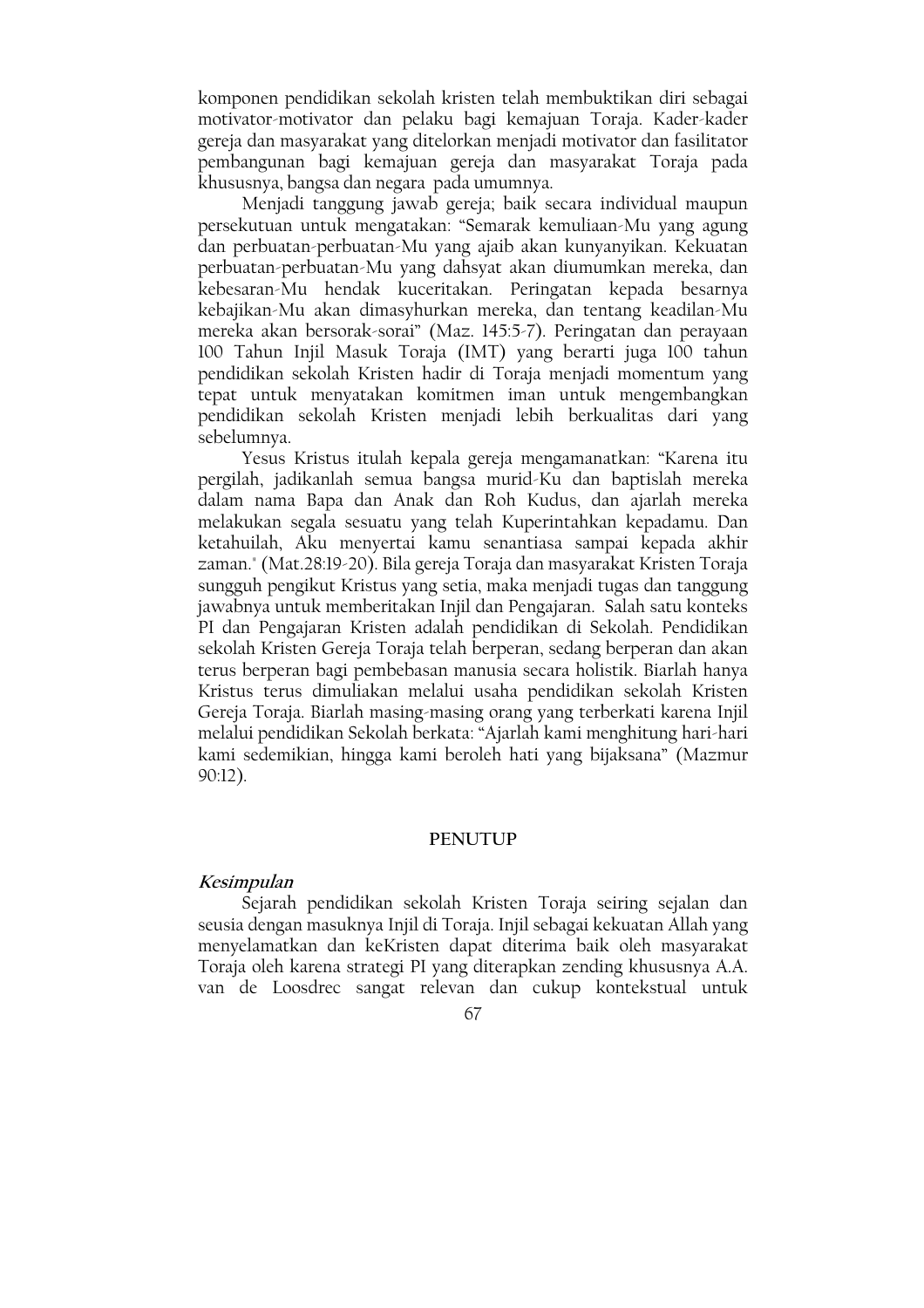masyarakat Toraja, yaitu dengan terlebih dulu mempelajari bahasa dan kebudayaan Toraja, pendekatan kepada tokoh masyarakat/pemimpin lokal masyarakat Toraja, dan membuka sekolah.

Pada zaman zending pendidikan sekolah Kristen menjadi pilar penopang pekabaran Injil, pertumbuhan dan perkembangan gereja Toraja pada khususnya dan kemajuan masyarakat Toraja pada umumnya. Kegiatan persekolahan sering menjadi sarana untuk mengumpulkan masyarakat datang mendengar firman Tuhan. Gedung sekolah menjadi tempat pembinaan keagamaan (tempat ibadah). Guru sekolah kebanyakan merangkap sebagai penginjil dan guru jemaat. Halhal inilah yang mempercepat perkembangan gereja di Toraja.

Faktor penunjang kualitas sekolah, guru sekolah dan guru Injil pada zaman sending didukung dengan sarana asrama. Kendala yang dihadapi, yaitu kesadaran masyarakat akan arti penting dari pendidikan sekolah formal. Hal itu didukung dengan konsepsi masyarakat bahwa zending dan pemerintah kolonial sama saja. Itu diakibatkan oleh adanya kolaborasi antara zending dengan pemerintah kolonial. Menjadi pelajaran yang berharga dalam usaha persekolahan jalah bila sulit untuk memilah antara kepentingan gereja dengan kepentingan pemerintah.

Pada masa Gereja Toraja (1947-sekarang) pendidikan sekolah Kristen umum dikembangkan dibawa pengelolaan Yayasan Perguruan Kristen Toraja (YPKT) yang menangani pendidikan sekolah umum/kejuruan dari Taman Bermain/TK sampai dengan SMA/SMK. Setelah Jepang menyerah dan Gereja Toraja berdiri sendiri sebagai sebuah institusi gereja lokal, maka sekolah-sekolah Kristen terus berkembang. Sekolah Kristen yang dikelola Gereja Toraja semakin bertambah setelah dikembalikannya sekolah-sekolah ikatan pool warisan zending kepada Gereja Toraja di bawa asuhan YPKT. Jumlah sekolah Kristen ikatan pool yang disetujui DPRS Tana Toraja untuk serahkan kembali kepada gereja Toraja sejumlah 103 buah sekolah, tapi hanya disetujui oleh pemerintah Sulawesi Selatan sebanyak 65 buah sekolah pada tahun 1959.

Mulai dari Gereja Toraja berdiri sampai di era reformasi, Identitas, ciri khas dan citra sekolah asuha YPKT sebagai sekolah Kristen tetap digumuli di sepanjang eksistensinya. Menurunnya citra sekolah Kristen asuhan YPKT sejak era tahun 90-an bahkan sampai era reformasi diakibatkan oleh di akibatkan oleh tiga faktor utama yaitu: daya, dana, dan sarana prasarana sekolah. Namun patut dicatat bahwa samapai era tahuan 2000-an ini, partisifasi bantuan finansial dan sarana prasarana dari masyarakat masih terbilang cukup minim. Bantuan dari pemerintah pun masih terhitung kurang.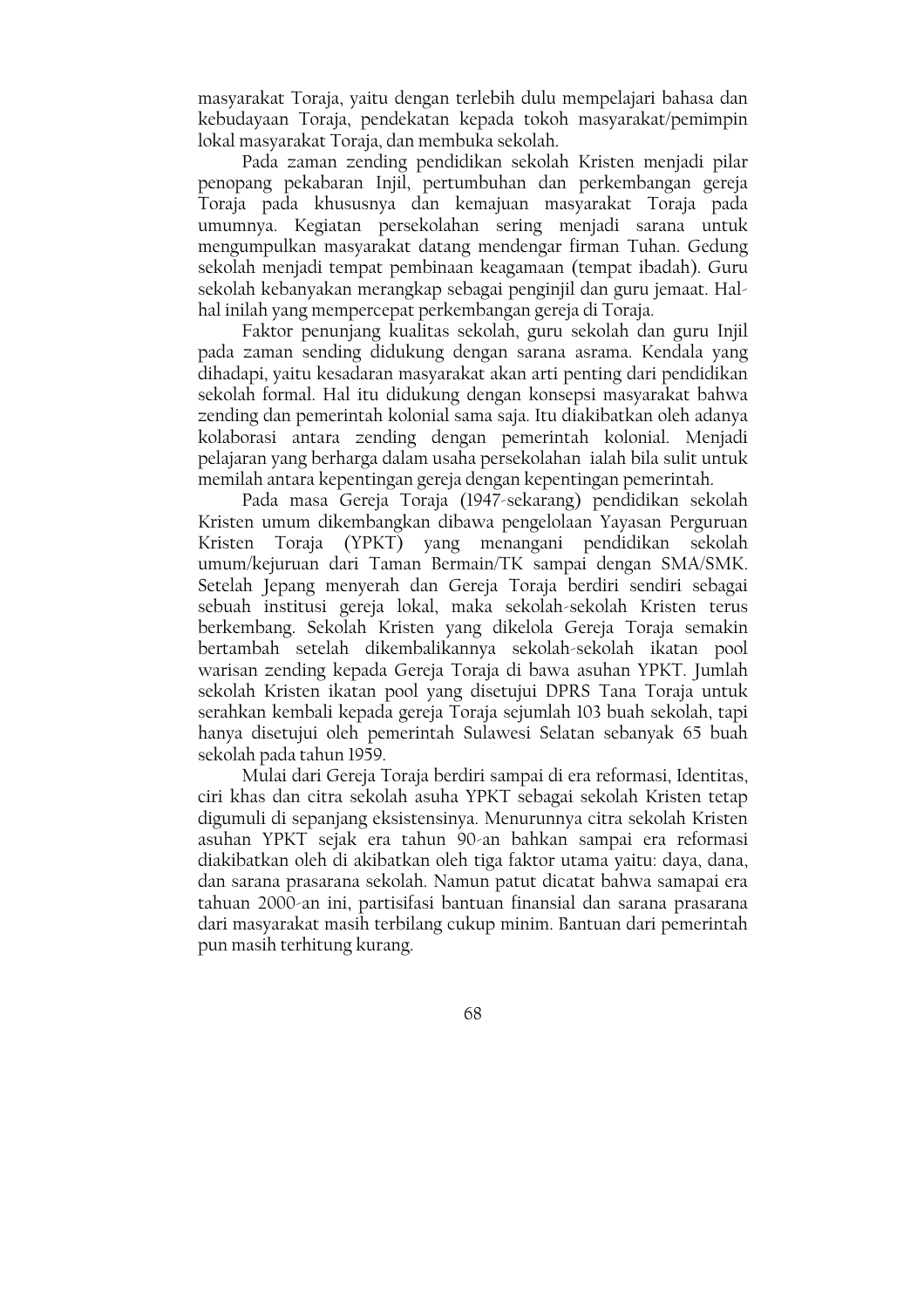# **KEPUSTAKAAN**

### Alkitab

### Lembaga Alkitab Indonesia. Alkitab. Jakarta: LAI, 1999

### Buku-Buku

- Ahmadi, Abu dan Uhbiyati, Nur. Ilmu Pendidikan. Jakarta: PT Rineka Cipta, 1991.
- Bigalke, Terance W. Tana Toraja; A Social History of an Indonesian People. Leiden: Singapore University Press, 2005.
- Kobong, Theodorus. Injil dan Tongkonan: Inkarnasi, Kontekstualisasi, Transformasi. Jakarta: BPK Gunung Mulia, 2008.
- Nuhamara, Daniel. Materi Pokok Pembimbing Pendidikan Agama Kristen; Modul 1-9. Jakarta: Dirjen Bimas Kristen Protestan-Departemen Agama Republik Indonesia, 1995.
- Panitia 100 Tahun Injil Masuk Toraja. Panduan Umum Ibadah Syukur dan Perayaan 100 Tahun Injil Masuk Toraja. Rantepao: Sekretariat Panitia, 2013.
- Pasolon, J. R. Garis besar Sejarah Gereja Toraja (Bagian I, 1913-1967) dalam Sejarah Gereja Toraja 1913-2013 (Draff). Rantepao: Institut Gereja Toraja.
- Sarira, J. A. Seri Benih Yang Tumbuh, Jilid VI, Suatu Studi Mengenai gereja Toraja. Jakarta: LPS-DGI, 1975.
- Sarira, J. A. Sketsa Pendidikan Kristen Gereja Toraja. Toraja: Panitia Panca Dasa Warsa Pendidikan Kristen gereja Toraja, 1967.
- Van den End, Th. Sumber-Sumber Zending Tentang Sejarah Gereja Toraja 1901 -1961. Seri Sumber-Sumber Sejarah Gereja Di Indonesia. Jakarta: BPK Gunung Mulia, 1994.
- Van den End, Th. Ragi Carita 2: sejarah Gereja di Indonesia 1860-ansekarang, (Jakarta: BPK Gunung Mulia, 1989.

# Skripsi

Malino, Yan. Pendidikan Agama Kristen Skolah-Sekolah yang Dikelola Yayasan Perguruan Kristen Toraja-Gereja Toraja (YPKT-GT) dalam Usaha Menjawab Tantangan dan Peluang, Makassar: STT Jaffray Makassar, 2003.